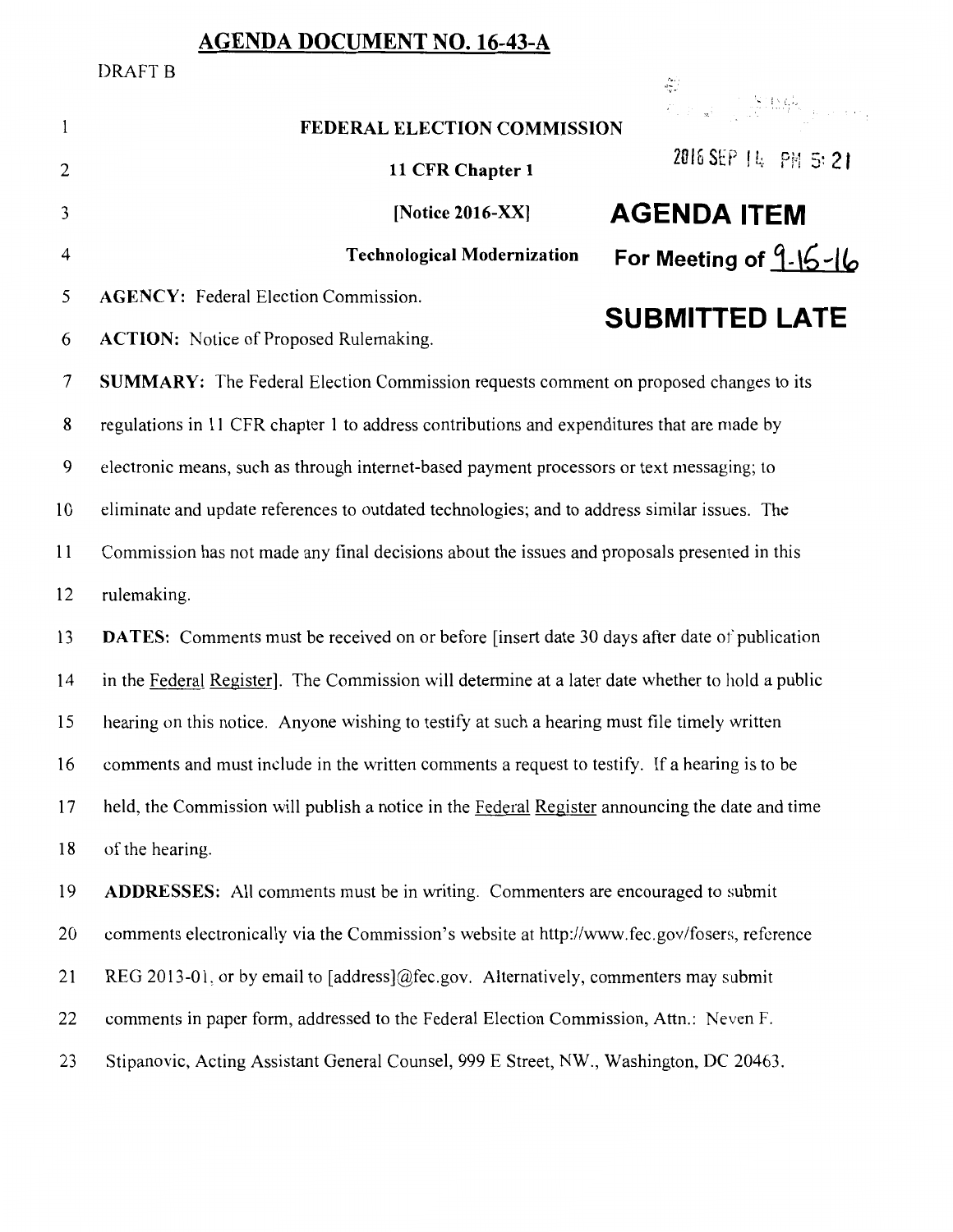| $\mathbf{1}$     | Each commenter must provide, at a minimum, his or her first name, last name, city, state,           |
|------------------|-----------------------------------------------------------------------------------------------------|
| $\overline{c}$   | and zip code. All properly submitted comments, including attachments, will become part of the       |
| 3                | public record, and the Commission will make comments available for public viewing on the            |
| $\overline{4}$   | Commission's website and in the Commission's Public Records Office. Accordingly,                    |
| 5                | commenters should not provide in their comments any information that they do not wish to make       |
| 6                | public, such as a home street address, personal email address, date of birth, phone number, social  |
| $\overline{7}$   | security number, or driver's license number, or any information that is restricted from disclosure, |
| 8                | such as trade secrets or commercial or financial information that is privileged or confidential.    |
| $\boldsymbol{9}$ | FOR FURTHER INFORMATION CONTACT: Mr. Neven F. Stipanovic, Acting Assistant                          |
| 10               | General Counsel, or Ms. Jessica Selinkoff, Attorney, 999 E Street NW., Washington, DC 20463,        |
| 11               | $(202)$ 694-1650 or $(800)$ 424-9530.                                                               |
| 12               | SUPPLEMENTARY INFORMATION: The Federal Election Commission is proposing to                          |
| 13               | revise its regulations at 11 CFR chapter 1 to address electronic transactions, such as              |
| 14               | contributions made using credit cards, by text messages, or through internet-based payment          |
| 15               | The Commission is also proposing regulatory revisions to facilitate electronic<br>processors.       |
| 16               | accounting, recordkeeping, reporting, and redesignation by political committees. Additionally,      |
| 17               | as a retrospective assessment of Commission regulations, <sup>1</sup> the proposed revisions would  |
| 18               | eliminate or update references to outmoded technologies and would enable interested parties to      |
| 19               | communicate electronically with the Commission for certain purposes.                                |

20 A. Rulemaking History

 $\bar{\Gamma}$ See generally. Jeffrey S. Lubbers, A Guide to Federal Agency Rulemaking 355-361 (5th ed. 2012) (summarizing ·•Jookback" efforts designed to update or remove outdated or ineffective regulations); Adoption of Recommendations, 79 FR 75114, 75114-17 (Dec. 17, 2014) (Administrative Conference of the United States framework for agencies' retrospective reviews of their regulations); Special Committee to Review the Government in the Sunshine Act, 60 FR 43108, 43109-10 (Aug. 18, 1995) (recognizing agencies' "need to review regulations already adopted to ensure that they remain current, effective and appropriate").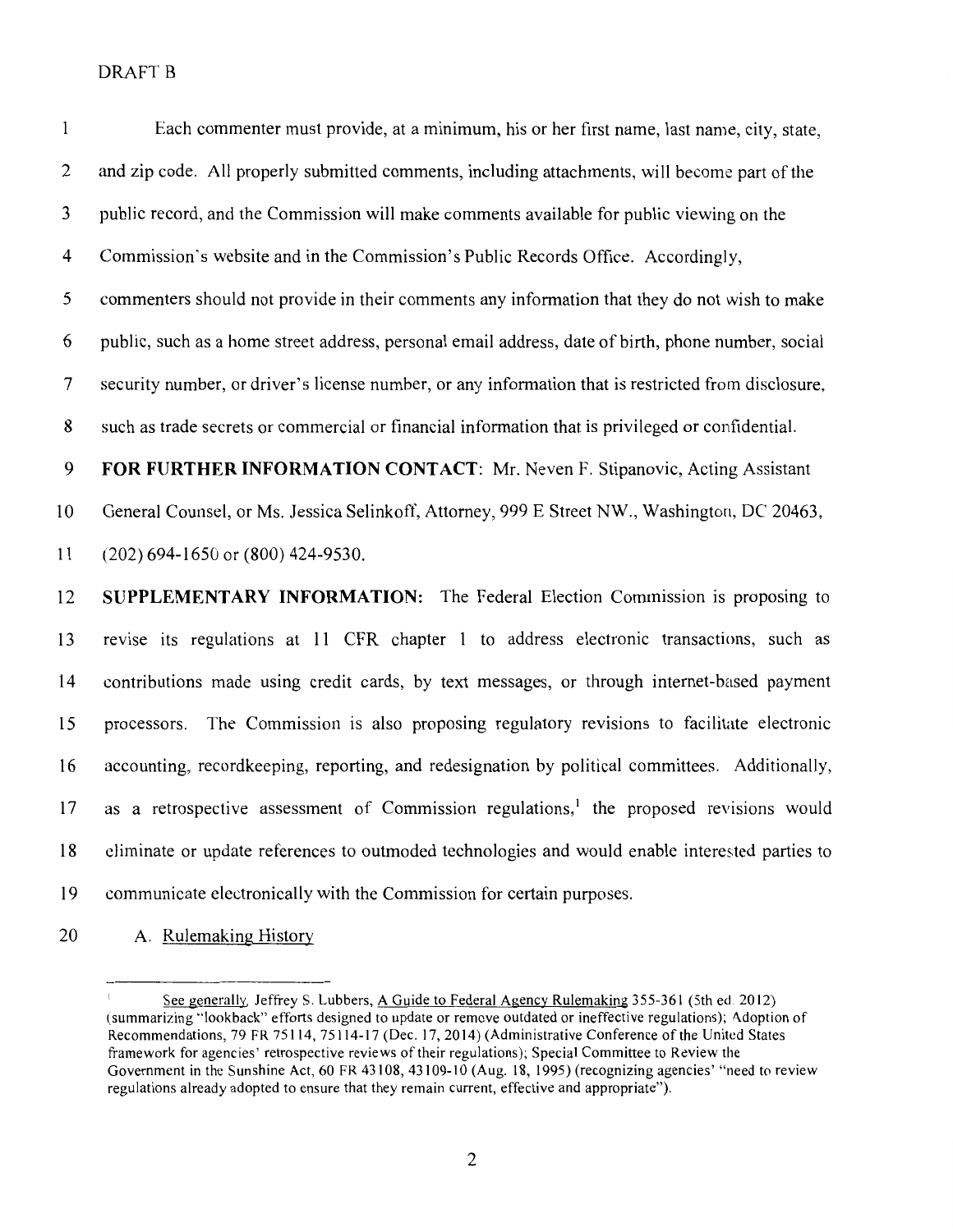$\mathbf{1}$ 

2 On May 2, 2013, the Commission published in the Federal Register an Advance Notice of 3 Proposed Rulemaking ("ANPRM").2 In the ANPRM, the Commission solicited comment on 4 topics such as whether and how it should revise its regulations to reflect technological advances, 5 whether industry standards in processing electronic transactions would be relevant to any such 6 revisions, and how political committees and other persons engage in electronic transactions and 7 recordkeeping. 8 The Commission received three substantive comments in response to the ANPRM.<sup>3</sup> Two 9 commenters stated that the Commission should update its regulations by replacing technology-10 specific references with broader criteria that are less likely to grow stale as technology develops. 11 One commenter suggested that the Commission could continue its current practice of using 12 advisory opinions to address specific technologies. The commenters also provided comments 13 regarding speci fie regulations, as discussed in more detail below. 14 After reviewing these comments and engaging in additional deliberation, the Commission 15 is now proposing the changes described in this notice. The Commission seeks comment on these 16 proposals. 17 B. The Growing Use of Electronic Transactions, Records, and Communications 18 Electronic financial transactions are commonplace. According to the most recent 19 triennial study conducted by the Federal Reserve System, "payments have become increasingly 20 card-based," "fewer checks enter the banking system as paper at all," and the "number of 21 noncash payments in the United States increased at a compound annual rate ... of 4.4 percent"

 $\ddot{c}$ Technological Modernization, 78 FR 25635 (May 2, 2013).

The Internal Revenue Service also submitted comments indicating that it sees no conflict between this rulemaking and the Internal Revenue Code or Treasury regulations. See 52 U.S.C. 30111(f).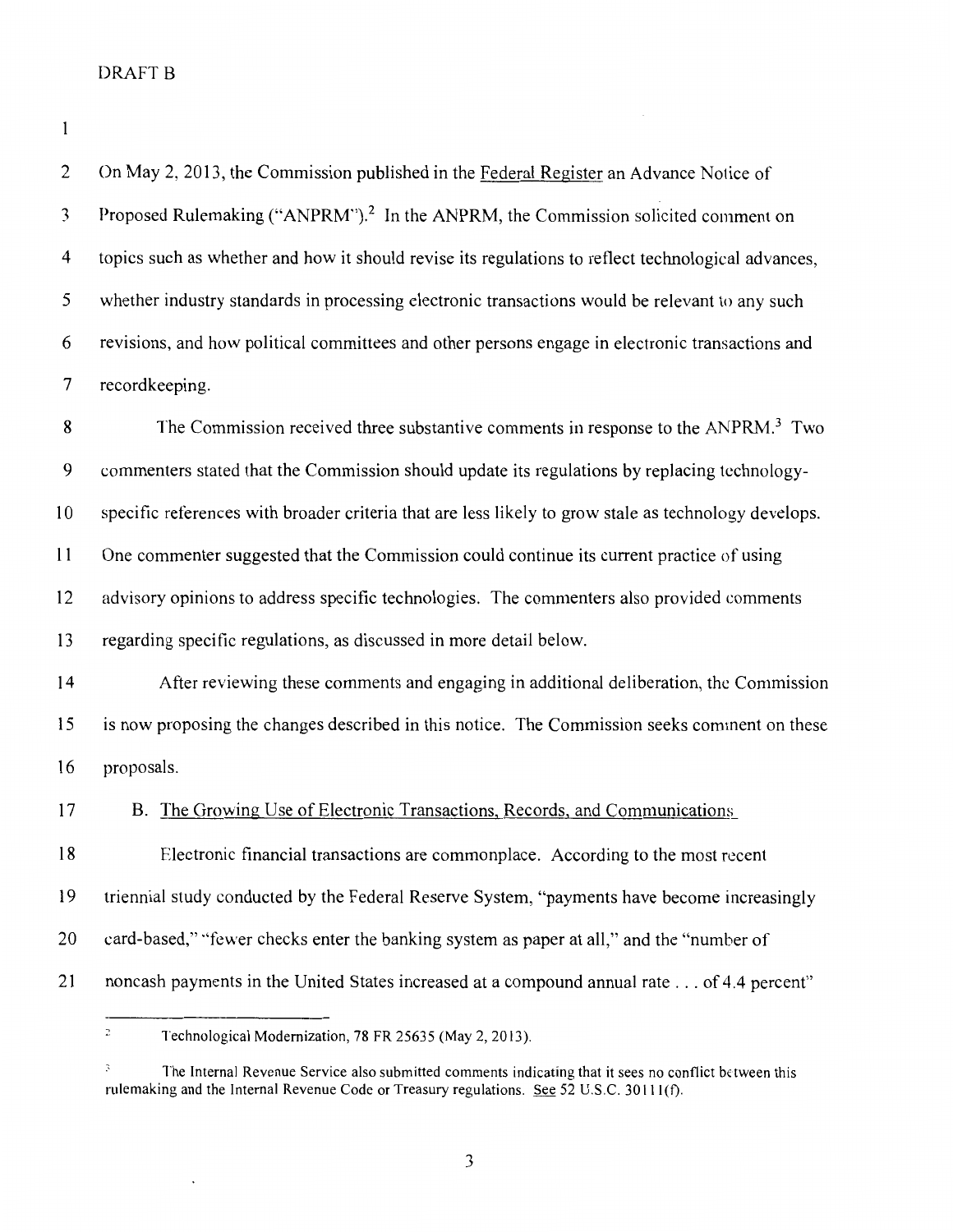| $\mathbf{1}$            | from 2009 to 2012. <sup>4</sup> Payments using prepaid cards increased at the fastest rate $(15.8\%)$ among |
|-------------------------|-------------------------------------------------------------------------------------------------------------|
| $\overline{2}$          | payment types between 2009 and 2012. <sup>5</sup> In 2009, electronic payments — whether made by card       |
| 3                       | (such as debit, credit, or prepaid) or through automated clearinghouses — "collectively                     |
| $\overline{\mathbf{4}}$ | exceed[ed] three-quarters of all noncash payments" in the United States. <sup>6</sup> And electronic        |
| 5                       | financial transactions are occurring not only through desktop computers or credit card networks,            |
| 6                       | but from consumers' smartphones as well. A recent study of smartphone use showed that 64%                   |
| $\overline{7}$          | of American adults own smartphones and that 57% of these people have used their smartphones                 |
| 8                       | in the past year for online banking. <sup>7</sup> Among 18-29 year old smartphone owners, about 70% have    |
| 9                       | used smartphones in the past year for online banking. <sup>8</sup>                                          |
| 10                      | Consistent with general payment trends, people are increasingly using cards and                             |
| 11                      | electronic methods to contribute to political committees. A series of studies by the Pew                    |
| 12                      | Research Center of the internet and elections from 2006 to 2012 shows that online political                 |
| 13                      | contributions have become more common since 2008 (although most contributions are still made                |
| 14                      | in person, over the phone, or by mail). Among adults who donated to presidential candidates in              |

Fed. Reserve Sys., 2013 Federal Reserve Payments Study: Recent and Long-Term Payment Trends in the United States: 2003-2012, at 6-8 (2013) ("2013 Study"), available at frbservices.org/files/communications/pdf/research/20 13 \_payments\_study \_summary.pdf. The 2013 Study notes that ''the growth in the number of [credit, debit, and prepaid] card payments was driven by the replacement of both cash and checks." Id. at 10. Moreover, even as more checks are being processed electronically, the total number of checks paid in 2012 was "less than half the number of checks that were paid in 2003," for a total of only 15% of all paymentsin2012. ld.at8, 12.

 $\mathbf{5}$ 1d. at 8.

 $\overline{\tau}$ Aaron Smith & Dan Page, Pew Research Ctr., U.S. Smartphone Use in 2015, at 2, 5 (2015). available at pewinternet.org/files/2015/03/PI\_Smartphones\_0401151.pdf.

 $\bar{\mathbf{3}}$  $\underline{Id}$ . at 5-6.

Fed. Reserve Sys., 2010 Federal Reserve Payments Study: Noncash Payment Trends in the United States: 2006-2009, at 4 (2011), available at frbservices.org/files/communications/pdf/press/2010 payments study.pdf (showing similar trends from 2006-2009).

 $\mathcal{L}$ Aaron Smith, Pew Internet and Am. Life Project, Civic Engagement in the Digital Age 24 (2013), available at pewinternet.org/files/old-media//Files/Reports/2013/PIP CivicEngagementintheDigitalAge.pdf (finding that, of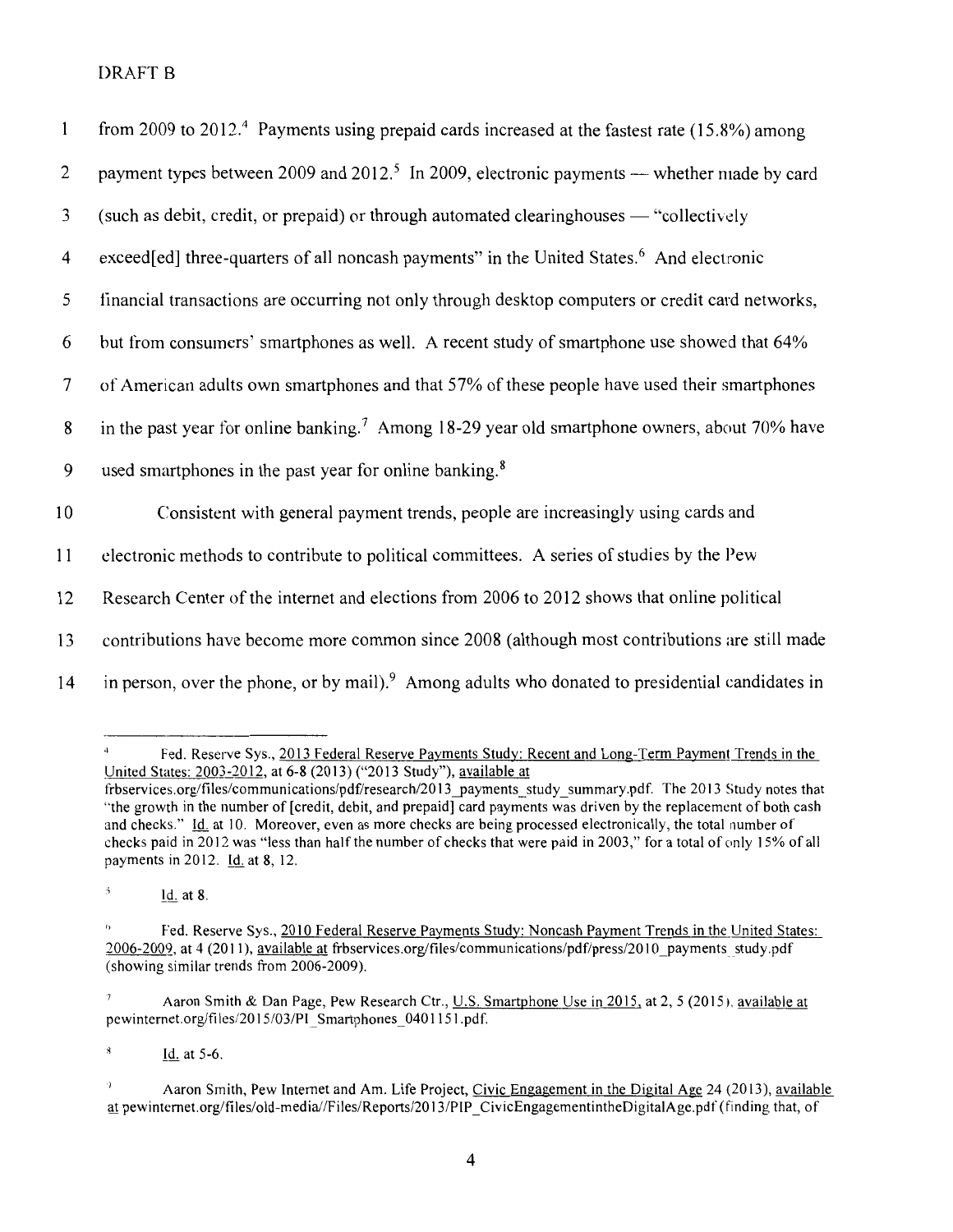| $\mathbf{1}$    | the 2012 election, 50% donated "online or via email." <sup>10</sup> As of September 2012 — only a few |
|-----------------|-------------------------------------------------------------------------------------------------------|
| 2               | months after the Commission had approved the use of text messaging to make contributions —            |
| 3               | ten percent of those who made contributions to presidential candidates did so by "text message"       |
| $\overline{4}$  | from a cell phone or cell phone app." <sup>11</sup>                                                   |
| 5               | Coinciding with the increased use of electronic payments is the regular use of electronic             |
| 6               | records, including transactional records, and electronic communications. A Government                 |
| $7\phantom{.0}$ | Accounting Office report on the U.S. Postal Service in 2013 found that the postal service faces       |
| 8               | significant decreases in mail volume - the volume of first-class mail has declined 33 percent         |
| 9               | since 2001 and the volume of standard mail (primarily advertising) has declined 23 percent since      |
| 10              | $2007$ — "as online communication and e-commerce expand." <sup>12</sup> The report noted that "many"  |

16% of Americans who had made political contribution in 2012, 23% had done so only over internet, while 60% had done so only offline); see also Aaron Smith, Pew Internet and Am. Life Project, The Internet and Campaign 2010, at 21 (2011), available at pewinternet.org/~/media//Files/Reports/2011/Internet%20and%20Campaign%202010.pdf (finding that online contributions increased from three percent in 2006 mid-term elections to four percent in 2010); Aaron Smith, Pew Internet and Am. Life Project, The Internet's Role in Campaign 2008, at 38-39 (2009), available at pewinternet.org/~/media//Files/Reports/2009/The\_Internets\_Role in\_Campaign\_2008.pdf (showing that nine percent made online contributions).

Aaron Smith & Maeve Duggan, Pew Internet and Am. Life Project, Presidential Campaign Donations in the Digital Age 2 (2012), available at

pewinternet.org/-/media/Files/Reports/2012/PIP State of the 2012 race donations.pdf (finding that 67% contributed in person, over telephone, or through mail); see also Henry Barbour et al., Republican N.1t'l Comm., Growth & Opportunity Project 58 (2013), available at

http://goproject.gop.com/rnc \_growth \_opportunity \_book\_ 20 13.pdf (noting that, in 2012, "email raised more than twice the percentage of total funds it raised in 2008").

 $11$  Smith & Duggan, supra, at 2.

<sup>12</sup> See U.S. Gov't Accountability Office, GAO-13-562-T, <u>U.S. Postal Service: Urgent Action</u> Needed to Achieve Financial Sustainability 2-3 (2013), available at gao.gov/assets/660/65384l.pdf. But see Lisa Rein, Federal Government Still Depends Heavily on Snail Mail, Wash. Post, June 5, 2011,

http://www.washingtonpost.com/politics/federal-government-still-depends-heavily-on-snailmail/2011/06/05/AGIA8hJH\_story.html (describing increase in government use of first-class mail); Henry Barbour et al., Republican Nat'l Comm., Growth & Opportunity Project 59 (2013) (noting continuing relevance of direct mail in political fundraising as it "raised twice as much as the web" for Republican Party in 2012 presidential election).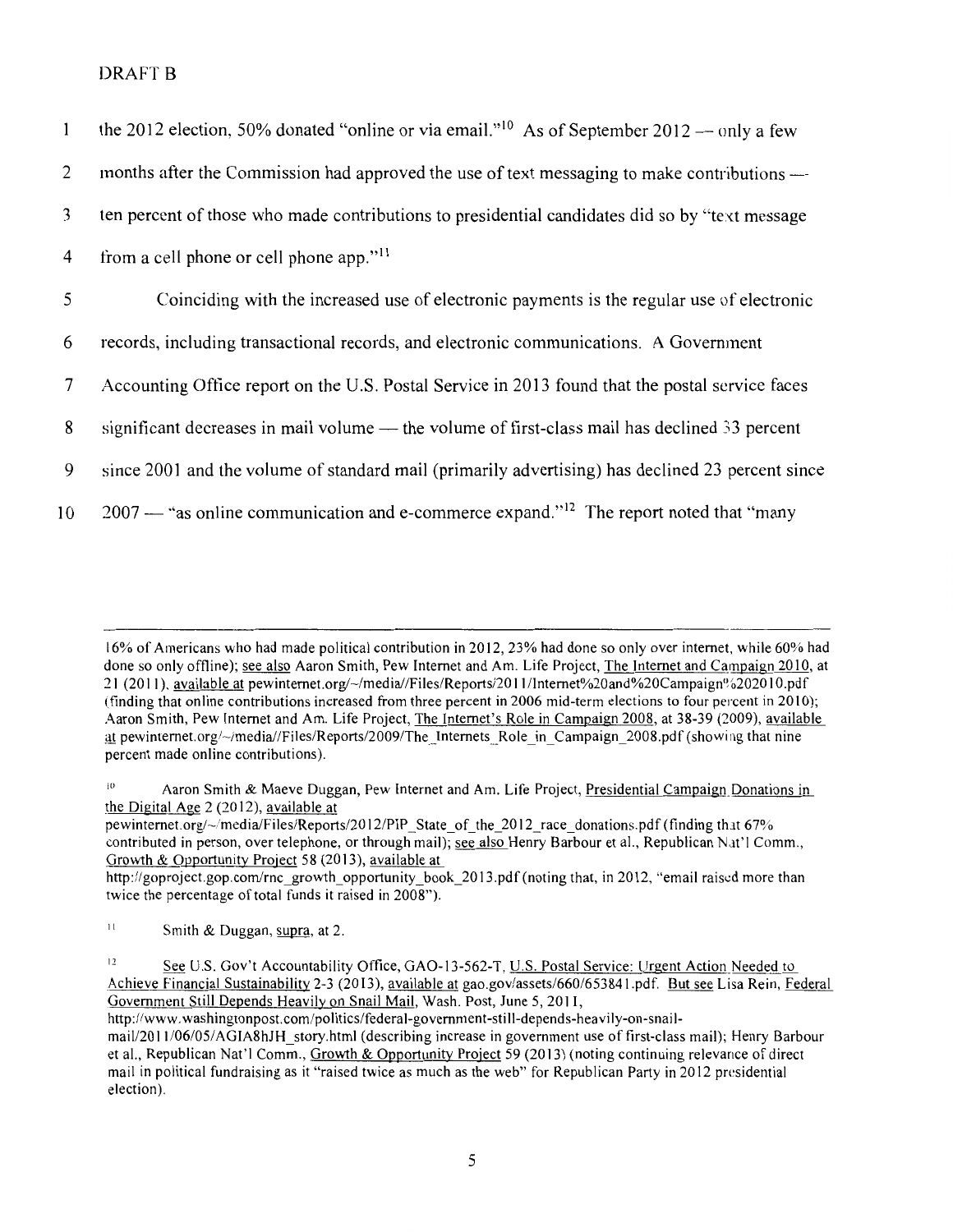| $\mathbf{1}$   | businesses and consumers have moved to electronic payments over the past decade in lieu of                      |
|----------------|-----------------------------------------------------------------------------------------------------------------|
| $\overline{2}$ | using the mail to pay bills," with fewer than 50 percent of all bills paid by paper mail in 2010. <sup>13</sup> |
| 3              | The public is moving from paper to electronic methods in terms of obtaining government                          |
| 4              | information as well. A recent study showed that 40% of smartphone owners had looked up                          |
| 5              | government services or information from their phones in the last year. <sup>14</sup> At the same time, the      |
| 6              | federal government has also been transitioning to electronic records management. A 2011                         |
| 7              | Presidential Memorandum directed towards records management reform noted that "[d]ecades of                     |
| 8              | technological advances have transformed agency operations, creating challenges and                              |
| 9              | opportunities for agency records management. Greater reliance on electronic communication                       |
| 10             | and systems has radically increased the volume and diversity of information that agencies must                  |
| 11             | manage." <sup>15</sup> Indeed, a bipartisan congressional group noted last year that the "acceptance of         |
| 12             | electronic documents has become a cornerstone of Internet commerce and is vital to our                          |
| 13             | country's economy" and urged federal government adoption of tools, such as electronic                           |
| 14             | signatures, which "have reduced paper burdens for consumers and streamlined business                            |
| 15             | operations throughout the United States, providing remarkable consumer gains in terms of                        |
| 16             | convenience, ease of use, transaction speed and reduced costs." <sup>16</sup>                                   |

<sup>&#</sup>x27;See U.S. Gov't Accountability Office, GAO-13-562-T, U.S. Postal Service: Urgent Action Needed to Achieve Financial Sustainability 3 (2013) (attributing decrease in paper mail to increase in "competition from electronic alternatives").

<sup>&#</sup>x27;Aaron Smith & Dan Page, Pew Research Ctr., U.S. Smartphone Use in 2015, at 5 (2015), available at pewinternet.org/files/2015/03/PI\_Smartphones\_0401151.pdf.

Presidential Memorandum, Managing Government Records, 76 FR 75423 (Dec. 1, 2011); see also Office of Mgmt. & Budget and Nat'l Archives and Records Admin., M-12-18, Managing Government Records Directive (20 12 ), available at whitehouse.gov/sites/default/files/omb/memoranda/20 12/m-12-18.pdf (setting goals and steps for federal agencies to eliminate paper and use electronic recordkeeping).

<sup>&</sup>lt;sup>16</sup> Julian Hattem, Lawmakers Want More E-signatures, The Hill, July 14, 2014, http://www. thehill.com/policy/technology/212170-lawmakers-want-more-e-signatures.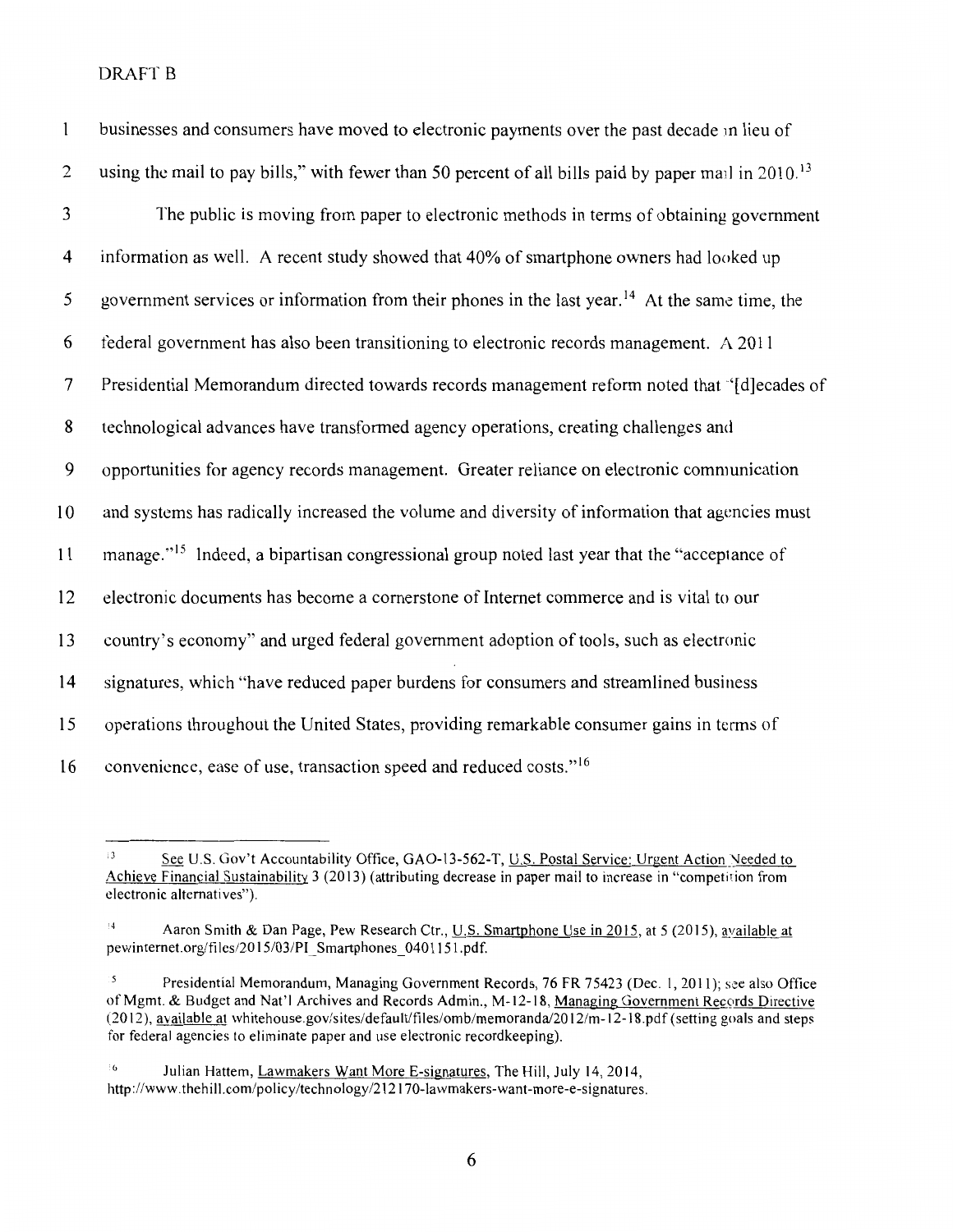| $\mathbf{1}$   | In recent years, the Commission has recognized this trend towards electronic records and       |
|----------------|------------------------------------------------------------------------------------------------|
| $\overline{c}$ | communication by establishing nonregulatory procedures for the public to electronically submit |
| 3              | Freedom of Information Act ("FOIA") requests, comments on rulemakings, and comments on         |
| $\overline{4}$ | draft advisory opinions. <sup>17</sup>                                                         |
| 5              | The statutes that the Commission is charged with implementing — the Presidential               |
| 6              | Election Campaign Fund Act, 26 U.S.C. 9001-13, and the Presidential Primary Matching           |
| 7              | Payment Account Act, 26 U.S.C. 9031-42 (collectively, the "Funding Acts"), and the Federal     |
| 8              | Election Campaign Act, 52 U.S.C. 30101-46 ("FECA") — largely predate this technological        |
| 9              | evolution, as do many of the Commission's regulations. For example, these statutes and         |
| 10             | regulations generally contemplate contributions and disbursements being made only by cash,     |
| 11             | check, or "draft," without taking into account electronic transactions, records, or            |
| 12             | communications. Thus, to implement FECA and the Funding Acts in a manner that accounts for     |
| 13             | the increased use of and reliance on newer technologies, the Commission is considering updates |
| 14             | to its regulations, as described below.                                                        |
| 15             | C. Proposed General Definitions                                                                |
| 16             | Many of the Commission's current regulations do not account for technological                  |
| 17             | developments in the creation, maintenance, and submission of electronic documentation,         |
| 18             | particularly in the context of electronic transactions. The Commission therefore proposes to   |
| 19             | revise its regulations to encompass electronic documents and transactions. Specifically, the   |
| 20             | Commission proposes to add new general definitions to 11 CFR part 100 — for the terms          |
| 21             | "record," "written, writing, and a writing," and "signature and signed" — and to revise the    |

<sup>17</sup> See, e.g., FEC, Freedom of Information Act, www.fec.gov/press/foia.shtml#search=FOIA (last visited Aug. 3, 20 15); FEC, Procedures Regarding Draft Advisory Opinions, www.fec.gov/law/draftaos.shtml (last visited Aug. 3, 20 15); FEC, Submit Comments on Ongoing Rulemakings, sers.fec.gov/fosers.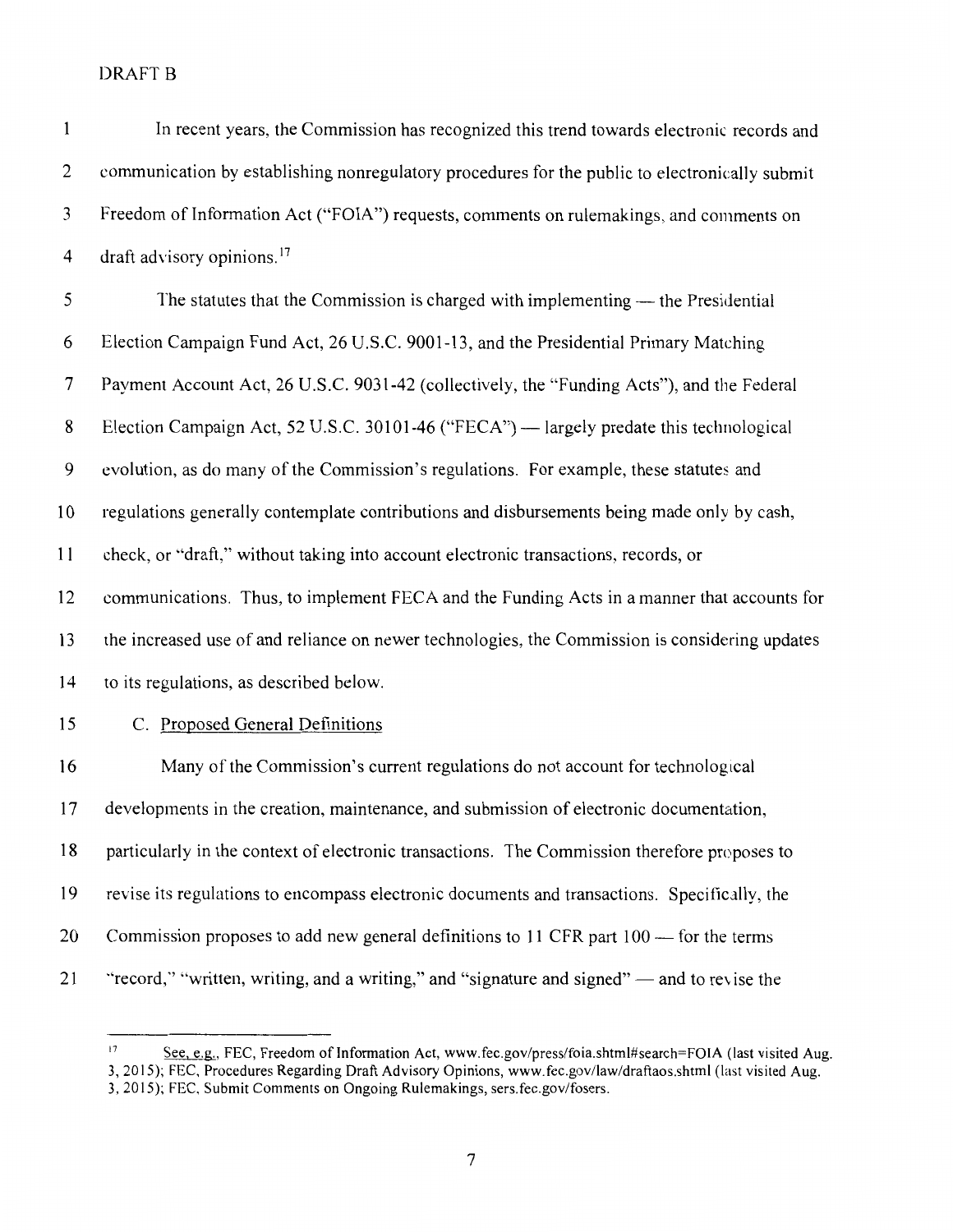| $\mathbf{1}$   | existing definition of "file, filed, and filing" at 11 CFR 100.19. The Commission intends each of       |
|----------------|---------------------------------------------------------------------------------------------------------|
| 2              | these definitions to apply to all regulations implementing FECA and the Funding Acts in 11 CFR          |
| $\mathfrak{Z}$ | chapter 1, subchapters A-F (parts 100-300 and 9000-42). <sup>18</sup> These new and revised definitions |
| 4              | are designed to be broad enough to encompass both traditional (paper) and electronic documents          |
| 5              | and flexible enough to remain relevant as new forms of electronic documentation emerge in the           |
| 6              | future.                                                                                                 |
| $\overline{7}$ | New Definition of "Record" — Proposed 11 CFR 100.34<br>1.                                               |
| 8              | FECA requires each political committee to "keep an account of" its contributions and                    |
| 9              | disbursements and to maintain and preserve certain records. <sup>19</sup> The Funding Acts similarly    |
| 10             | require that certain records be kept, and furnished to the Commission on request. <sup>20</sup> The     |
| 11             | Commission's regulations implementing these requirements refer to "record(s)" almost 150                |
| 12             | times, but few such references that include definitions or specific examples refer to electronic        |
| 13             | documentation. <sup>21</sup> The Commission has therefore received numerous requests for guidance       |
| 14             | regarding how its recordkeeping provisions apply to electronic records. <sup>22</sup>                   |

<sup>&</sup>lt;sup>18</sup> See 11 CFR 9001.1 (applying definitions in part 100 to public finance regulations unless expressly stated otherwise), 9031.1 (same). The proposed part I 00 definitions would not apply to the administrative regulations in parts 1-8 (such as those implementing the Privacy Act or FOIA), which generally have their own definition sections because they implement different statutes than the regulations in the remainder of II CFR chapter I

<sup>19</sup> See 52 U.S.C. 30102(c), (d), (h)(2), (i); <u>see also</u> 52 U.S.C. 30104(i)(8)(A)(ii) (including in definition of "bundled contribution" contributions received and credited through "records," among other methods l.

<sup>&</sup>lt;sup>20</sup> See 26 U.S.C. 9003(a)(2), 9012(d)(1)(B), 9033(a)(2), 9042(c)(1)(B); <u>see also</u> 26 U.S.C. 9009(b) (authorizing Commission to require keeping and submission of records), 9039(b) (same).

<sup>&</sup>lt;sup>21</sup> See, e.g., 11 CFR 102.9(b)(2) (requiring records such as canceled checks, receipts, and carbon copies for disbursements over \$200), 102.9(d) (addressing best efforts to obtain "receipts, invoices, and cancelled checks"); but see 11 CFR 102.9(a)(4) (requiring photocopy of each check or written instrument or digital image of each check or written instrument),  $104.22(a)(6)(ii)(A)$  (defining "record" for lobbyist bundling purposes to include electronic records).

<sup>:~</sup> <sup>2</sup>**See, e.g., Advisory Opinion 1995-09 (NewtWatch) (approving proposal to maintain records supporting**  electronic fund transfers); Advisory Opinion 1993-04 (Christopher Cox Congressional Committee); Advisory Opinion 1994-40 (Alliance for American Leadership); see also FEC, Campaign Guide: Congressional Candidates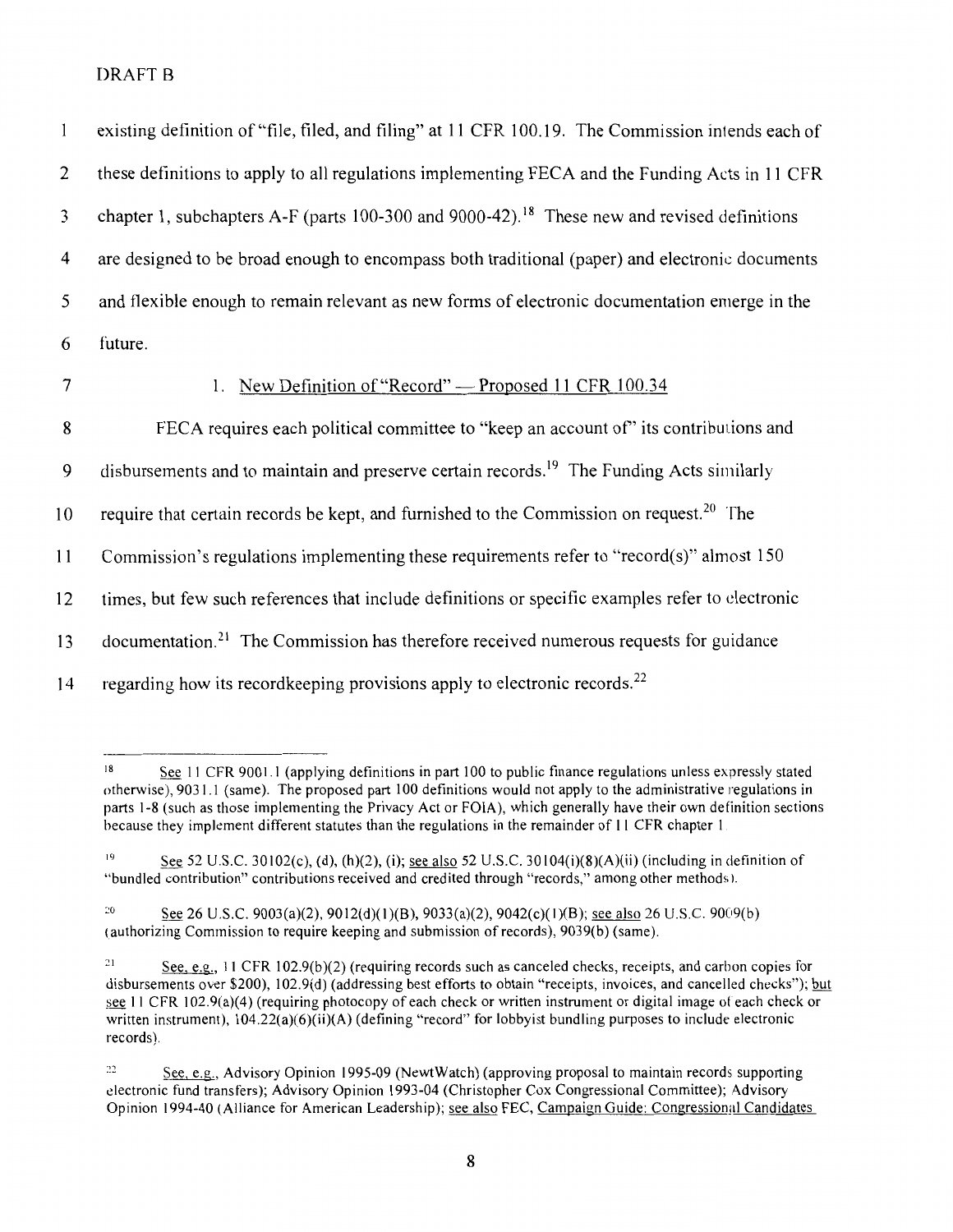| The Commission now proposes to add a general definition of "record" at 11 CFR 100.34       |
|--------------------------------------------------------------------------------------------|
| that would expressly include both paper and electronic records. Proposed 11 CFR 100.34 has |
| two components.                                                                            |

4 First, paragraph 100.34(a) would define "record" broadly, as "information that is 5 inscribed on a tangible medium or that is stored in an electronic or other medium from which the 6 information can be retrieved and reviewed in visual or aural form." The definition draws on 7 several sources that describe a variety of paper and electronic records. These sources include 8 Black's Law Dictionary, <sup>23</sup> the Federal Rules of Evidence, <sup>24</sup> Federal Rules of Civil Procedure, <sup>25</sup> 9 the Electronic Signatures in Global National Commerce Act (also known as the E-Sign Act),  $^{26}$ 10 and the Uniform Electronic Transactions Act ("UETA").<sup>27</sup> The proposed definition uses the

and Committees 76 (2014), available at www.fec.gov/pdf/candgui.pdf(describing recordkeeping for credit card disbursements).

<sup>23</sup> See Black's Law Dictionary 1387 (9th ed. 2009) ("record" is "[i]nformation that is inscribed on a tangible medium or that, having been stored in an electronic or other medium, is retrievable in perceivable form" (citing UCC 2A-l02(a)(34))).

 $24$  See Fed. R. Evid. 101(b)(4) ("record" includes "a memorandum, report, or data compilation"), 1001(b) ("'recording' consists of letters, words, numbers, or their equivalent recorded in any manner"), I 00 l (d) ("original" recording is "recording itself or any counterpart intended to have the same effect by the person who executed or issued it. For electronically stored information, 'original' means any printout - or other output readable by sightif it accurately reflects the information.") .

<sup>25</sup> See Fed. R. Civ. P. 34(a)(1)(A) (party may serve discovery of "any designated documents or electronically stored information -- including writings, drawings, graphics, charts, photographs, sound recordings, images, and other data or data compilation - stored in any medium from which information can be obtained directly or, if necessary. after translation by the responding party into a reasonably usable form").

'6 See 15 U.S.C. 7006(9) ("record" is "information that is inscribed on a tangible medium or that is stored in an electronic or other medium and is retrievable in perceivable form"), 7006(4) ("electronic record" is record ·'created, generated, sent, communicated, received, or stored by electronic means").

<sup>27</sup> See Uniform Electronic Transactions Act 2(7) (1999) ("electronic record" is "a record created, generated, sent, communicated, received, or stored by electronic means"), 2(13) ("record" is "information that is inscribed on a tangible medium or that is stored in an electronic or other medium and is retrievable in perceivable form"); see also id. at 2(5) ("'electronic' means relating to technology having electrical, digital, magnetic, wireless, optical, electromagnetic, or similar capabilities"). The UET A is a model law developed by the National Conference of Commissioners on Uniform State Laws. It has been adopted in 47 states and the District of Columbia. See Electronic Transactions Act, Nat'l Conference of Comm'rs on Unif. State Laws www. uniformlaws.org/ Act.aspx?title=Electronic%20Transactions%20Act (last visited Aug. 3, 20 15 ).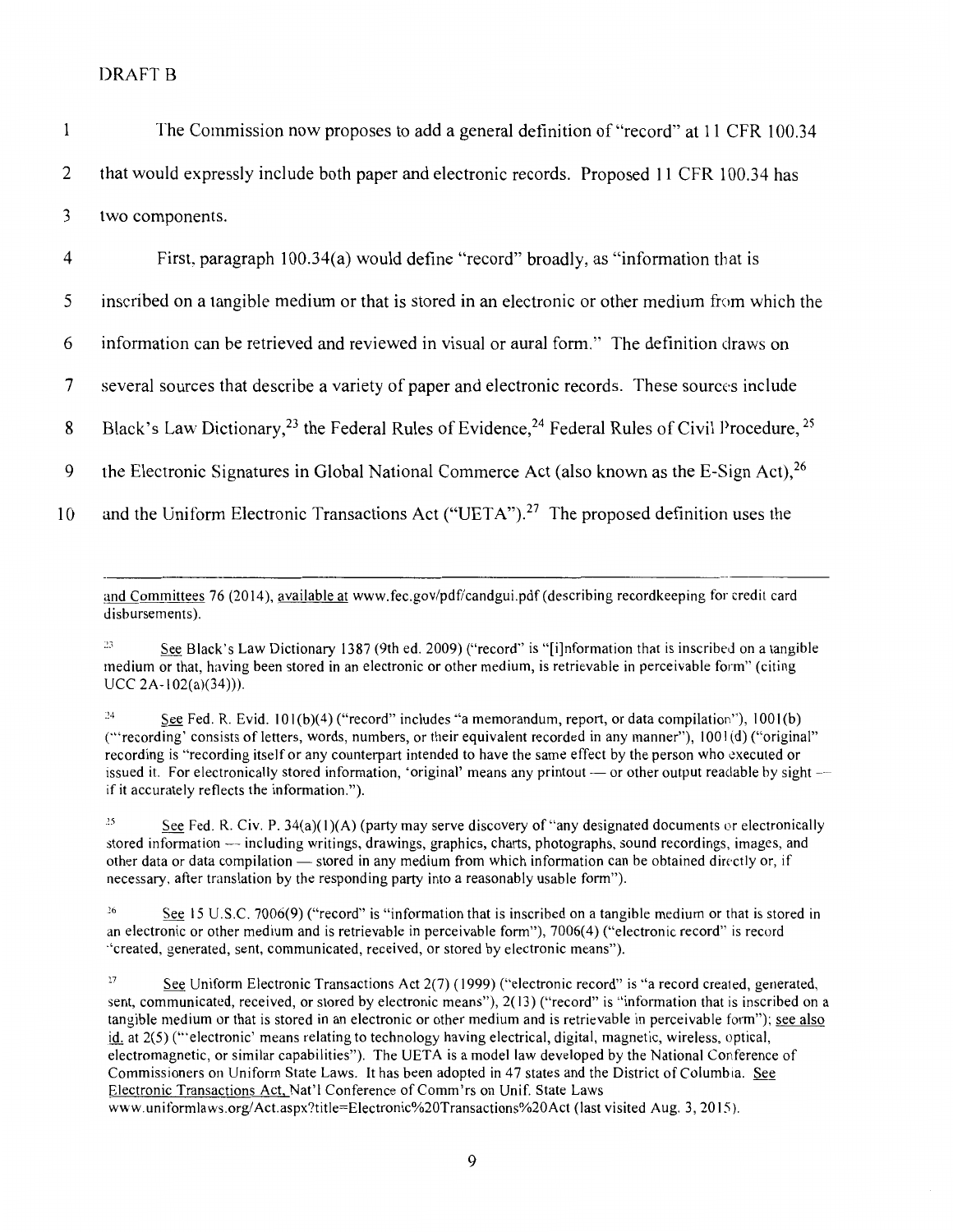| $\mathbf{1}$   | term "information" (as do the Black's Law Dictionary, E-Sign Act, and UETA definitions of         |
|----------------|---------------------------------------------------------------------------------------------------|
| 2              | "record") rather than more specific examples of the forms in which information may be             |
| 3              | presented (such as memoranda, reports, and other examples used in the Federal Rules of            |
| $\overline{4}$ | Evidence and Federal Rules of Civil Procedure definitions of "record"). By proposing to use this  |
| 5              | broader term, the Commission intends the definition to be flexible enough to encompass any new    |
| 6              | forms of memorializing information that may arise as new documentation technologies emerge.       |
| $\overline{7}$ | Similarly, the Commission intends the definition of "record" to be flexible with respect to       |
| $\bf 8$        | the media in which information may be memorialized. Thus, the Commission proposes to              |
| 9              | include in the definition information that is "inscribed on a tangible medium" or "stored in an   |
| 10             | electronic or other medium." Similar language is used in the Black's Law Dictionary, E-Sign       |
| 11             | Act, UETA, and Federal Rules of Civil Procedure definitions of "record." By including             |
| 12             | information stored in electronic "or other" media, the Commission intends the definition of       |
| 13             | "record" to be broad and flexible enough to address any new forms of media on which               |
| 14             | information may be stored as technology develops.                                                 |
| 15             | The Commission proposes to require any information stored on "electronic or other"                |
| 16             | (non-tangible) media to be retrievable and reviewable in visual or aural form. Most of the source |
| 17             | definitions noted above similarly require information to be both retrievable and perceivable.     |
| 18             | The Commission proposes to require information to be retrievable in "visual or aural" form so     |
| 19             | that the Commission can review the record and, when appropriate, make it available to the         |
| 20             | public. In essence, therefore, the Commission intends the definition to enable any person to      |
| 21             | comply with the Commission's record keeping regulations through the use of tangible or            |
| 22             | intangible media, so long as the information stored in such records can be retrieved and          |
| 23             | reviewed.                                                                                         |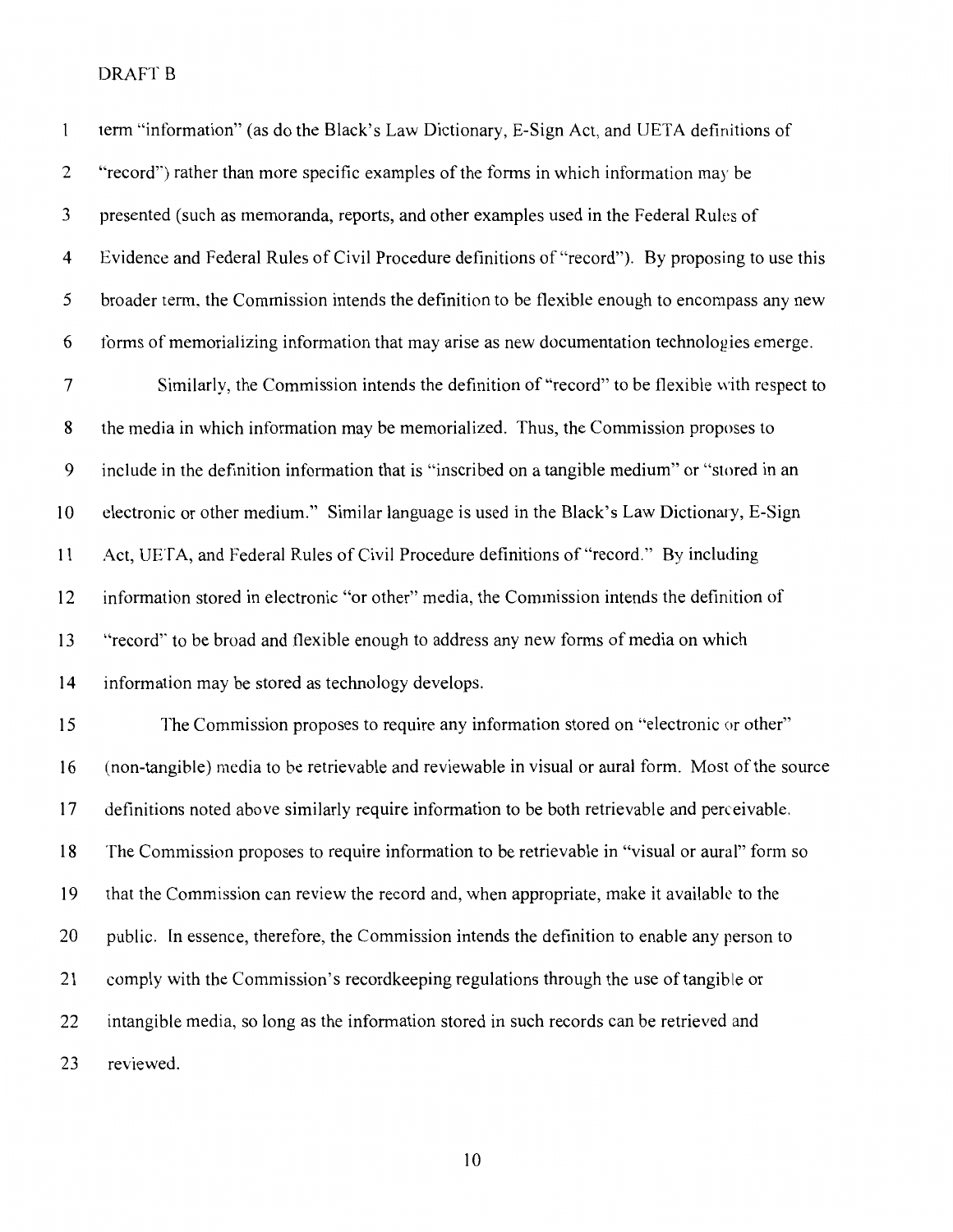| $\mathbf{1}$             | The Commission seeks comment on the proposed definition of "record." Is it too narrow                |
|--------------------------|------------------------------------------------------------------------------------------------------|
| 2                        | or too broad? Would the proposed definition benefit from providing specific examples of              |
| 3                        | "records"? If so, what examples should the Commission add?                                           |
| 4                        | Second, proposed 11 CFR 100.34(b) requires any person who provides an electronic (or                 |
| 5                        | otherwise non-tangible) record to the Commission to provide the equipment and software needed        |
| 6                        | to retrieve and review the record, upon request by, and at no cost to, the Commission. The           |
| $\overline{\mathcal{L}}$ | proposed regulation specifies that the Commission may request such equipment and software            |
| 8                        | when the Commission is unable to review the record using the Commission's existing equipment         |
| 9                        | and software. A comparable requirement currently appears in 11 CFR $102.9(a)(4)(ii)$ for             |
| 10                       | political committees that maintain digital images of checks or written instruments for               |
| 11                       | contributions exceeding \$50 and in 11 CFR $9036.2(b)(1)(vi)$ for publicly funded candidates         |
| 12                       | submitting certain digital images. If the Commission adopts proposed section 100.34(b), it           |
| 13                       | would remove the separate requirements in 11 CFR 102.9(a)(4)(ii) and 9036.2(b)(1)(vi). <sup>28</sup> |
| 14                       | In conjunction with the proposed definition, the Commission proposes to make                         |
| 15                       | conforming amendments to a number of regulations.                                                    |
| 16                       | First, the Commission proposes to make conforming changes by replacing references to                 |
| 17                       | "copy," "journal," "document," or "documentation" with references to "record" in the following       |
| 18                       | provisions: 11 CFR 100.82(e)(1)(i) (recordkeeping for bank loans), 100.82(e)(2)(ii) (same),          |
| 19                       | $100.93(j)(1)-(3)$ (record keeping requirement for travel by aircraft and other conveyances),        |
| 20                       | 100.142(e)(1)(i) (recordkeeping for bank loans), 100.142(e)(2)(ii) (same), 102.9(b)(2)(i)(B) and     |

 $28$  The Commission does not propose to remove or amend general requirements in the Funding Act regulations that political committees and other persons provide documentation (including user guides, technical manuals, formats, and layouts) and personnel, as necessary, to explain the capabilities of software produced to the Commission. See, e.g., 11 CFR 9003.1(b)(4), 9003.6(c), 9033.1(b)(5), 9033.12(c). These more extensive requirements remain necessary in the context of the mandatory audits of committees that receive public funds.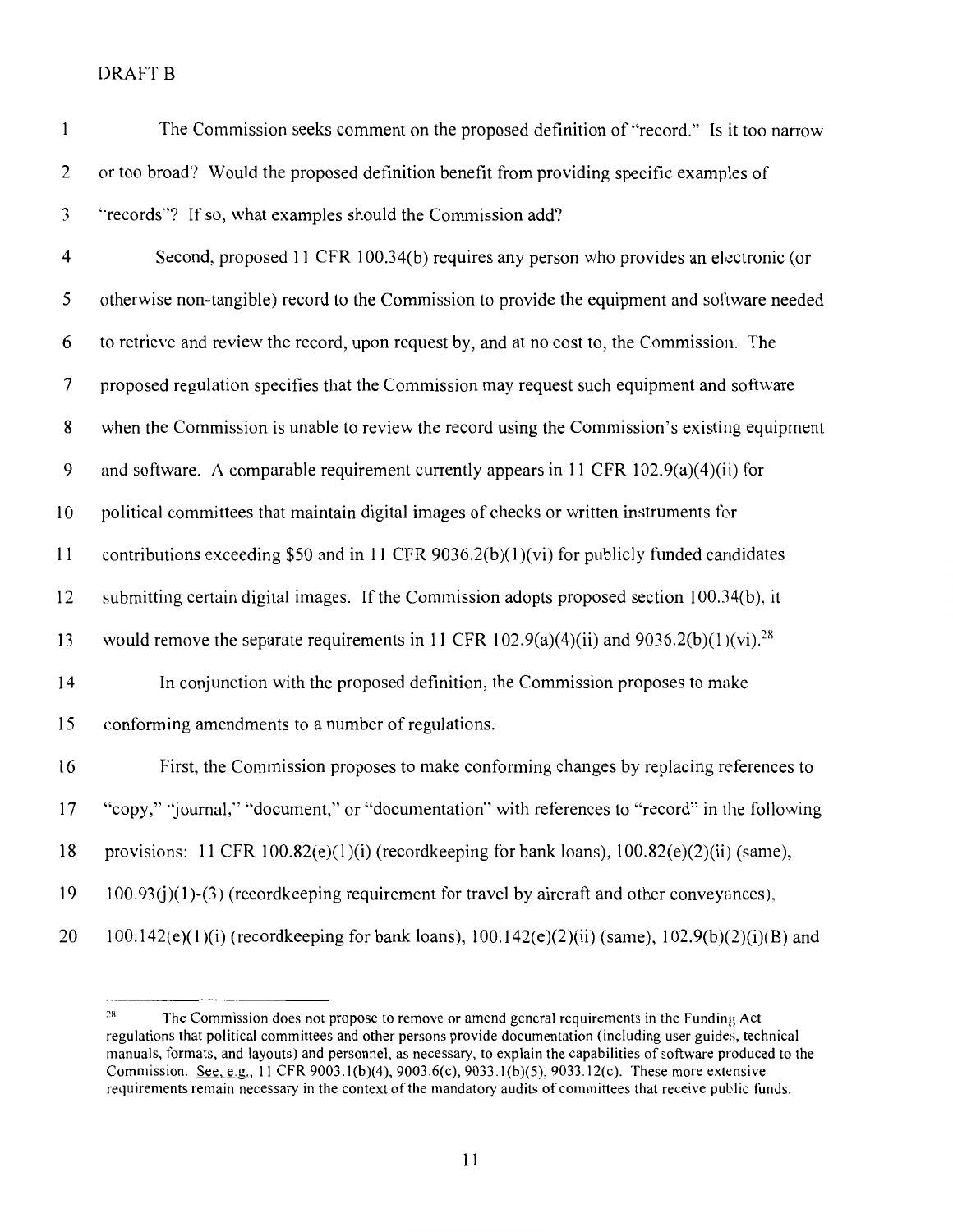| 1              | $(b)(2)(ii)$ (record keeping for disbursements), 102.9(f) (record keeping requirements for                   |
|----------------|--------------------------------------------------------------------------------------------------------------|
| $\overline{c}$ | designations, redesignations, attributions, and dates of contributions), 102.11 (written journal of          |
| 3              | disbursements from petty cash funds), $104.10(a)(4)$ (record keeping requirement in support of               |
| $\overline{4}$ | allocation), $104.10(b)(5)$ (same), $104.14(b)(4)(iv)-(v)$ (recordkeeping requirement for loan               |
| 5              | repayments), $104.17(a)(4)$ (record keeping requirement in support of allocation), $104.17(b)(4)$            |
| 6              | (same), $106.2(a)(1)$ (same), $106.2(b)(2)(ii)$ (same), $106.2(b)(2)(v)$ (same), $110.1(l)(1)$               |
| $\overline{7}$ | (recordkeeping for designations of contributions), 110.1(l)(4)(i) (recordkeeping for date                    |
| $\bf 8$        | contribution made, redesignation, and reattribution), $110.1(1)(6)$ (same), $111.4(d)(4)$                    |
| 9              | (enforcement complaints), $111.12(a)$ -(b) (subpoenas duces tecum in the enforcement process), <sup>29</sup> |
| 10             | 111.15(c) (agreements regarding production of documents), 111.35(e) (submissions challenging                 |
| 11             | administrative fines), $111.36(b)$ -(e) (same), $114.8(d)(2)$ and (3) (trade association solicitation        |
| 12             | approvals), 9003.1(b)(2)-(5) (conditions for public funding eligibility), 9003.5(b)(1)(ii)(A)-(B),           |
| 13             | $(b)(1)(iii)-(iv)$ , $(b)(4)$ , and $(c)$ (record keeping for disbursements), 9003.6 $(c)$ (production of    |
| 14             | computer information), $9004.7(b)(5)(iv)$ -(v) (record keeping for payments for accommodations               |
| 15             | and travel), 9004.9(d)(1)(i) and (e) (determining assets of publicly funded committees),                     |
| 16             | $9007.1(b)(1)(iv)$ and (c)(2) (audits of publicly funded committees), $9033.1(b)(2)-(6)$ (conditions         |
| 17             | for public funding eligibility), $9033.2(c)$ (matching fund submissions), $9033.11(b)(1)(ii)(A)-(B)$ ,       |
| 18             | $(b)(1)(iii)-(iv)$ , $(b)(4)$ , and $(c)$ (record keeping for disbursements), 9033.12 $(c)$ (production of   |
| 19             | computer information), $9034.2(c)(1)(iii)$ (record keeping for attribution of contributions),                |
| 20             | 9034.5(c)(1) and (d) (reporting debts), 9034.7(b)(5)(iv)-(v) (same), 9034.8(b)(4) (joint                     |
| 21             | fundraising recordkeeping), 9035.1(c)(3) (publicly funded committee expenditure limitation                   |

<sup>&</sup>lt;sup>29</sup> The proposed revisions to 11 CFR 111.12(a), 111.12(b), and 111.15(c) would render these provisions consistent with the equivalent provisions of the Federal Rules of Civil Procedure, which were amended in 2006 to explicitly include "electronically stored information" within the scope of material subject to document requests and subpoenas. See Fed. R. Civ. P. 34(a)(l)(A), 45(a)(1)(A)(iii).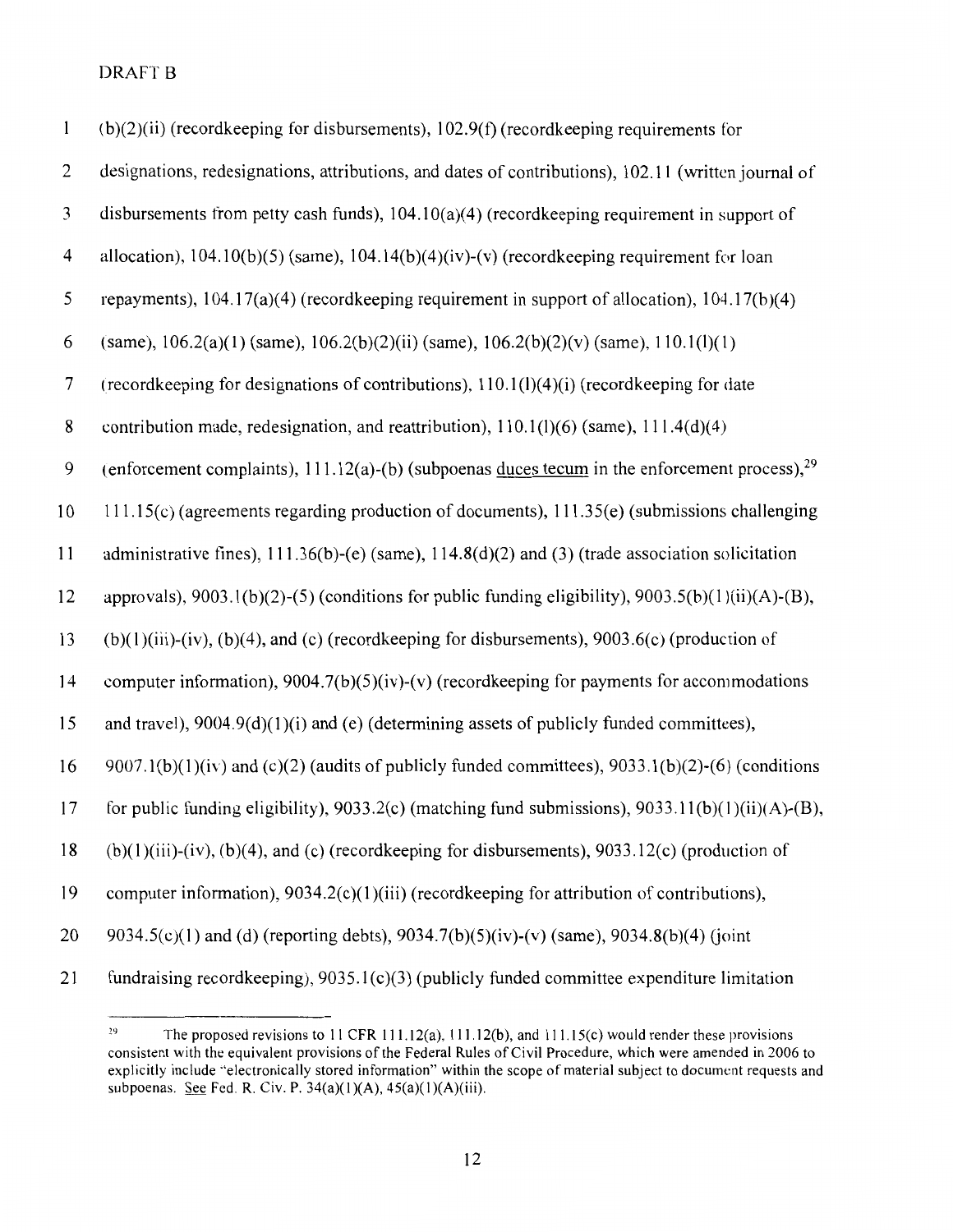| $\mathbf{1}$             | compliance) $9036.1(b)(3)$ , (4), and (7) (matching fund submissions), $9036.2(b)(1)(vi)-(vii)$           |
|--------------------------|-----------------------------------------------------------------------------------------------------------|
| 2                        | (same), 9036.3(b), (b)(4), and (d) (same), 9036.4(b)(4) (same), 9036.5(c)(1) (matching fund               |
| 3                        | resubmissions), $9038.1(b)(1)(iv)$ and (c)(2) (audits of publicly funded committees), $9038.2(b)(3)$      |
| $\overline{\mathcal{A}}$ | (matching fund repayments), $9039.2(a)(3)$ and (b) (continuing review of publicly funded                  |
| 5                        | committees), and $9039.3(b)(2)(vi)$ (subpoenas). The Commission proposes to refer to the                  |
| 6                        | defined term "record" in these provisions to increase consistency in the regulatory terminology.          |
| 7                        | Moreover, by changing these provisions' references from "copy," "document," and "journal" to              |
| 8                        | "record," the Commission intends to avoid the implication that these provisions are intended to           |
| 9                        | refer only to paper materials or to mean something other than what is meant by "record." The              |
| 10                       | Commission seeks comment on whether these proposed conforming amendments will enhance                     |
| 11                       | the clarity of the amended regulations. In addition, are there other Commission regulations that          |
| 12                       | should be revised to incorporate the defined term "record" in lieu of another term? <sup>30</sup>         |
| 13                       | Second, the Commission proposes to replace the regulatory requirements that a                             |
| 14                       | committee receiving a check or other written instrument designated for a specific election must           |
| 15                       | retain "a full-size photocopy of the check or written instrument." 11 CFR $110.1(1)(1)$ , $(4)(ii)$ ; see |
| 16                       | also 11 CFR 9036.1(b)(5), (6) (referring to records that include "full-size photocopy" of                 |
| 17                       | contribution checks). Recognizing that such records may reasonably be retained in forms other             |
| 18                       | than "a full-size photocopy," the Commission proposes to amend 11 CFR $110.1(1)(1)$ and $(4)(ii)$         |
| 19                       | and $9036.1(b)(5)$ and (6) to require maintenance or submission, as appropriate, of a "record" that       |
| 20                       | contains a complete image of that instrument. Are there other Commission regulations that                 |

<sup>&</sup>lt;sup>10</sup> The Commission is also proposing to replace the term "document" in certain regulations with "writing," as discussed below. The Commission is not proposing to revise the terms "copy," "documentation," and "document" when they are used as terms of art or as verbs or when they intentionally refer to paper. See, e.g., 11 CFR  $100.134(e)(1)-(3)$  ("organizational documents" of membership organizations),  $102.9(b)(2)$  (specifying how disbursements ''shall be documented"), 4.1 (j) (including "paper copy" in definition of "duplication" under FOIA).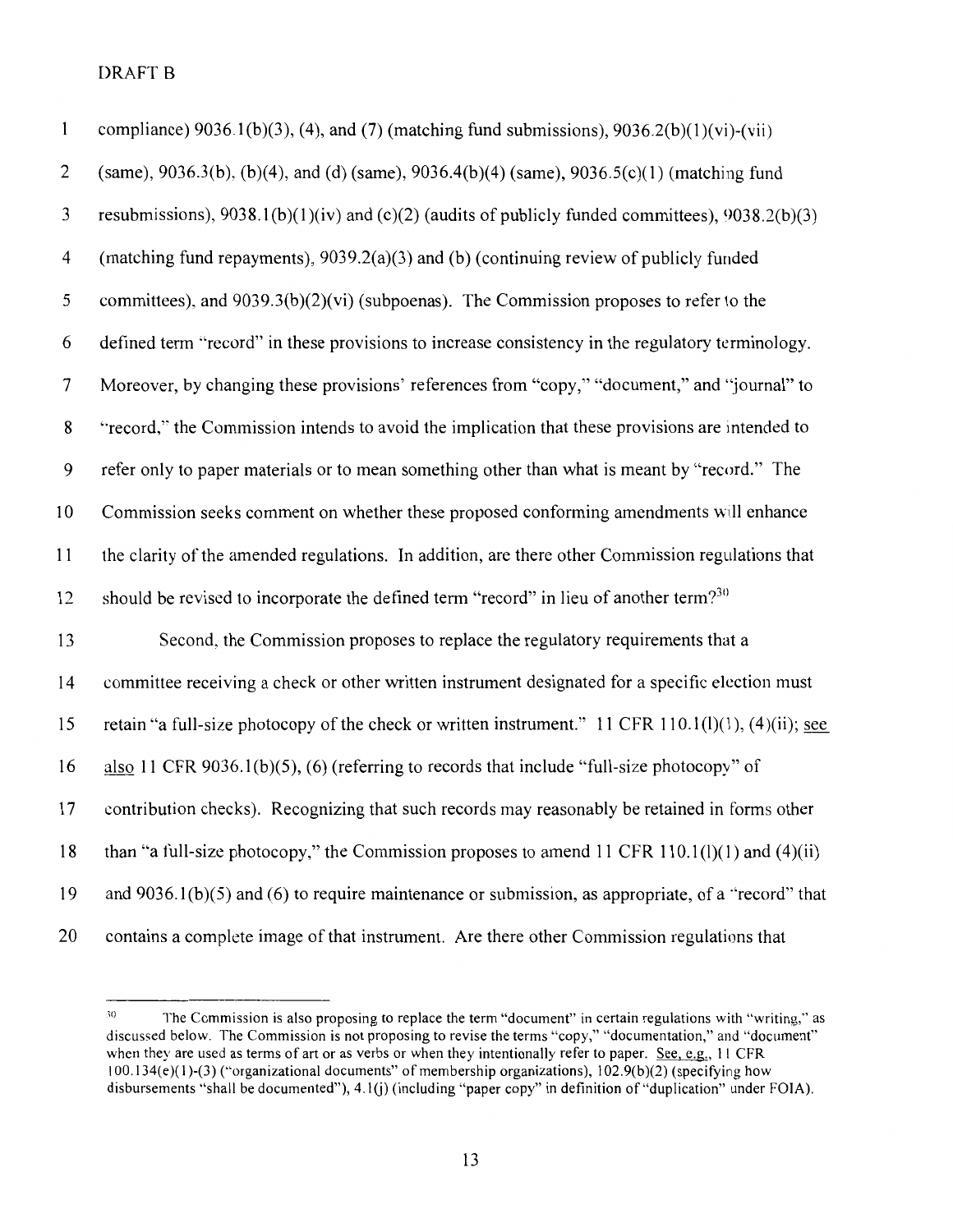$\mathbf{1}$ similarly incorporate unnecessarily narrow record formats and should be expanded to include 2 electronic records?

3 The Commission does not propose to revise the references to "full-size photocopies" in 4 11 CFR 9036.1(b)(3) because that section already provides two procedures for submission of 5 records: one for paper records and another for digital records. The Commission welcomes 6 comment on whether it should simplify section  $9036.1(b)(3)$  to provide only one procedure 7 applicable to all records.

8 Finally, the Commission proposes to make conforming revisions to two provisions that 9 describe the administrative record in public finance matters. The Commission proposes to add 10 "records'' to the lists of materials that comprise the administrative record for final determinations 11 in sections 9007.7(a) and 9038.7(a).

12 What additional conforming amendments should the Commission make in conjunction 13 with the proposed definition of "record"? For example, the Commission defines "records" for 14 purposes of the lobbyist bundling rule in 11 CFR 104.22(a)(6)(ii)(A) as "written evidence 15 (including writings, charts, computer files, tables, spreadsheets, databases, or other data or data 16 compilations stored in any medium from which information can be obtained) that the reporting 17 committee or candidate involved attributes to a lobbyist/registrant." Should the Commission 18 amend this or other provisions in light of the proposed definition of "record"?

19 2. New Definitions of "Writing" and "Written" -- Proposed 11 CFR 100.35

- 20 FECA requires certain reports, statements, and other materials to be "written" or ··in
- 21 writing.<sup>31</sup> The Funding Acts have similar "writing" and "written" requirements.<sup>32</sup> In the

<sup>&</sup>lt;sup>31</sup> See, e.g., 52 U.S.C. 30101(8)(B)(vii)(II) (instrument for loans), 30101(9)(A)(ii) (contract to make expenditure),  $30102(e)(1)$  (designation of committee),  $30103(d)(1)$  (termination statement),  $30104(a)(6)(A)$  (48-hour notice), 30108(a) (advisory opinion requests and advisory opinions), 30109(a)(l) (enforcement complaints),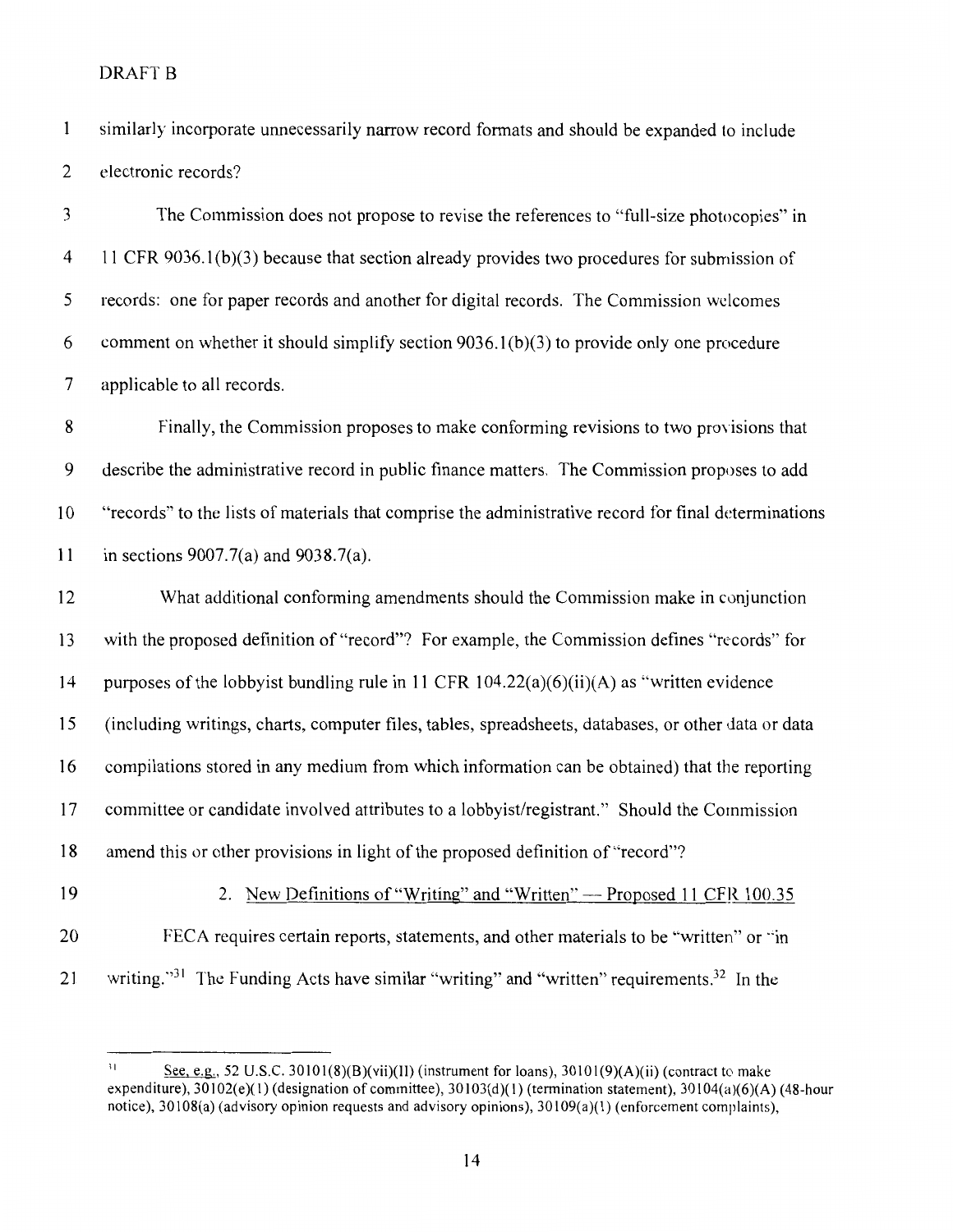$\mathbf{1}$ Commission's regulations, the terms "written" and "writing" (or forms of these words) appear 2 more than 200 times, usually without definition or example.<sup>33</sup> The Commission has, however, 3 interpreted at least one of these regulations to encompass certain categories of electronic 4 documents. <sup>34</sup> 5 To clarify that "written" material or material "in writing" can be either tangible or 6 electronic, the Commission is proposing to add a new general definition at 11 CFR  $100.35^{35}$ 7 The proposed definition would essentially replicate Rule 1001 (a) of the Federal Ruks of

8 Evidence by defining the terms "written," "in writing," and "a writing" to mean "consisting of

9 letters, words, numbers, or their equivalent set down in any medium or form, including paper,

10 email or other electronic message, computer file, or digital storage device.<sup>36</sup> In this proposed

11 definition, the Commission intends "writing" and "written" to be broad enough to encompass not

12 only letters and words, but also their equivalent  $-$  such as images or graphics ( $e.g.$  emojis) used</u>

 $30109(a)(12)(A)$  (confidentiality waiver),  $30118(b)(4)(B)$  (semiannual solicitations); see also 52 U.S.C.  $30107(a)(1)$ (Commission authority to require reports), 30124(a) (fraudulent misrepresentation).

See, e.g., 26 U.S.C. 9002(1) (authorization of committee), 9003(a) (agreement for eligibility for payment), 9032(1) (authorization of committee), 9032(9) (person authorized to incur expense), 9033(a) (agreement for eligibility for payment), 9034(a) (written instrument as contribution); see also 26 U.S.C. 9009(b) (Commission's authority to require the keeping and submission of records), 9039(b) (same).

 $S<sup>33</sup>$  See, e.g., 11 CFR 102.7(c) (treasurer's authorization), 109.33(a) (assignments), 110.1(b) (redesignation of contribution),  $9003.3(a)(1)(i)(C)$  (designations to GELAC),  $9007.2(c)$  (disputing determinations).

14 See, e.g., Electronic Contributor Redesignations, 76 FR 16233 (Mar. 23, 20 II) (noting internet-based redesignation method that Commission found to be "in writing and be signed by the contributor" as required by II CFR  $110.1(b)(5)$  and  $110.2(b)(5)$ .

<sup>15</sup> Some Commission regulations that require a document to be "in writing" or "written" also require the document to be signed. The Commission is proposing a new definition of "signed," below.

<sup>36</sup> See Fed. R. Evid. 1001(a) ("'writing' consists of letters, words, numbers, or their equivalent set down in any form''). The Federal Rules of Evidence separately clarify that "a reference to any kind of written material or any other medium includes electronically stored information." Fed. R. Evid.  $101(b)(6)$ .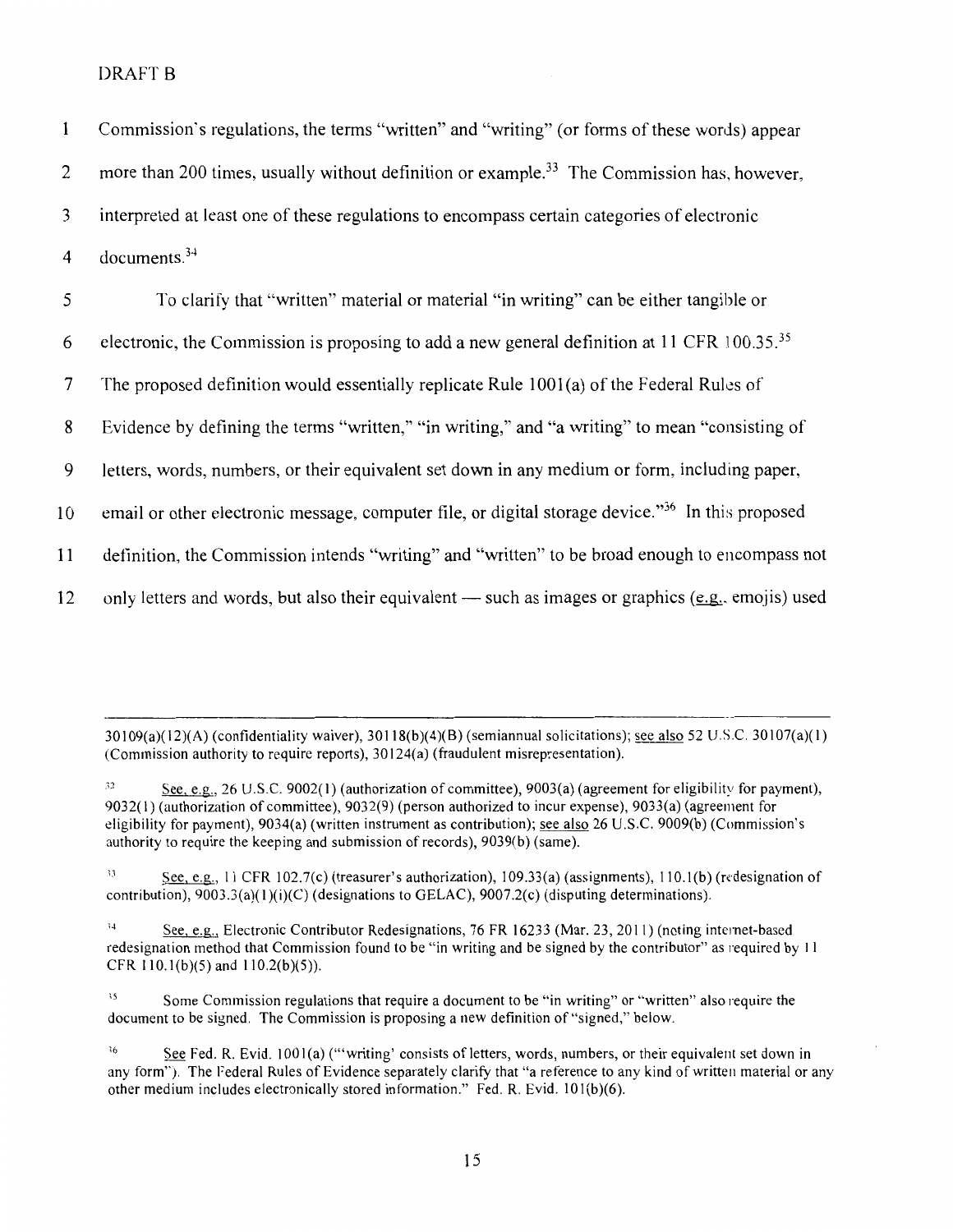| $\mathbf{1}$   | in lieu of text --- that may arise as new forms of electronic writing emerge in the future. <sup>37</sup> As in        |
|----------------|------------------------------------------------------------------------------------------------------------------------|
| 2              | the definition of "record," the Commission proposes that "writing" may be set down in any                              |
| $\mathfrak{Z}$ | medium or form, including electronic. The examples in the proposed definition are drawn from                           |
| 4              | examples in the Black's Law Dictionary definition of "writing" and include those media that the                        |
| 5              | Commission believes are most likely to be used by political committees. However, the examples                          |
| 6              | are intended to be illustrative and not an exhaustive list.                                                            |
| $\overline{7}$ | The Commission seeks comment on the proposed definition. Is the definition broad                                       |
| 8              | enough to encompass writings in various media, while also specific enough to provide                                   |
| 9              | meaningful guidance? Is any part of the definition unnecessary or potentially problematic? Are                         |
| 10             | the examples of "medi[a] and form[s]" helpful? Would the proposed definition benefit from                              |
| 11             | different or additional examples? Should the Commission specifically require that a writing be                         |
| 12             | reviewable <sup>38</sup> and/or reproducible, <sup>39</sup> or would that requirement be adequately encompassed by the |
| 13             | proposed definition of "record," as discussed above?                                                                   |
| 14             | In conjunction with the proposed definition, the Commission proposes to make                                           |
| 15             | conforming changes to a number of regulations, as described below.                                                     |
| 16             | First, the Commission proposes to amend three regulations that refer to "electronic mail"                              |

17 as a "written method" of notification by which a political committee may notify a contributor

<sup>&</sup>lt;sup>37</sup> See Elahe Izadi, The Word of the Year Is Not Actually a Word. It's this Emoji: [heart emoji], Wash. Post, Dec. 29, 2014, http://www. washingtonpost.com/news/the-intersect/wp/20 14/12/29/the-word-of-the-year-is-notactually-a-word-its-this-emoji (noting that 2014's annual survey resulted in graphic symbol as most frequently used English "word" on internet).

<sup>&</sup>lt;sup>38</sup> See Black's Law Dictionary 1748 (9th ed. 2009) (defining "writing" as any "intentional recording of words that may be viewed or heard with or without mechanical aids. This includes hard-copy documents, electronic documents on computer media, audio and videotapes, e-mails, and any other media on which words can be recorded.").

<sup>39</sup> **<u>See</u> 15 U.S.C. 7001(e) (providing that if statute or regulation requires certain records to "be in writing, the** legal effect, validity, or enforceability of an electronic record of such ... record may be denied if such electronic record is not in a form that is capable of being retained and accurately reproduced for later reference').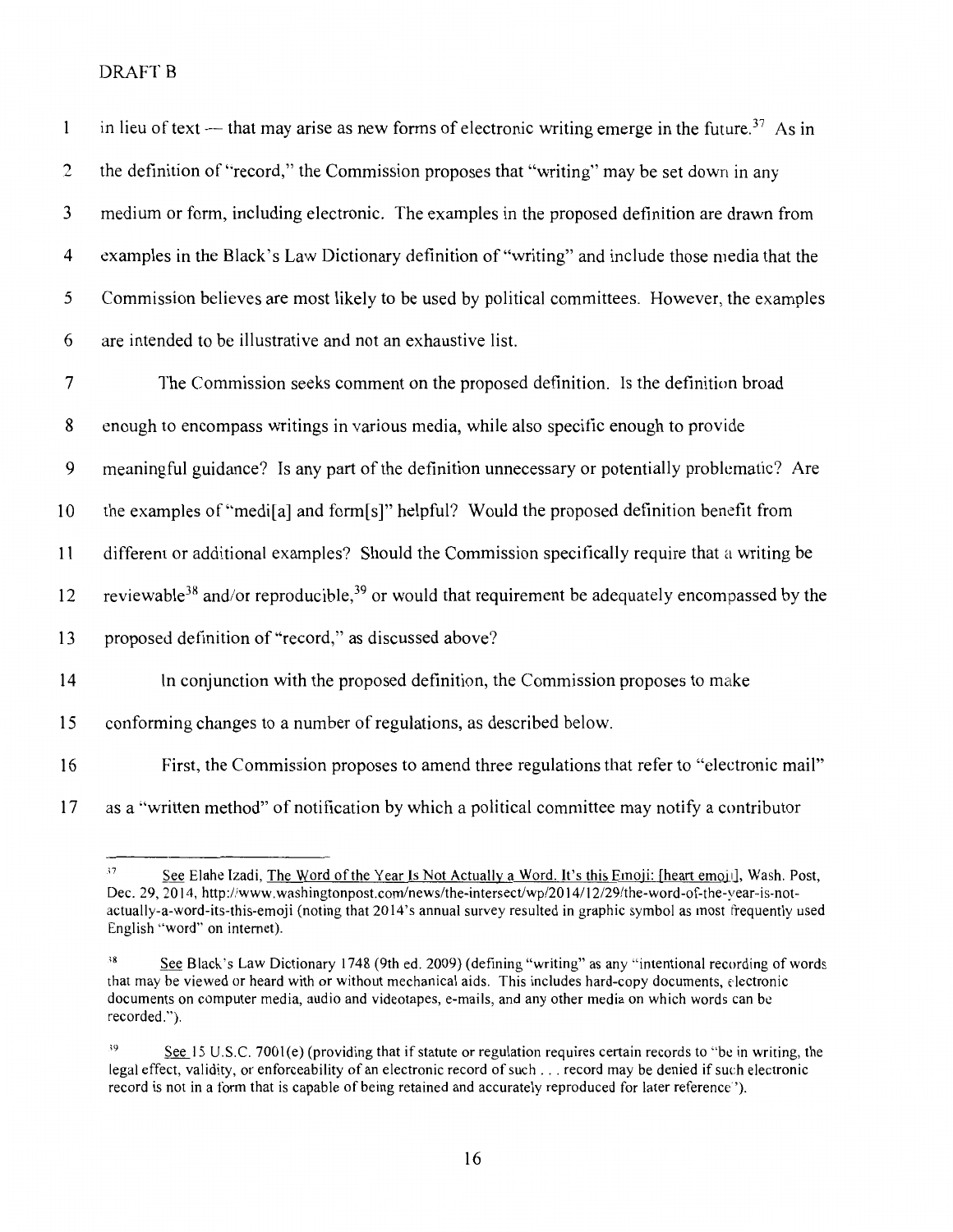| $\mathbf{1}$     | that the committee has redesignated or reattributed a contribution. See 11 CFR                         |
|------------------|--------------------------------------------------------------------------------------------------------|
| 2                | $110.1(b)(5)(ii)(B)(6)$ (notification of redesignation), $110.1(b)(5)(ii)(C)(7)$ (same),               |
| 3                | $110.1(k)(3)(ii)(B)(3)$ (notification of reattribution). These references to "electronic mail" will be |
| $\overline{4}$   | redundant if the Commission adopts the proposed new definition of "written." Furthermore, the          |
| 5                | continued inclusion of these references might cause confusion regarding whether other                  |
| 6                | Commission regulations that address "written" material without specifically mentioning                 |
| 7                | "electronic mail" implicitly exclude e-mail. To avoid such redundancy and confusion, the               |
| 8                | Commission proposes to remove these three references to electronic mail.                               |
| $\boldsymbol{9}$ | Second, the Commission proposes to make conforming changes regarding notifications,                    |
| 10               | reports, and other communications that, under existing regulations, must be made by "letter." In       |
| 11               | light of the proposed broad definition of "writing," and to avoid an implication that the              |
| 12               | communications described in those provisions must be on paper, the Commission proposes to              |
| 13               | replace each reference to "letter" with "writing" in the following provisions: 11 CFR 100.3(a)(3)      |
| 14               | (candidate disavowal), $110.6(c)(1)(v)$ (conduit reporting), $111.9(a)-(b)$ (Commission notification   |
| 15               | of reason to believe finding), 111.17(a)-(b) (Commission notification of probable cause finding),      |
| 16               | 111.18(d) (respondent notification of desire to negotiate conciliation), 111.37(a)-(b)                 |
| 17               | (Commission notification of administrative fine determination), 111.40(a) (same), 116.8(b)             |
| 18               | (creditor notification of intent to forgive debt), $9003.1(a)(1)$ (candidate agreement to comply       |
| 19               | with public funding conditions), $9032.2(d)$ (candidate disavowal), $9033.1(b)(8)$ (submission of      |
| 20               | information changes by publicly funded candidates), and $9033.5(a)(2)$ (publicly funded candidate      |
| 21               | notice of inactivity).                                                                                 |
| 22               | Similarly, the Commission proposes to revise several references to "letters" or "mailings"             |

23 by replacing them with references to the type of information contained therein, such as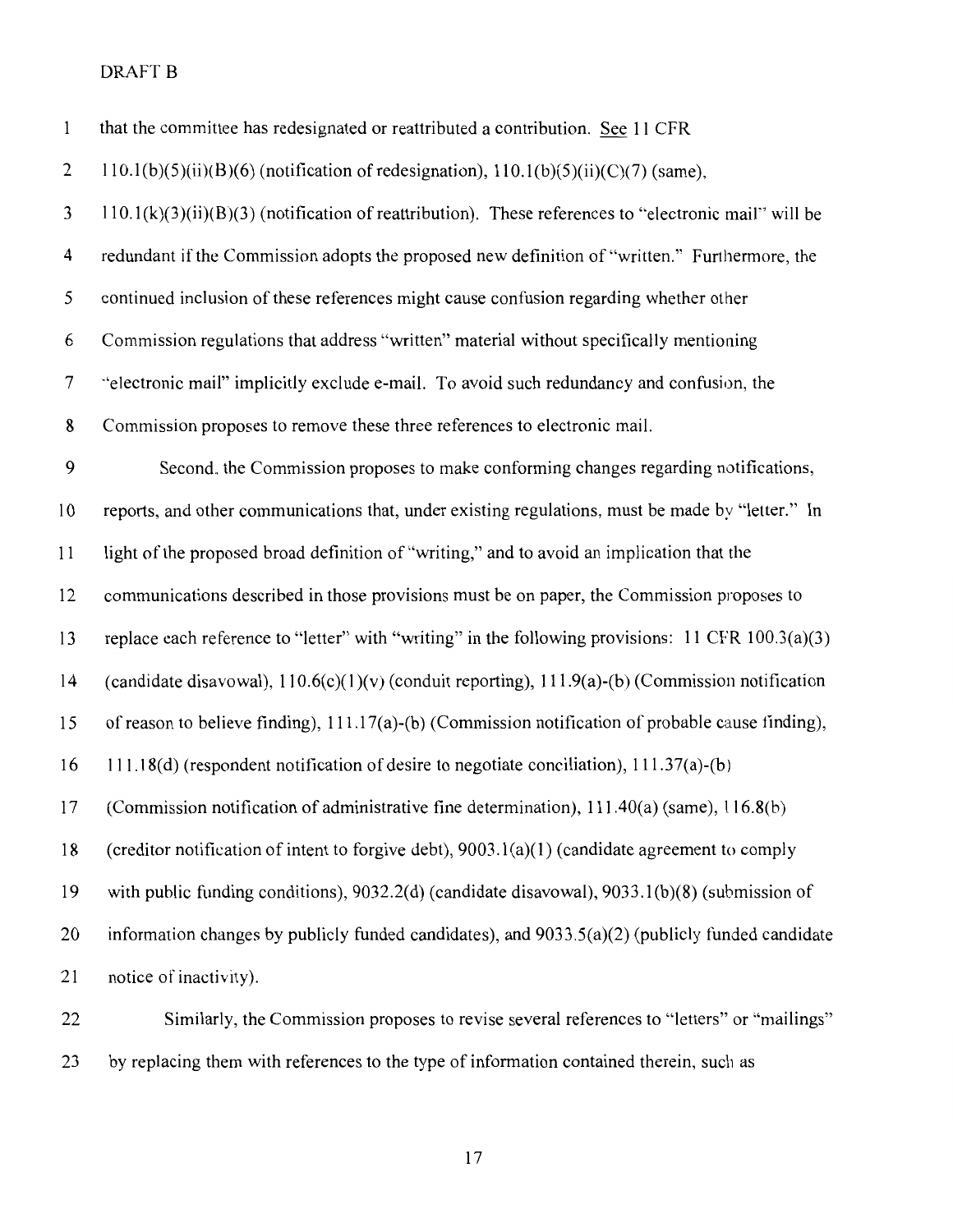| $\mathbf{1}$   | "certification," "report," "notice," or "agreement." For example, 11 CFR 9003.2(d) currently          |
|----------------|-------------------------------------------------------------------------------------------------------|
| $\overline{2}$ | states: "Major party candidates shall submit the certifications required under 11 CFR 9003.2 in a     |
| 3              | letter which shall be signed and submitted within 14 days after receiving the party's nomination      |
| 4              | for election," and the provision makes several additional references to "such letter." The            |
| 5              | Commission proposes to revise section 9003.2(d) to read: "Major party candidates shall sign and       |
| 6              | submit the certifications required under 11 CFR 9003.2 within 14 days after receiving the party's     |
| 7              | nomination for election," and to replace further references to "such letter" with the phrase "such    |
| 8              | certification." The Commission proposes to similarly replace each reference to "letter" in the        |
| 9              | following provisions: 11 CFR 110.6(c)(1)(ii) (conduit reporting), $111.6(a)$ (response to             |
| 10             | complaint in enforcement action), 111.23(a)-(b) (respondent notification of legal representation),    |
| 11             | 114.8 (trade association's solicitation), 116.8(b) (creditor notification of intent to forgive debt), |
| 12             | 200.3(a)(2) (Commission solicitation of comments from Commissioner of Internal Revenue on             |
| 13             | rulemaking petition), $200.3(a)(3)$ (Commission notification to rulemaking petitioner), $200.4(b)$    |
| 14             | (same), $201.3(b)(1)$ (candidate submissions under public funding rules), $201.3(b)(2)(i)$            |
| 15             | (Commission notifications under public funding rules), 9003.1(a)(2) (candidate agreement to           |
| 16             | comply with public funding conditions), $9033.1(a)(1)$ (candidate agreement to comply with            |
| 17             | public funding conditions), and $9033.2(a)(1)$ (publicly funded candidate certification).             |
| 18             | The Commission is also proposing to revise some uses of "letter" in regulations to which              |
| 19             | the proposed definition of "writing" would not apply. See supra note 18. Specifically, the            |
| 20             | Commission proposes the following revisions to its public disclosure and Rehabilitation Act           |
| 21             | regulations: (1) replace "Letter requests" with "Requests" in 11 CFR 5.4(a)(5) (describing types      |
| 22             | of public disclosure records); (2) replace the reference to "a letter containing" certain             |
| 23             | Rehabilitation Act notifications with a requirement for the notifications to be "in writing." 11      |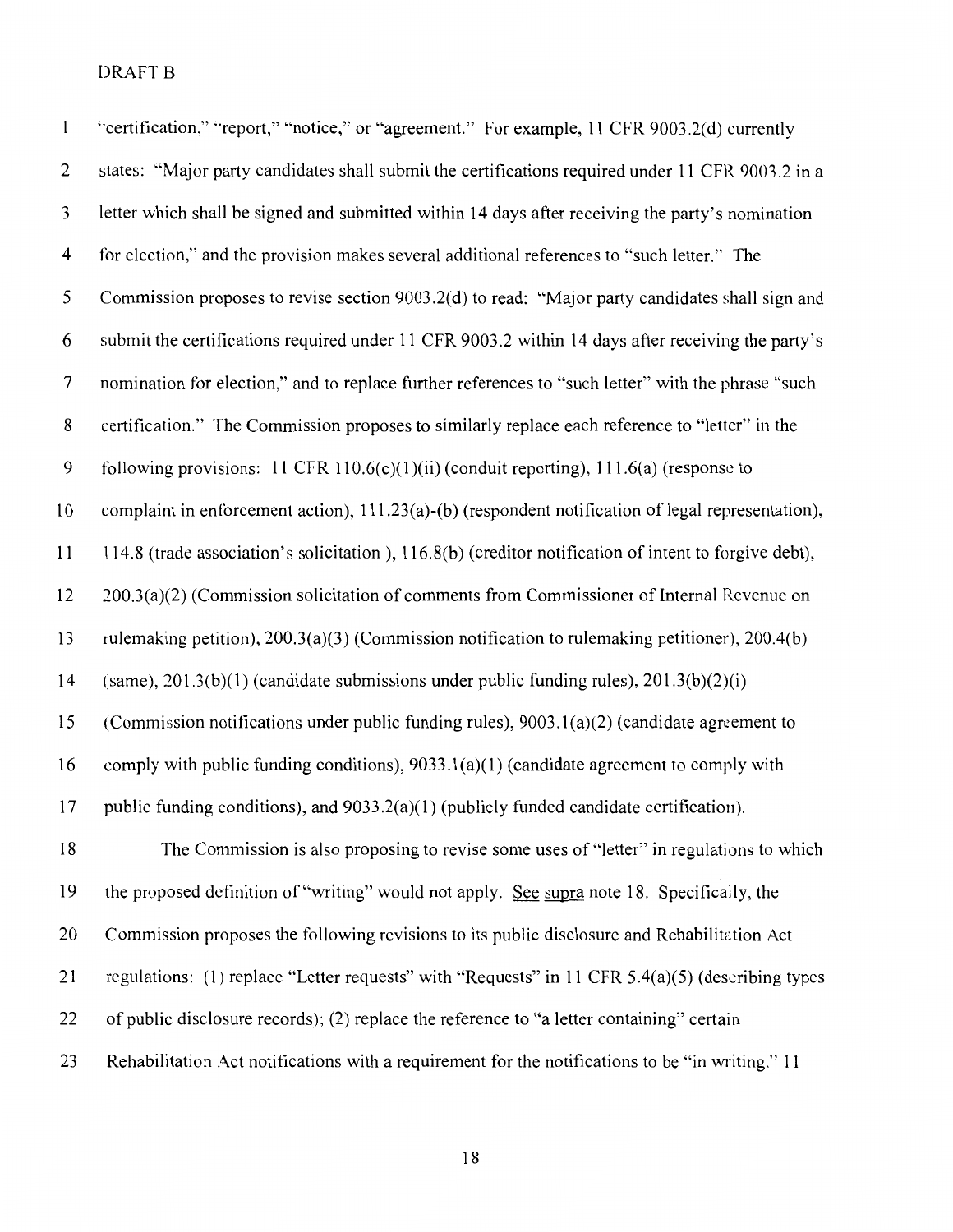| $\mathbf{1}$ | CFR 6.170(g); and (3) conform section 6.170(h) to the forgoing change by replacing that                |
|--------------|--------------------------------------------------------------------------------------------------------|
| 2            | section's reference to "the letter" required by section $6.170(g)$ with "the notification."            |
| 3            | Third, the Commission is proposing to replace the terms "written document" and "written                |
| 4            | documentation" with "writing" in 11 CFR 100.29(b)(6)(ii)(A) and 9034.2(c)(1)(i).                       |
| 5            | Finally, the Commission proposes conforming changes to account for the fact that the                   |
| 6            | new general definition of "written" may create confusion when applied to the use of that term in       |
| 7            | 11 CFR 300.64 $(c)(3)$ . Section 300.64 $(c)(3)$ provides that certain "written" material must satisfy |
| 8            | the disclaimer requirements of 11 CFR 110.11(c)(2). Section 110.11, however, sets forth                |
| 9            | requirements such as font size and display type - requirements that, both on their face and            |
| 10           | under the explicit terms of the regulation, apply only to "printed" material. <sup>40</sup> See 11 CFR |
| 11           | $110.11(c)(2)$ . Thus, to avoid suggesting that the proposed new definition of "written" would         |
| 12           | alter the substantive application of section 300.64, the Commission proposes to conform that           |
| 13           | section to section 110.11 by replacing the word "written" with "printed" in paragraphs (ii) and        |
| 14           | (iii) of section $300.64(c)(3)$ and removing the word "written" from paragraph (v) of section          |
| 15           | $300.64(c)(3)$ .                                                                                       |
|              |                                                                                                        |

16 The Commission seeks comment on the conforming changes proposed above.<sup>41</sup> Should 17 the Commission make additional conforming amendments if it adopts the new definition?

<sup>&</sup>lt;sup>40</sup> Most issues concerning the disclaimer requirements for electronic communications, such as the treatment of electronic materials as "printed," are outside the scope of this rulemaking. They may be addressed in a separate rulemaking. See Internet Communication Disclaimers, 76 FR 63567 (Oct. 13, 2011 ); see also footnote 106, below.

<sup>&</sup>lt;sup>41</sup> The Commission is not proposing to make conforming changes to the regulations regarding publicly funded nominating conventions, II CFR part 9008, because these regulations may be the subject of a separate rulemaking. See Press Release, FEC Issues Interim Reporting Guidance for National Party Committee Accounts, (Feb. 13, 2015), http://www.fec.gov/press/press2015/news\_releases/20150213release.shtml; see also Consolidated and Further Continuing Appropriations Act, 2015, Pub. L. No. 113-235, 128 Stat. 2130, 2772 (2014) (amending FECA with respect to national party convention funding); Gabriella Miller Kids First Research Act, Pub. L. No. 113-94, 128 Stat. I 085 (20 14) (amending Funding Acts with respect to national party convention funding).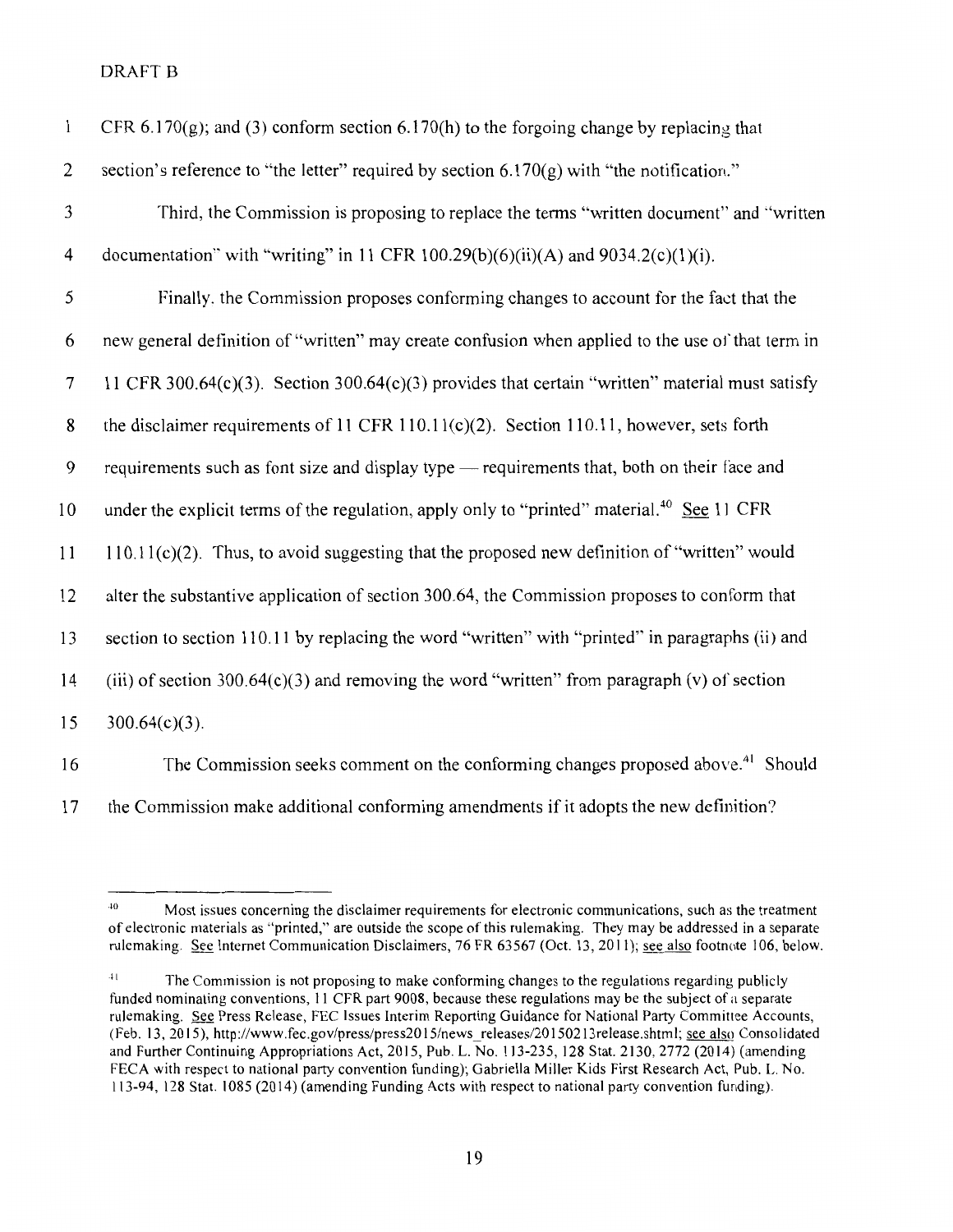| The Commission also seeks comment on whether any existing regulatory references to                         |
|------------------------------------------------------------------------------------------------------------|
| "written," "in writing," or "a writing" should be excluded from the proposed new definition. For           |
| example, several Commission regulations use the term "written instrument" to mean a check,                 |
| money order, or negotiable instrument. The Commission believes that "written instrument" is                |
| generally understood to be a term of art, such that it would not be affected by a new definition of        |
| "written," but should the new definition of "written" nonetheless expressly exclude the term               |
| "written instrument"? <sup>42</sup> Are there other uses of "written" in the Commission's regulations that |
| should be excluded or defined separately from the proposed new general definition?                         |
| New Definition of "Signature" and "Electronic Signature" — Proposed 11<br>3 <sub>1</sub>                   |
| CFR 100.36                                                                                                 |
| FECA and the Funding Acts require certain documents to be signed, <sup>43</sup> sworn, notarized,          |
| submitted under oath, or certified under penalty of perjury. <sup>44</sup> In Commission regulations, the  |
| terms "sign," "signed," and "signature" (and variants thereof) appear more than 50 times. Only             |
| some of these references provide for electronic signatures, <sup>45</sup> although the Commission has      |
| interpreted at least one of the regulations that does not so provide to nonetheless allow certain          |
|                                                                                                            |

<sup>·</sup> See 11 CFR 102.9(a)(4)(i)-(ii),  $104.8(d)(1)$ ,  $110.1(k)(3)(ii)(B)(1)$ ,  $110.1(l)(1)$ ,  $110.1(l)(4)(ii)$ , 110.6{c)(l)(v), 110.20(a)(5)(iii), 9034.2(a)(l), 9034.2(a)(4), 9034.2(b), 9034.2(c), 9034.3(c), 9034.9(c)(7)(iv),  $9036.1(b)(3)$ ,  $9036.2(b)(1)(vi)$ ,  $9036.3(b)(1)-(3)$ ,  $9036.3(c)(3)$ ,  $9036.5(c)(1)$ .

<sup>&</sup>lt;sup>43</sup> See 52 U.S.C. 30109(a)(1) (enforcement complaints), 30109(a)(4)(B)(ii) (conciliation agreements); see also 52 U.S.C. 30104(a)(1) (reports), 30104(a)(11)(C) (requiring Commission to provide method other than signature for verification of electronically filed reports),  $30104(d)(3)$  (same).

<sup>&</sup>lt;sup>44</sup> See 52 U.S.C. 30104(b)(6)(B)(iii) (independent expenditure reports), 30104(c)(2)(B) (same), 30104(f)(2) (electioneering communication reports), 52 U.S.C 30107(a)(1) (reports and answers), 30109(a)(1) (enforcement complaints), 26 U.S.C. 9003(b)-(c) (payment eligibility), 9004(d) (personal fund expenditures); see also 52 U.S.C. *30* I 04(a)( II )(C) (requiring Commission to provide a method for perjury certifications for electronically filed reports), 30104(d)(3) (same).

<sup>45</sup> See, e.g., 11 CFR 104.18(g) (providing for electronic signatures for reports),  $111.4(b)(2)$  (complaints), I 11.23(a) (designation of counsel), 300.37(d) (certifications by certain tax-exempt organizations), 9034.2( c) (allowing for alternative signatures for contributors over the internet).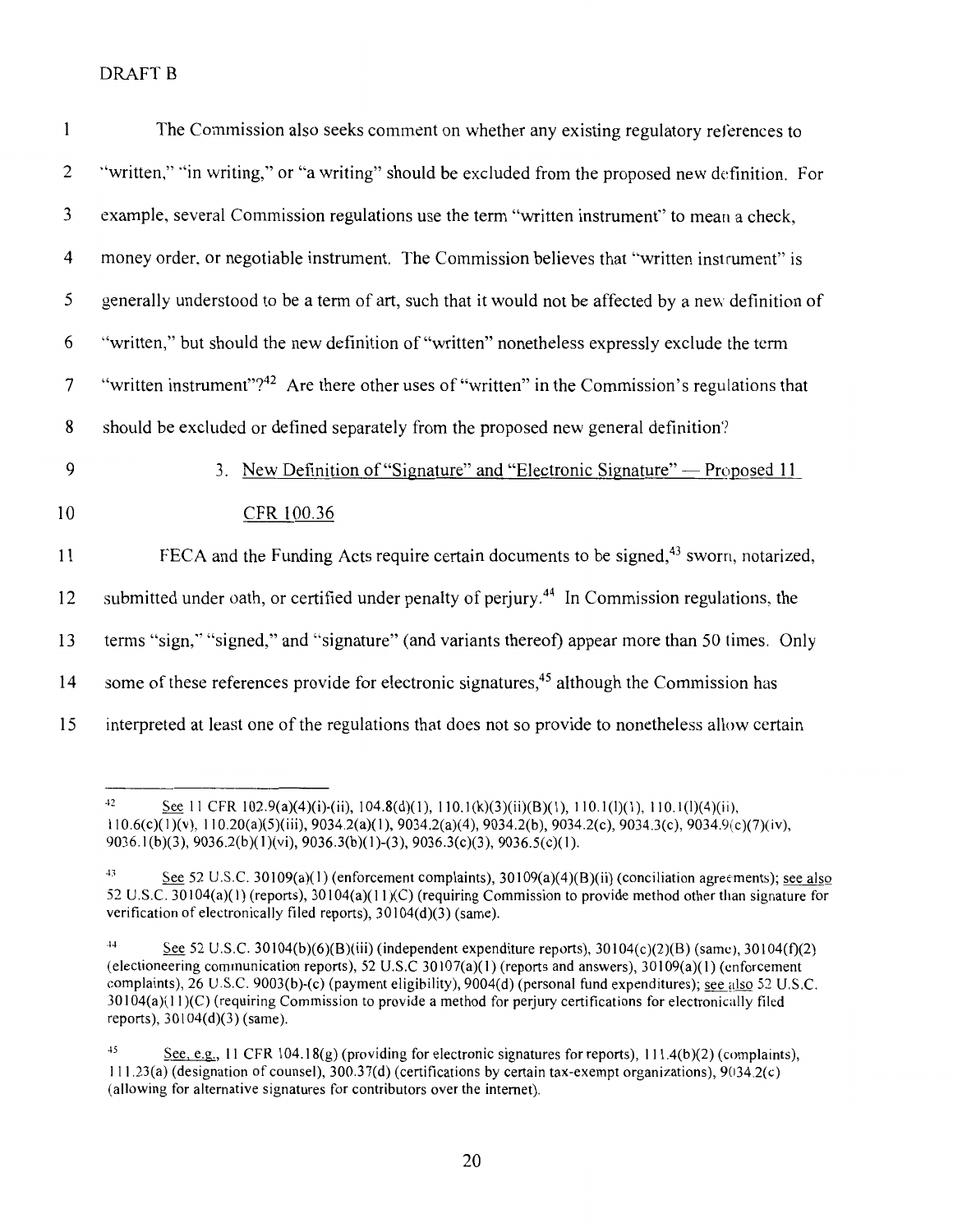| $\mathbf{1}$   | electronic signatures. <sup>46</sup> Similarly, only some of the Commission regulations requiring            |
|----------------|--------------------------------------------------------------------------------------------------------------|
| 2              | certification under penalty of perjury provide for electronic certifications. <sup>47</sup>                  |
| $\mathfrak{Z}$ | To clarify that the regulatory signature requirements may generally be met electronically,                   |
| 4              | the Commission is proposing to add a general definition of "signature" at 11 CFR 100.36. The                 |
| 5              | proposed definition contains three paragraphs.                                                               |
| 6              | Proposed paragraph (a) defines "signature" as "an individual's name or mark on a writing                     |
| $\overline{7}$ | or record that identifies the individual and authenticates the writing or record." This definition           |
| 8              | draws on legal and other dictionary definitions of "signature." <sup>48</sup> It also incorporates the terms |
| 9              | "writing" and "record," as opposed to the source dictionaries' use of the term "document," to be             |
| 10             | consistent with the new definitions of those terms in proposed 11 CFR 100.34 and 11 CFR                      |
| 11             | 100.35, discussed above. Unlike at least one source definition, <sup>49</sup> the definition of "signature"  |
| 12             | proposed here does not incorporate a subjective "intent" element, <i>i.e.</i> , a requirement that a         |
| 13             | signature be affixed by the signer with a certain intention; rather, the Commission proposes an              |
|                |                                                                                                              |

See, e.g., Electronic Contributor Redesignations, 76 FR 16233; see also Advisory Opinion 2013-12 (Service Employees International Union COPE) at 3-4 (discussing Commission's history of approving ''authorizations in a form other than the traditional written signature, where the use of technology would not compromise the intent of the [FECA] or Commission regulations").

<sup>&</sup>lt;sup>47</sup> Compare 11 CFR 104.4(d)(2) (electronic certification under penalty of perjury for reporting), 104.18(g)  $(same)$ , and  $109.10(e)(2)(ii)$  (same), with 11 CFR 111.4(b)-(c) (notarization requirement for complaints), and 111.11 (sworn answers). See also 11 CFR 100.93(a)(3)(iv)(A) (aircraft operator certificated by Federal Aviation Administration or foreign authority),  $100.93(g)(3)$  (certification from aircraft service provider),  $102.2(a)(3)$ (certification by committee of multicandidate committee criteria),  $104.3(b)(3)(vii)(B)$  (committee's certification, under penalty of perjury, in independent expenditure report),  $104.3(d)(1)(v)$  (certification from lending institution concerning loans to political committee), 300.1I(d) (signed written certification by 50l(c) organization), 300.37(d) (same).

<sup>18</sup> See Black's Law Dictionary 1507 (9th ed. 2009) (defining "signature" as any "name, mark, or writing used with the intention of authenticating a document" (citing U.C.C. 1-201(37) and 3-401(b) and Restatement (Second) of Contracts 134 ( 1979))); Signature Definition, Oxford English Dictionary Online, http://www.oed.com/view/entry/179546 (subscription required) (last visited Aug. 27, 2014) ("A person's name written (esp. in a distinctive way) so as to authenticate a document, authorize a transaction, or identify oneself as the writer or sender of a letter. Also: a distinctive mark or cross serving this purpose."); Random House Dictionary of the English Language, Unabridged 1779 (2nd ed. 1987) (defining "signature" as "a person's name, or a mark representing it, as signed personally or by a deputy, as in subscribing a letter or other document").

 $.19$ See Black's Law Dictionary 1507 (9th ed. 2009).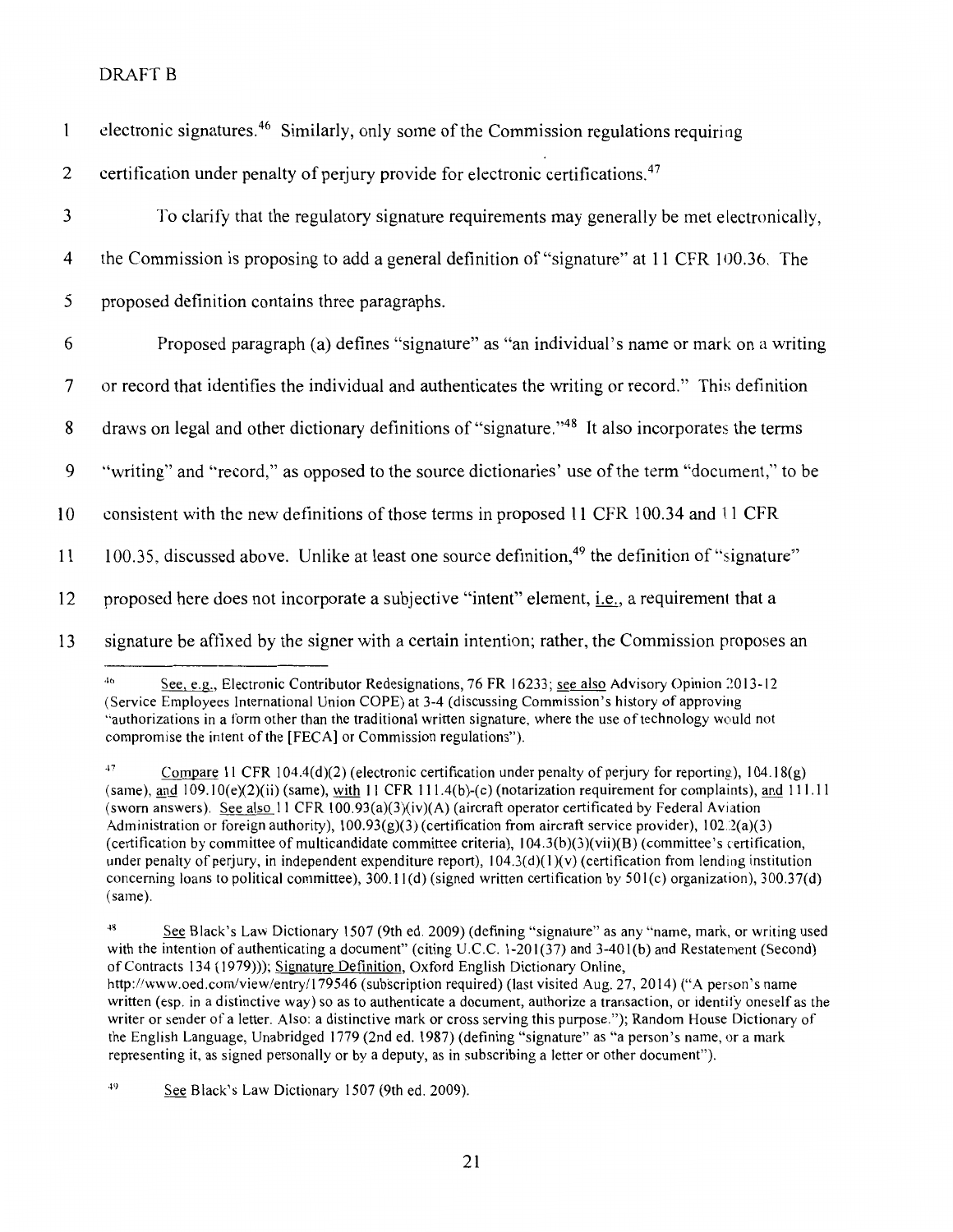| $\mathbf{1}$   | objective definition with which compliance can be initially determined on the face of the signed                       |
|----------------|------------------------------------------------------------------------------------------------------------------------|
| 2              | writing or record. The Commission seeks comment on this proposed definition of "signature."                            |
| 3              | Proposed paragraph 100.36(a) also provides that, unless otherwise specified, the                                       |
| $\overline{4}$ | definition of "signature" includes an "electronic signature." Paragraph (b) of proposed 11 CFR                         |
| 5              | 100.36 in turn defines an "electronic signature" as "an electronic word, image, symbol, or                             |
| 6              | process that an individual attaches to or associates with a writing or record to identify the                          |
| $\overline{7}$ | individual and authenticate the writing or record." This definition is drawn from several sources,                     |
| 8              | including Black's Law Dictionary, <sup>50</sup> the E-Sign Act, <sup>51</sup> UETA, <sup>52</sup> and the Commission's |
| 9              | interpretive rule concerning electronic redesignations of contributions. <sup>53</sup> Proposed paragraph              |
| 10             | 100.36(b) follows all of the source definitions of "electronic signature" in using the terms                           |
| 11             | "symbol" and "process," as well as in requiring that the electronic signature be attached to or                        |
| 12             | associated with a writing or record. The Commission also proposes to include "word" and                                |
| 13             | "image" as methods of electronic signature, based on the examples in Black's Law Dictionary, to                        |
| 14             | make clear that a writing or record can be signed by these means (such as by inserting a digital                       |
| 15             | image of a person's handwritten signature). And as with proposed paragraph 100.36(a),                                  |
| 16             | proposed paragraph 100.36(b) incorporates the terms "writing" and "record" to be consistent                            |
| 17             | with the new definitions in proposed 11 CFR 100.34 and 11 CFR 100.35. The Commission thus                              |

<sup>&</sup>lt;sup>50</sup>This dictionary defines an "electronic signature" as an "electronic symbol, sound, or process that is either attached to or logically associated with a document (such as a contract or other record) and executed or adopted by a person with the intent to sign the document." Black's Law Dictionary 1507 (9th ed. 2009). The dictionary provides as examples ''a typed name at the end of an email, a digital image of a handwritten signature, and the click of an 'I accept' button on an e-commerce site." Id. at 1508.

53 See Electronic Contributor Redesignations, 76 FR 16233.

 $51$  See 15 U.S.C. 7006(5) (defining "electronic signature" as "an electronic sound, symbol, or process, attached to or logically associated with a ... record and executed or adopted by a person with the intent to sign the record").

 ${}^{52}$  See UETA 2(8) (defining "electronic signature" as "an electronic sound, symbol, or process attached to or logically associated with a record and executed or adopted by a person with the intent to sign the record").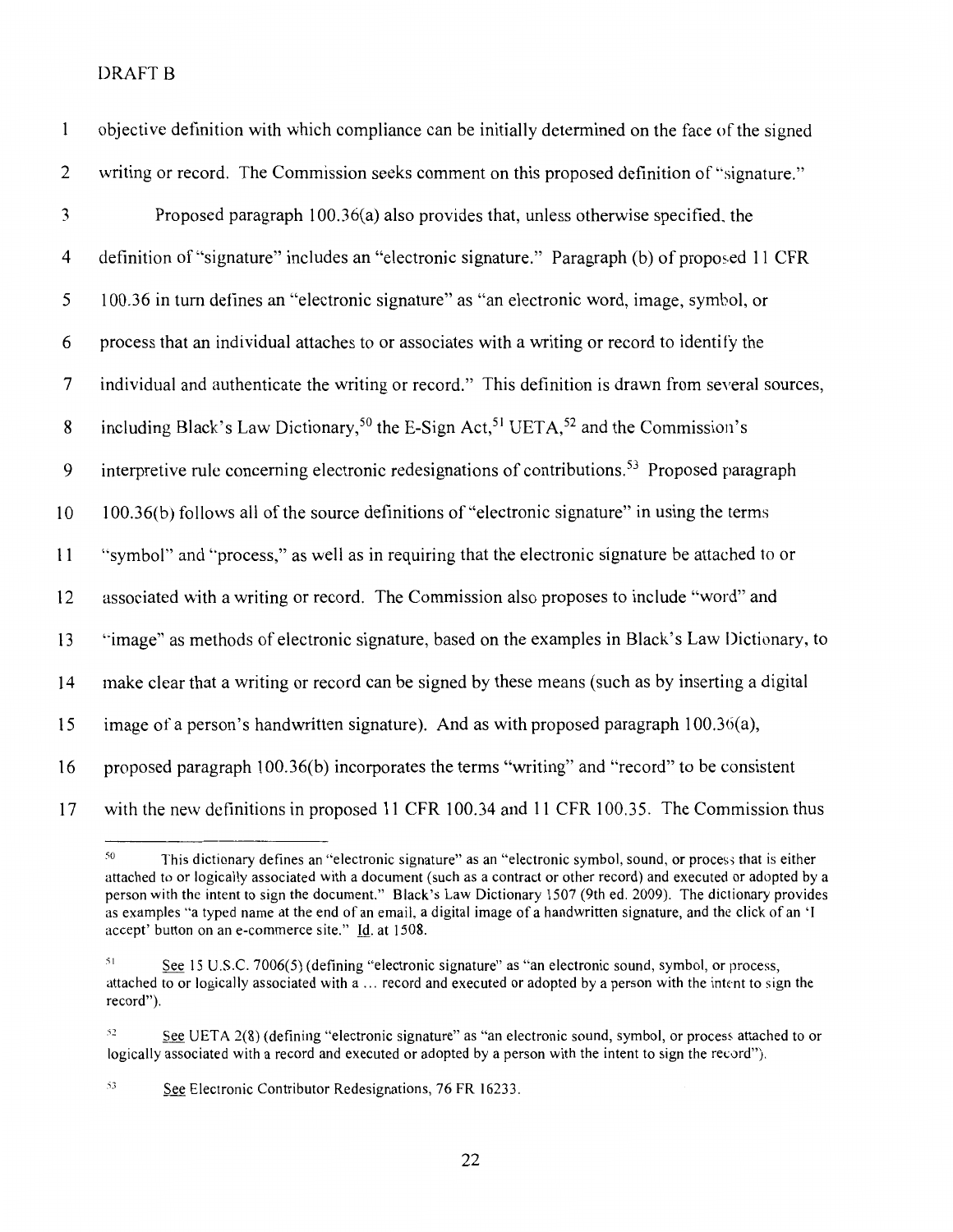intends the proposed definition to be flexible enough to encompass forms that electronic  $\mathbf{1}$ 2 signatures may take as new technologies emerge.

3 The proposed definition intentionally differs from the source definitions in certain 4 respects. For example, the proposed definition does not include "sound" as a form of electronic 5 signature because the Commission's current and anticipated reporting technologies would not 6 enable it to receive and make public audio signatures. Further, the Commission does not propose 7 to distinguish between an "electronic signature" and a "digital signature." Black's Law 8 Dictionary defines the latter as having a heightened level of security, integrity, and authenticity 9 compared to an electronic signature,<sup>54</sup> but because the Commission utilizes other methods to 10 ensure a heightened level of authenticity when required (such as notarization requirements, as II discussed below), the Commission does not believe that the proposed definition of"signature" I2 should differentiate between digital and electronic signatures. I3 Proposed paragraph (b) lists as examples of electronic signatures "a digital image of a I4 handwritten signature" and "a secure, digital code attached to an electronically transmitted I5 message that uniquely identifies and authenticates the sender." These examples are drawn from 16 the definition of "digital signature" and examples of "electronic signature" in Black s Law

I7 Dictionary; the Commission believes them to be the forms of electronic signature most likely to

I8 be used by political committees. However, the examples are intended to be illustrative only and

I9 not an exhaustive list. Are these examples helpful? Should other examples be included in the

20 regulation?

<sup>54</sup> See Black's Law Dictionary at 1507-08 (9th ed. 2009) (defining "digital signature'' as "secure, digital code attached to an electronically transmitted message that uniquely identifies and authenticates the sender" and stating that ''electronic signature does not suggest or require the use of encryption, authentication, or identification measures'').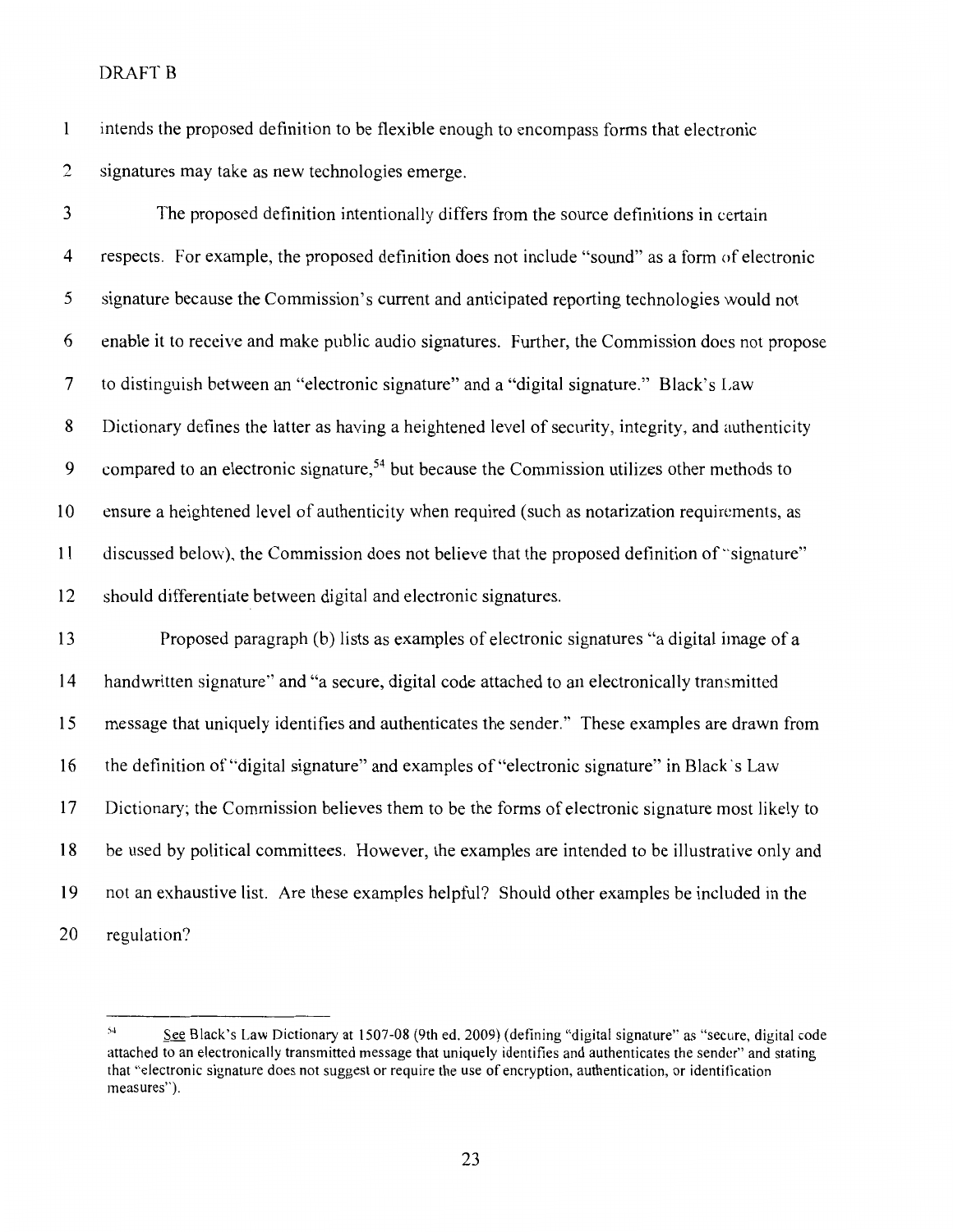| $\mathbf{1}$   | As noted above, the proposed regulation would provide that electronic signatures are               |
|----------------|----------------------------------------------------------------------------------------------------|
| $\overline{2}$ | valid signatures "unless otherwise specified." This language is intended to provide the            |
| 3              | Commission with flexibility to require more specific forms of electronic signatures, or even to    |
| $\overline{4}$ | prohibit electronic signatures, in certain circumstances. The Commission believes that             |
| 5              | preserving such flexibility is important because, as new technologies develop, some forms of       |
| 6              | electronic signatures may arise that are unreliable or otherwise not suitable for authenticating   |
| 7              | records. Are there Commission regulations for which the Commission should now require more         |
| 8              | specific forms of electronic signature in order to safeguard the integrity and authenticity of the |
| 9              | signature?                                                                                         |
| 10             | In light of the proposed new definition of "signature," the Commission also proposes               |
| 11             | conforming changes to regulations that currently have more specific signature requirements. For    |
| 12             | example, 11 CFR 104.4(d) and 109.10(e)(2) currently specify that an independent expenditure        |
| 13             | report must be verified by one of two methods: by "handwritten signature" on reports filed on      |
| 14             | paper, or by "typing the treasurer's name" on reports filed by electronic mail. The Commission     |
| 15             | proposes to revise these provisions to allow electronically filed independent expenditure reports  |
| 16             | to be verified by "electronic signature" (which might include, but would not be limited to, typing |
| 17             | the treasurer's name on the reports). The Commission also proposes to revise the electronic        |
| 18             | signature requirement at 11 CFR 9034.2(c), which defines "signature" for matchable presidential    |
| 19             | primary election payments made by credit or debit card, and to make other changes to that          |
| 20             | section as described further below. See infra Section $(E)(3)$ .                                   |
|                |                                                                                                    |

21 Paragraph (c) of proposed **11** CFR 100.36 provides that a "writing or record may be 22 sworn, made under oath, or otherwise certified or verified under penalty of perjury by electronic 23 signature." This proposal tracks the corresponding provision of the E-Sign Act, which provides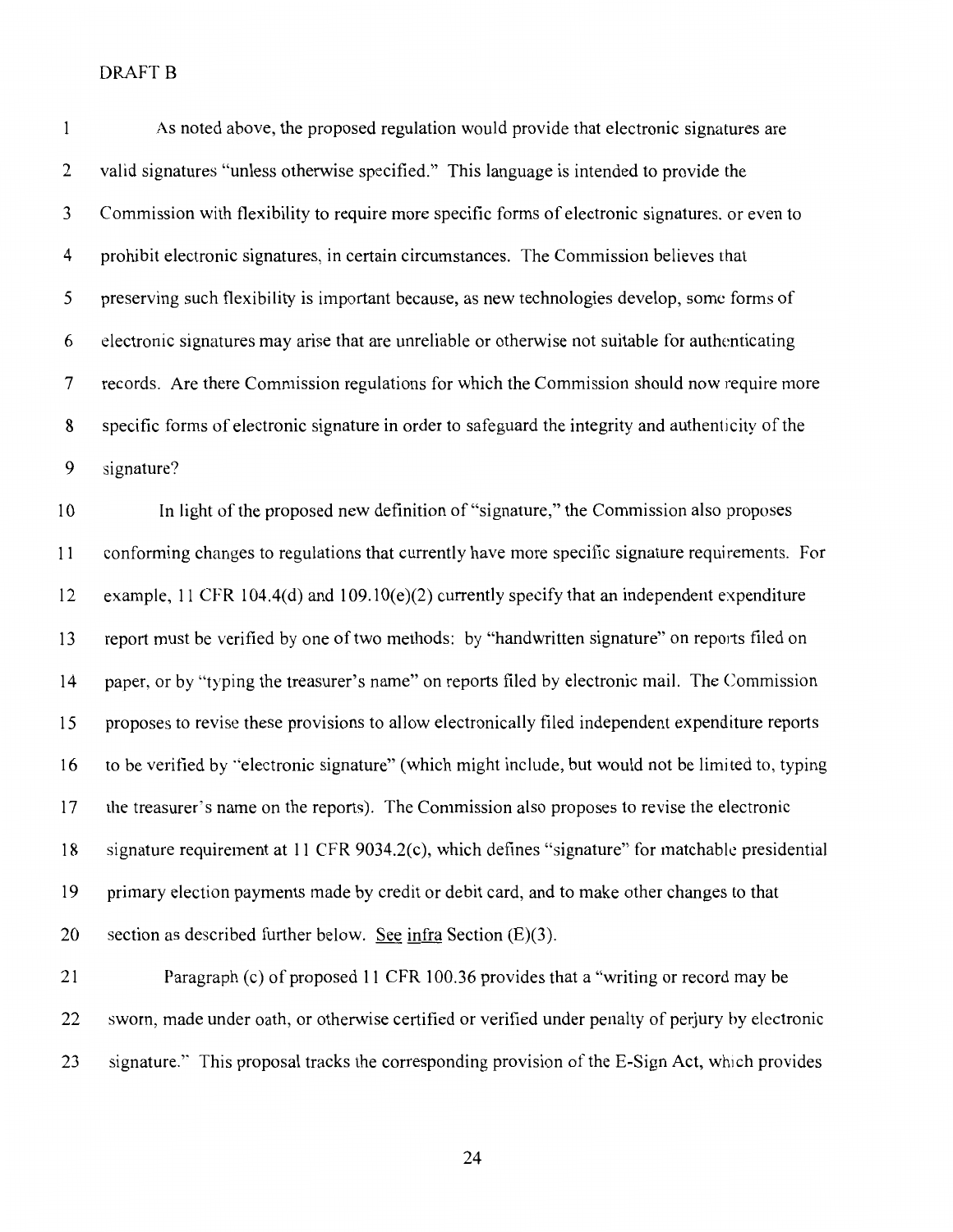| $\mathbf{1}$   | that a legal requirement for a signature to be "acknowledged, verified, or made under oath" is            |
|----------------|-----------------------------------------------------------------------------------------------------------|
| 2              | "satisfied if the electronic signature of the person authorized to perform those acts is attached         |
| 3              | to or logically associated with the signature or record." 15 U.S.C. 7001(g). <sup>55</sup> The Commission |
| 4              | seeks comment on whether this proposal provides sufficient safeguards of integrity and                    |
| 5              | authenticity for material that must be sworn or otherwise verified. Should the Commission                 |
| 6              | require additional safeguards? For example, in a recent interpretive rule, the Commission noted           |
| $\overline{7}$ | that a political committee could check a contributor's electronic authorization against existing          |
| 8              | committee records to assure "the contributor's identity and intent comparable to that of a written        |
| 9              | signature." <sup>56</sup> Should all electronic oaths and certifications require some form of external    |
| 10             | verifiability (such as by reference to existing committee records as contemplated in the                  |
| 11             | interpretive rule)? If so, how?                                                                           |
| 12             | Finally, proposed paragraph (c) also states that "[a] writing or record may be notarized                  |
| 13             | electronically pursuant to applicable State law." A number of states currently allow for                  |
| 14             | electronic notarization. <sup>57</sup> Is there any reason why the Commission should not accept documents |
| 15             | notarized electronically pursuant to state law?                                                           |

<sup>&</sup>lt;sup>55</sup> See also UETA sec. 11 (providing that notarization, acknowledgment, verification, or oath requirement is ''satisfied if the electronic signature of the person authorized to perform those acts ... is attached to or logically associated with the signature or record").

<sup>&</sup>lt;sup>56</sup> See Electronic Contributor Redesignations, 76 FR at 16233.

<sup>&</sup>lt;sup>57</sup> The National Association of Secretaries of State issued a study in 2011 that examined electronic notarization as used in 16 states. See Nat'l Assoc. of Secs. of State, Issues and Trends in State Notary Regulation: NASS Report on State Notarization Policies and Practice 10-11 (2011); see also E-Notarization in the U.S., Notary Public Administrators (2014), http://www.npa-section.com/images/eNotarization\_Map\_6-14.pdf (showing 22 states offering e-notarization or with e-notarization law in 2014); Lisa Prevost, The E-Notary Public Is Slow to Catch On, \1. Y. Times, May 22, 2015, http://www.nytimes.com/20 15/05/24/realestate/the-e-notary-public-is-slow-to-catchon.html (discussing remote electronic notarization).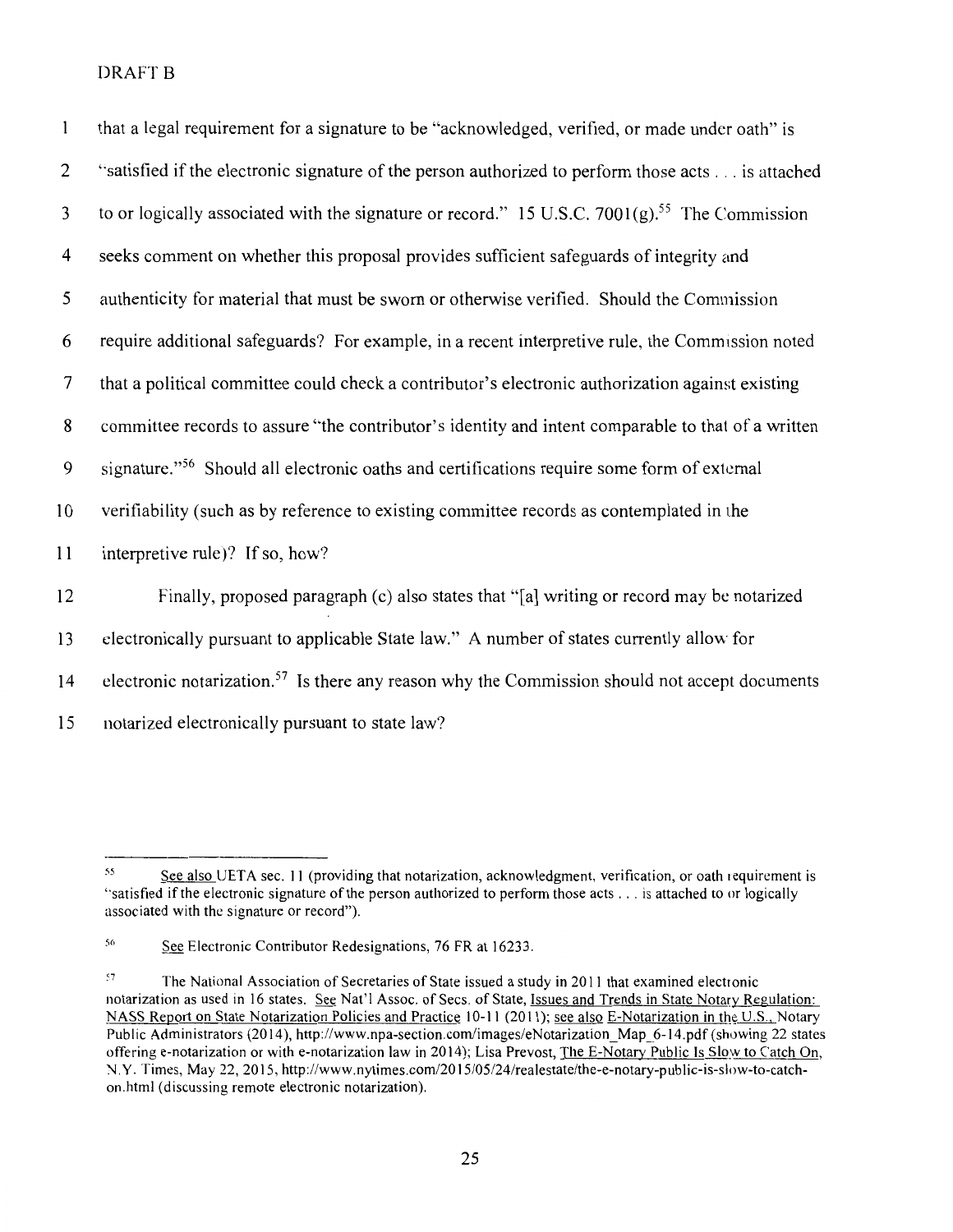$\mathbf{1}$ 

#### 4. Revised Definition of "File, Filed, or Filing" — Proposed 11 CFR 100.19(g)

2 The Commission proposes to revise the definition of "file, filed, or filing" at 11 CFR 3 100.19 so that interested parties can more easily communicate electronically with the 4 Commission. The Commission also proposes to make conforming amendments throughout 11 5 CFR chapter 1.

6 Section 100.19 currently defines "file, filed or filing" to include certain forms of 7 electronic submission, but only in the context of documents that must be filed with the 8 Commission or the Secretary of the Senate under 11 CFR parts 101, 102, 104, 105, 107, 108, and 9 109. As such, the current rule addresses the filing of reports and statements only regarding 10 independent expenditures, electioneering communications, and the organization, contributions, 11 and disbursements of political committees. But, as described in more detail below, the 12 Commission's regulations also require or provide for the submission of numerous other 13 documents to the Commission. Many of these current regulations regarding sending documents 14 to the Commission specifically include the Commission's mailing address (999 E Street, NW., 15 Washington, DC 20463).<sup>58</sup> As such, the regulations suggest that the submissions must be made 16 physically (such as by mail or hand-delivery), rather than electronically. 17 To provide the Commission with greater flexibility to accept documents electronically, 18 the Commission proposes to add new paragraph (g) to 11 CFR 1 00.19. Under new paragraph 19 (g), a document other than those already covered by paragraphs (a) through (f) may be filed with 20 the Commission "in person or by mail, including priority mail or express mail, or overnight 21 delivery service, [at the Commission's street address], or by any alternative means, mcluding 22 electronic, that the Commission may prescribe." The Commission intends to use this proposed

<sup>&</sup>lt;sup>58</sup> See, e.g., 11 CFR 1.3(b) (Privacy Act requests), 111.4(a) (complaints), 111.15(a) (motions to quash or modify subpoena), 112.l(e) (advisory opinion requests), 112.3{d) (comments on advisory opinion requests).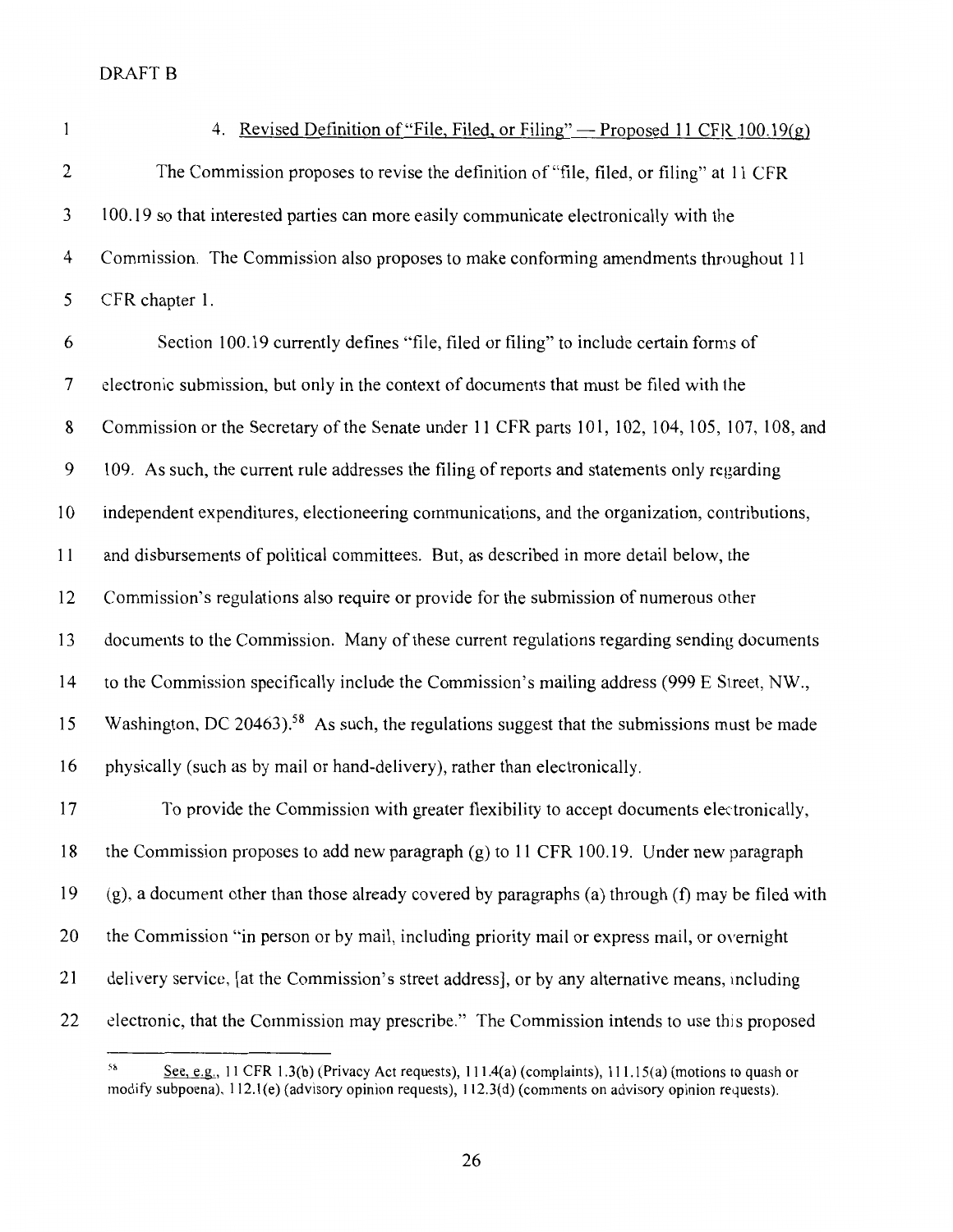| $\mathbf{1}$            | change to adopt such procedures for receiving electronic submissions - such as through online                          |
|-------------------------|------------------------------------------------------------------------------------------------------------------------|
| $\overline{c}$          | forms <sup>59</sup> or email <sup>60</sup> — as the Commission determines to be appropriate for the various categories |
| 3                       | of affected documents.                                                                                                 |
| $\overline{\mathbf{4}}$ | The Commission also proposes to revise the introductory paragraph of 11 CFR 100.19 to                                  |
| 5                       | explicitly note the scope of new paragraph $(g)$ . This proposed change is not intended to have any                    |
| 6                       | effect on the existing rules with respect to documents governed by paragraphs (a) through (f).                         |
| $\tau$                  | Similarly, the Commission proposes to make conforming amendments by replacing the                                      |
| $\bf 8$                 | Commission's street address in a number of regulations that refer to submissions to the                                |
| 9                       | Commission — or to a particular Commission officer, such as the Chief FOIA Officer — with                              |
| 10                      | references to "filing" and section $100.19(g)$ , as appropriate, and by removing the Commission's                      |
| 11                      | street address from the definition of "Commission." <sup>61</sup> These regulations are 11 CFR 1.3(b)                  |
| 12                      | (Privacy Act requests), $1.4(a)$ (same), $2.2(a)$ (Sunshine Act), $4.5(a)(4)(i)$ (FOIA requests),                      |
| 13                      | $4.5(a)(4)(iv)$ (same), $4.7(b)(1)$ (same), $4.8(c)$ (FOIA appeals), 11 CFR 5.5(a) (Public Disclosure                  |
| 14                      | records requests), 5.5(c) (public disclosure requests via FOIA), 6.103(b) (Rehabilitation Act),                        |
| 15                      | 6.170(d)(3) (Rehabilitation Act complaints), 6.170(i) (Rehabilitation Act appeals), 7.2(a)                             |
| 16                      | (standards of conduct), $100.9$ (definition of "Commission"), $102.2(a)(1)$ (statements of                             |
| 17                      | organization), $111.4(a)$ (enforcement complaints), $111.15(a)$ (motions to quash or modify                            |
| 18                      | subpoena), 111.16(c) (probable cause briefs), 112.1(e) (advisory opinion requests), 112.3(d)                           |

<sup>59</sup> See, e.g., FEC, Searchable Electronic Rulemaking System - Basic Search, sers.fec.gov/fosers (web portal for commenting on rulemakings).

<sup>&</sup>lt;sup>60</sup> See, e.g., FEC, Procedures Regarding Draft Advisory Opinions, www.fec.gov/law/draftaos.shtml (last visited Aug. 14, 2015) (establishing email address for comments on draft advisory opinions).

<sup>&</sup>lt;sup>61</sup> Because the definitions in part 100 of the Commission's regulations generally do not apply to parts 1-8 of the regulations, the proposed references to "filing" in parts 1-8 would explicitly incorporate by reference new 11 CFR 100.19(g).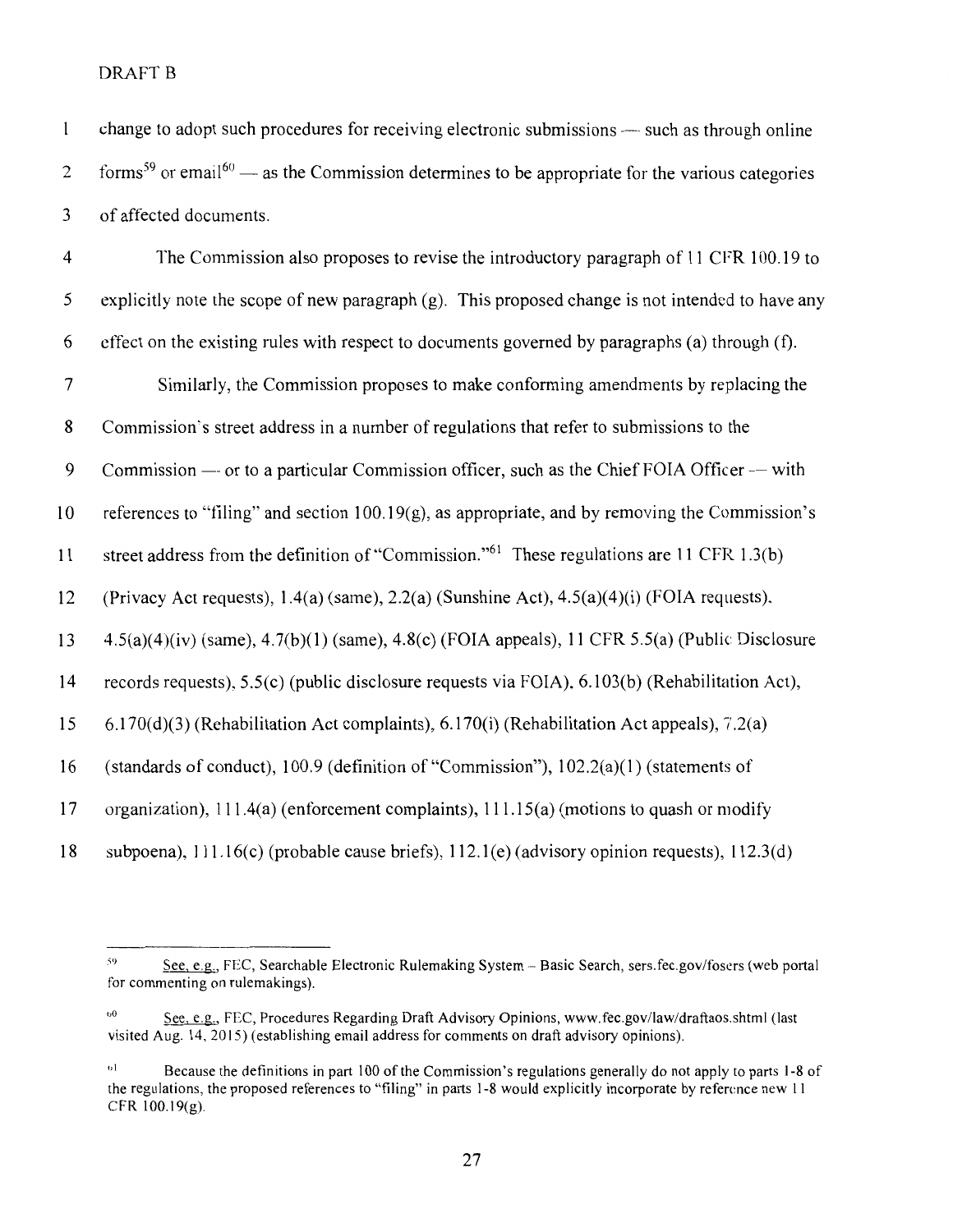| $\mathbf{1}$   | (advisory opinion comments), $200.2(b)(5)$ (petitions for rulemaking), $9002.3$ (definition of |
|----------------|------------------------------------------------------------------------------------------------|
| $\overline{2}$ | "Commission"), and 9032.3 (same).                                                              |
| 3              | For the same reasons, the Commission also proposes to amend other regulatory                   |
| 4              | requirements relating to communications by mail:                                               |
| 5              | Sections $4.5(a)(4)(i)$ and $4.8(b)$ currently require that certain information be             |
| 6              | included "on the envelope" in which a FOIA request or appeal is sent to the                    |
| 7              | Commission. As revised, these regulations would state that such information                    |
| 8              | must be clearly indicated on the "envelope or subject line, or in a similarly                  |
| 9              | prominent location" of the communication.                                                      |
| 10             | Section $112.4(g)$ currently provides that an advisory opinion must be "sent by                |
| 11             | mail, or personally delivered" by the Commission to the person who requested it.               |
| 12             | As revised, the provision would require only that the advisory opinion "be                     |
| 13             | provided" by the Commission to the requestor, so as to encompass electronic                    |
| 14             | transmission of the advisory opinion.                                                          |
| 15             | Section $102.6(c)(2)$ currently provides that a solicitation of contributions to a<br>٠        |
| 16             | separate segregated fund may be included "in" a bill for membership dues.                      |
| 17             | Because such bills are now sometimes delivered electronically, rather than in                  |
| 18             | paper form, the Commission proposes to change "in" to "with." The substantive                  |
| 19             | requirements for soliciting contributions to a separate segregated fund would not              |
| 20             | change. <sup>62</sup>                                                                          |

 $10<sup>2</sup>$  The twice-annual solicitation of employees outside of the restricted class may be conducted only by mail sent to the employee's residence. See 52 U.S.C. 30118(b)(4)(B); 11 CFR 114.6(c). Thus, the proposed change to II CFR 102.6(c)(2), which would allow for solicitations by means other than mail, would not apply to these twiceyearly solicitations.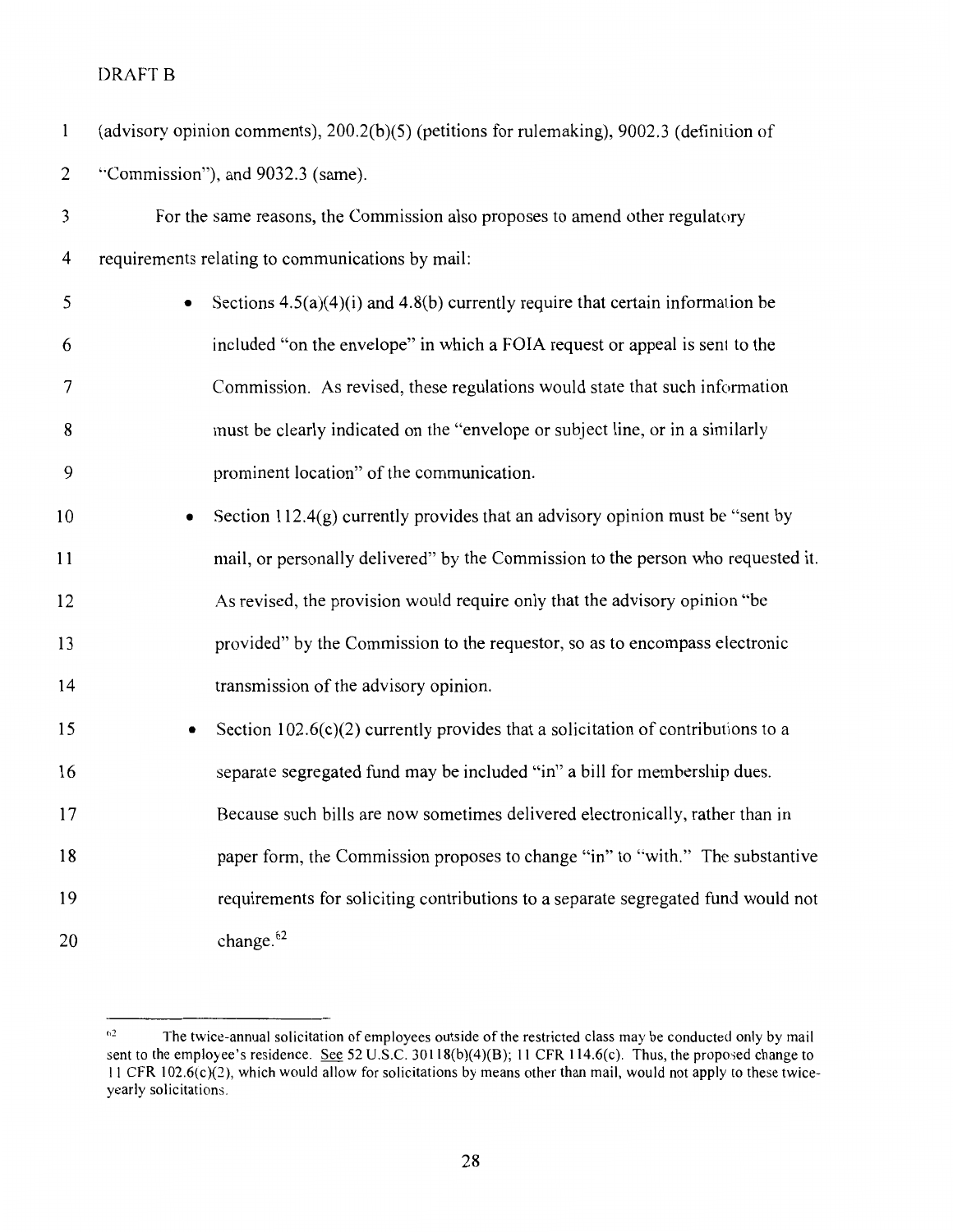```
DRAFT B
```

| $\mathbf{1}$            | In section $114.1(g)$ , which provides a non-exhaustive list of the manner in which a           |
|-------------------------|-------------------------------------------------------------------------------------------------|
| 2                       | solicitation may be made, the Commission proposes to add "emails" to the                        |
| 3                       | existing list of "mailings, oral requests , and hand distribution of pamphlets"                 |
| $\overline{\mathbf{4}}$ | to recognize that solicitations may be made electronically. <sup>63</sup>                       |
| 5                       | In section $116.9(a)(2)$ , which describes what constitutes a political committee's             |
| 6                       | reasonable diligence in attempting to locate a creditor, the Commission proposes                |
| 7                       | to add email as a valid means of attempting to contact the creditor.                            |
| 8                       | Sections $9003.1(b)(7)$ and $9033.1(b)(8)$ currently require submission of the "name"           |
| 9                       | and mailing address" of the person entitled to receive public fund payments on                  |
| 10                      | behalf of a candidate. The Commission proposes to require the person's email                    |
| 1 <sub>1</sub>          | address, as well.                                                                               |
| 12                      | To allow for electronic filing, notice, and service of documents and records in the             |
| 13                      | Commission's enforcement process, the Commission proposes several revisions to part 111 of its  |
| 14                      | regulations. First, the Commission proposes to remove or limit requirements to file multiple    |
| 15                      | copies of documents where multiple copies are no longer necessary. In 11 CFR 111.4(a), the      |
| 16                      | Commission proposes to clarify that the requirement for a complainant to file three copies of a |
| 17                      | complaint applies to non-electronic filings only. In 11 CFR 111.15(a) and $111.16(c)$ , the     |
| 18                      | Commission proposes to delete the provisions that state that a respondent "should if            |
| 19                      | possible" file multiple copies of a motion or brief.                                            |
| 20                      | Second, the Commission proposes to revise the following regulations that currently refer        |
| 21                      | to "enclos[ing]" a copy of a document: $11$ CFR $111.5(a)$ (notification to respondent of       |
| 22                      | complaint), 111.5(b) (same), and 111.16(b) (notification to respondent of probable cause        |

 $63$  The Commission does not propose to add an electronic reference to the non-exhaustive list at 11 CFR  $114.1(f)$  of the manner in which a solicited contribution may be received because the list already includes payroll deduction, which may be accomplished electronically.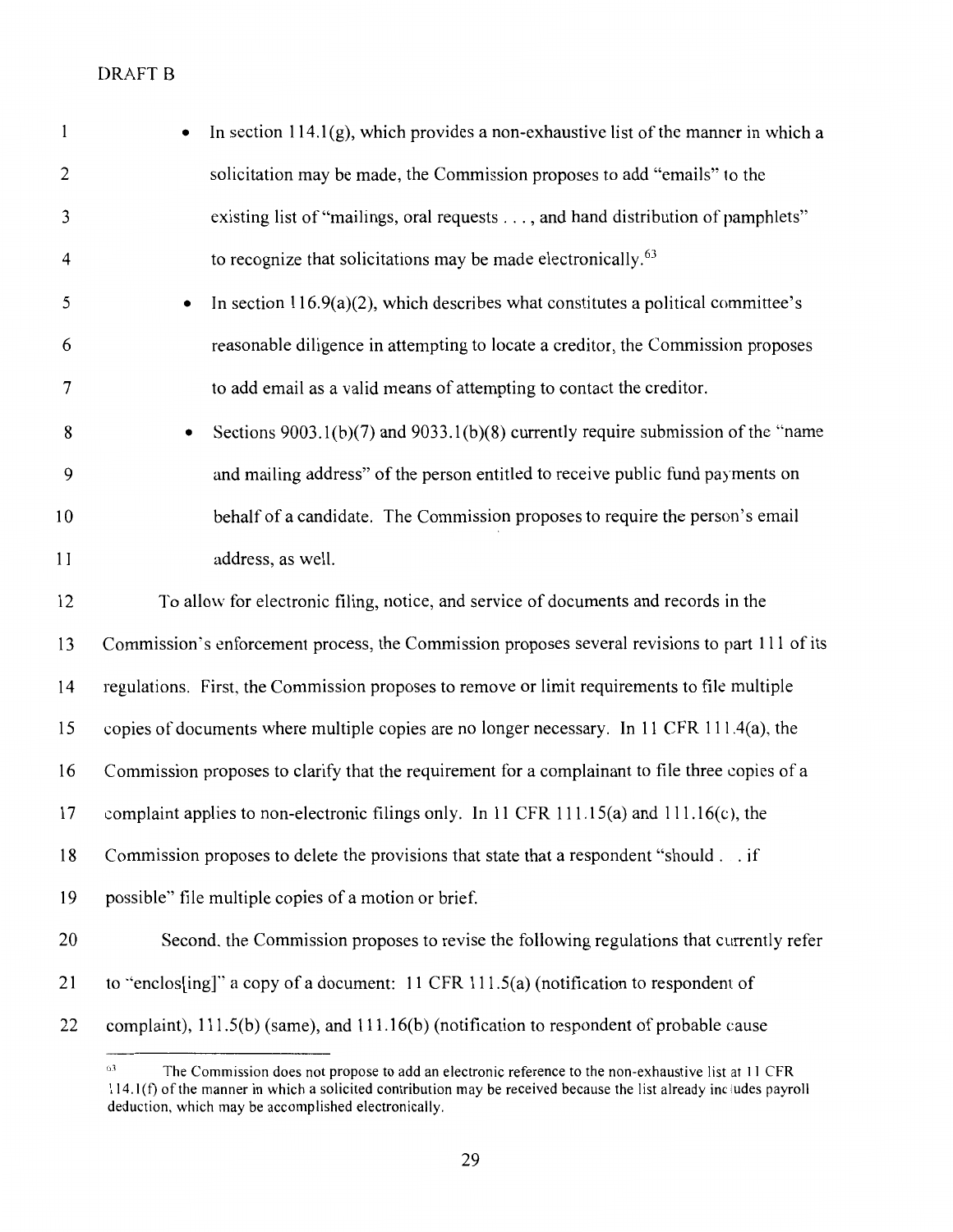| 1            | recommendation). As revised, the regulations would provide that the Commission shall                 |
|--------------|------------------------------------------------------------------------------------------------------|
| $\mathbf{2}$ | "provide" a copy of the relevant document.                                                           |
| 3            | Third, the Commission proposes to revise 11 CFR $111.13(c)$ and (d), which govern the                |
| 4            | service of subpoenas, orders, and notifications, to add explicit electronic service options. The     |
| 5            | regulations currently allow for service by a number of means, including by mail, in person, and      |
| 6            | "by any other method whereby actual notice is given." The Commission proposes to revise this         |
| 7            | last clause to read "by any other method, including electronically, whereby actual notice is         |
| 8            | given."64                                                                                            |
| 9            | Finally, at 11 CFR 111.23(a)(1), the Commission proposes to add "email address" to the               |
| 10           | list of information about respondent's counsel that must be provided to the Commission.              |
| 11           | The Commission intends all of these proposed revisions to simplify and modernize the                 |
| 12           | process by which it interacts with respondents and complainants during the enforcement process       |
| 13           | by providing options for electronic communications. Would these proposed revisions increase          |
| 14           | efficiency as intended? Would they create any additional burdens?                                    |
| 15           | What other regulations would be implicated by the proposed revision to the definition of             |
| 16           | "file, filed or filing" at 11 CFR 100.19? Should the Commission consider revising additional         |
| 17           | regulations to provide explicitly for electronic communications or for "filing" pursuant to the      |
| 18           | proposed definition?                                                                                 |
| 19           | D. Electronic Contributions                                                                          |
| 20           | The Commission is proposing to revise its regulations to address electronic contributions.           |
| 21           | These revisions fall into three general categories that correspond to three stages in the electronic |

<sup>&</sup>lt;sup>64</sup> The Commission does not propose to make any corresponding changes to 11 CFR 111.2(c) — which adds three days to each service period under part 111 for "any paper" served "by mail" -- because electronic submissions are essentially immediate and therefore do not require extensions to account for delivery time.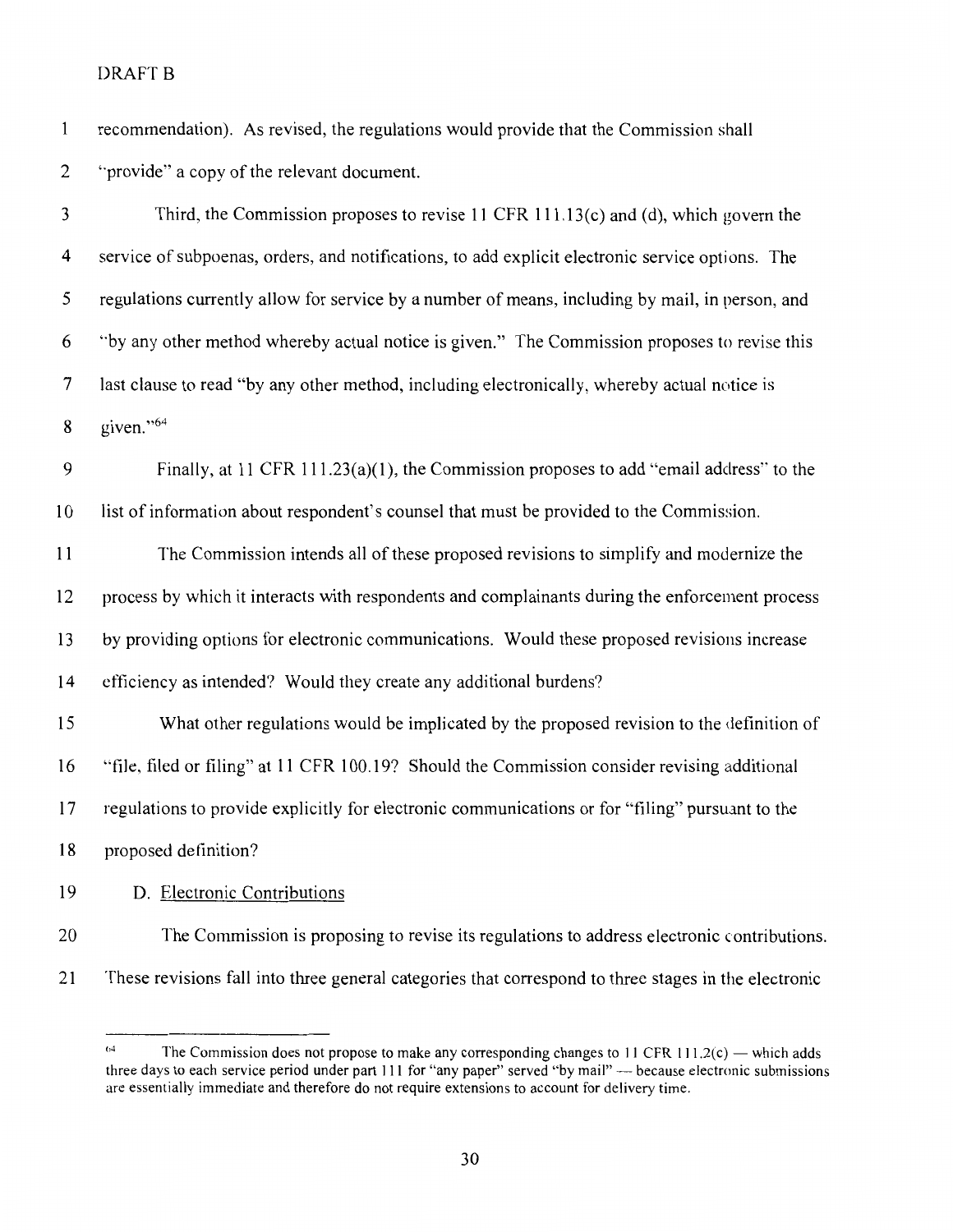| $\mathbf{1}$ | flow of funds from a contributor to a political committee: (1) when the contributor authorizes                |
|--------------|---------------------------------------------------------------------------------------------------------------|
| 2            | the transaction; (2) when the entity processing the payment (the "payment processor") <sup>65</sup> transfers |
| 3            | the contribution to the recipient political committee; and (3) when the recipient political                   |
| 4            | committee deposits the funds into its campaign depository. The Commission seeks comment on                    |
| 5            | the proposed changes, especially in light of the standards and practices that vendors and payment             |
| 6            | processors use to process payments made by check, credit card, debit card, prepaid card, and                  |
| 7            | other payment methods. The Commission is also seeking comment addressing the proposed                         |
| 8            | rules in light of the methods by which vendors and payment processors verify a payor's identity,              |
| 9            | attribute payments, and collect, maintain, and transmit transaction records. <sup>66</sup> The Commission is  |
| 10           | particularly interested in the perspectives of operators and users of established and emerging                |
| 11           | electronic payment platforms — such as PayPal, Venmo, BitPay, Square, and other electronic                    |
| 12           | wallet, swipe P2P, mobile app, and social media payment platforms $-$ as to the operation of                  |
| 13           | these proposed rules on those platforms. <sup>67</sup> The Commission also seeks comment on the               |
| 14           | proposed rules in light of how these practices and standards might change as new technologies                 |
| 15           | emerge.                                                                                                       |

<sup>6</sup> 5 Payment processors include, for example, such entities as First Data, PayPal, BitPay, m-Qube, and other commercial entities that process and transmit traditional, online, or text-message payments in the ordinary course of business.

 $66$  See, e.g., Online Person-to-person (P2P), Account-to-Account Payments and Electronic Cash, Fed. Fin. Inst. Examination Council, ithandbook.ffiec.gov/it-booklets/retail-payment-systems/payment-instruments,-clearing, and-settlement/card-based-electronic-payments/online-person-to-person-(p2p),-account-to-account-(12a)-paymentsand-electronic-cash.aspx (last visited Aug. 14, 2015).

 $67$ See, e.g., Vindu Goel, Facebook Announces a Payments Feature for Its Messenger App, N.Y. Times, Mar. 17, 20 15, nytimes.com/20 15/03/ 18/technology/facebook-announces-a-payments-feature-for-its-messenger-app.html; Mike Isaac, As Apple Pay Arrives, Witnessing the Next Step in Money. Maybe., N.Y. Times, Oct. 21), 2014, nytimes.com/2014/10/21/technology/as-apple-pay-arrives-witnessing-the-next-step-in-money-maybe.html; Vindu Goel, Twitter Begins Testing a "Buy" Button for Instant Purchases by Its Users, N.Y. Times, Sept. 8, 2014, nytimes.com/20 14/09/09/technology/twitter-begins-testing-buy-button-for-posts.html; Heather Kelly, Twitter and Amex to Let You Pay with a Hashtag, CNN (Feb. 12, 2013), cnn.com/2013/02/11/tech/social-media;twitter-hashtagpurchases; see also chirpify.com; but see Brian X. Chen, Few Consumers Are Buying Premise of Mobile Wallets, N.Y. Times, Apr. 27, 20 14, nytimes.com/20 14/04/28/technology/few-consumers-are-buying-premist·-of-mobilewallets.html (describing growth of mobile payment platforms as well as obstacles to wide public use).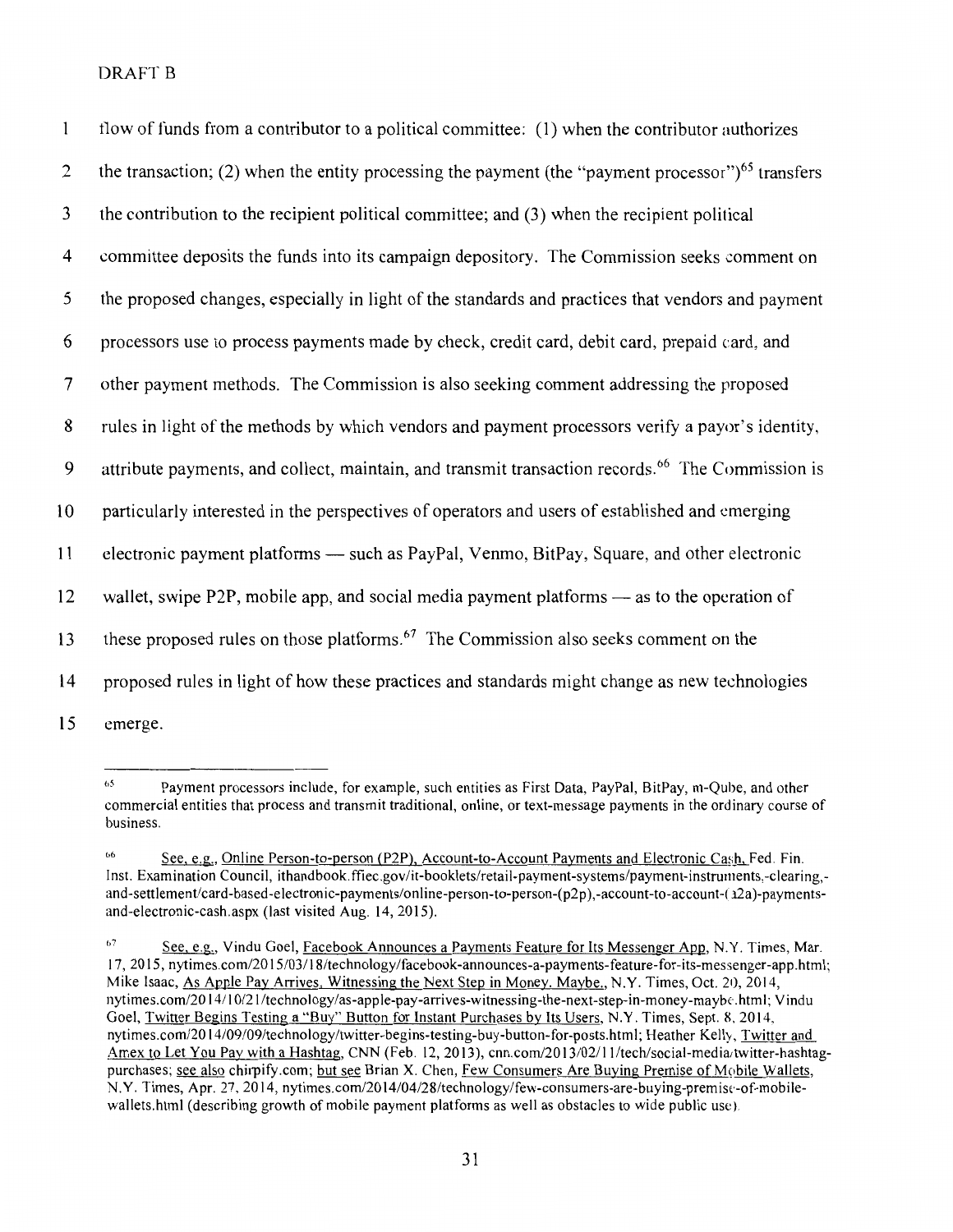- $\mathbf{1}$
- 1. When a Contributor Authorizes a Transaction: Contribution is "Made'' and 2 "Received"

3 For purposes of the contribution limits, Commission regulations specify that a 4 contribution is made "when the contributor relinquishes control over the contribution"; control is 5 relinquished when the contribution "is delivered by the contributor to the candidate, to the 6 political committee, or to an agent of the political committee." 11 CFR 110.1(b)(6); see also 11 7 CFR 110.2(b)(6). The regulations further specify that a contribution that is mailed is considered 8 to be made on the date of the postmark. Id. 9 Although the regulations are silent as to when electronic contributions are "made," the 10 Commission has addressed the issue of when credit card contributions are made in several 11 advisory opinions. See Advisory Opinion 2012-07 (Feinstein for Senate); Advisory Opinion 12 2008-08 (Zucker); Advisory Opinion 1991-01 (Deloitte & Touche PAC); Advisory Opinion 13 1990-14 (AT&T). Generally, the Commission has concluded that a credit card contribution is 14 made "when the credit card or credit card number is presented, because at that point '[t]he 15 contributor is strictly obligated by the card agreement to make payment of the credit card bill and 16 incurs substantial penalties with possible collection fees and cancellation of future credit 17 privileges for nonpayment."' Advisory Opinion 2008-08 (Zucker) at 3 (quoting Advisory 18 Opinion 1990-14 (AT&T)); see also Advisory Opinion 2012-07 (Feinstein for Senate) at 5. 19 The Commission proposes to revise 11 CFR 110.1(b)(6) and 110.2(b)(6) by adding a 20 description of when electronic contributions — credit card or otherwise — are considered to be

21 "made."<sup>68</sup> As revised, the regulations would build on the Commission's conclusions in the

 $68$  In addition to the proposed revision to address electronic contributions, the Commission is proposing to make typographical corrections to sections 11 CFR 110.1{b){6) and 110.2(b)(6) by replacing the references to 11 CFR  $110.1(1)(4)$  with references to 11 CFR  $110.1(1)(4)$  (lowercase letter "L").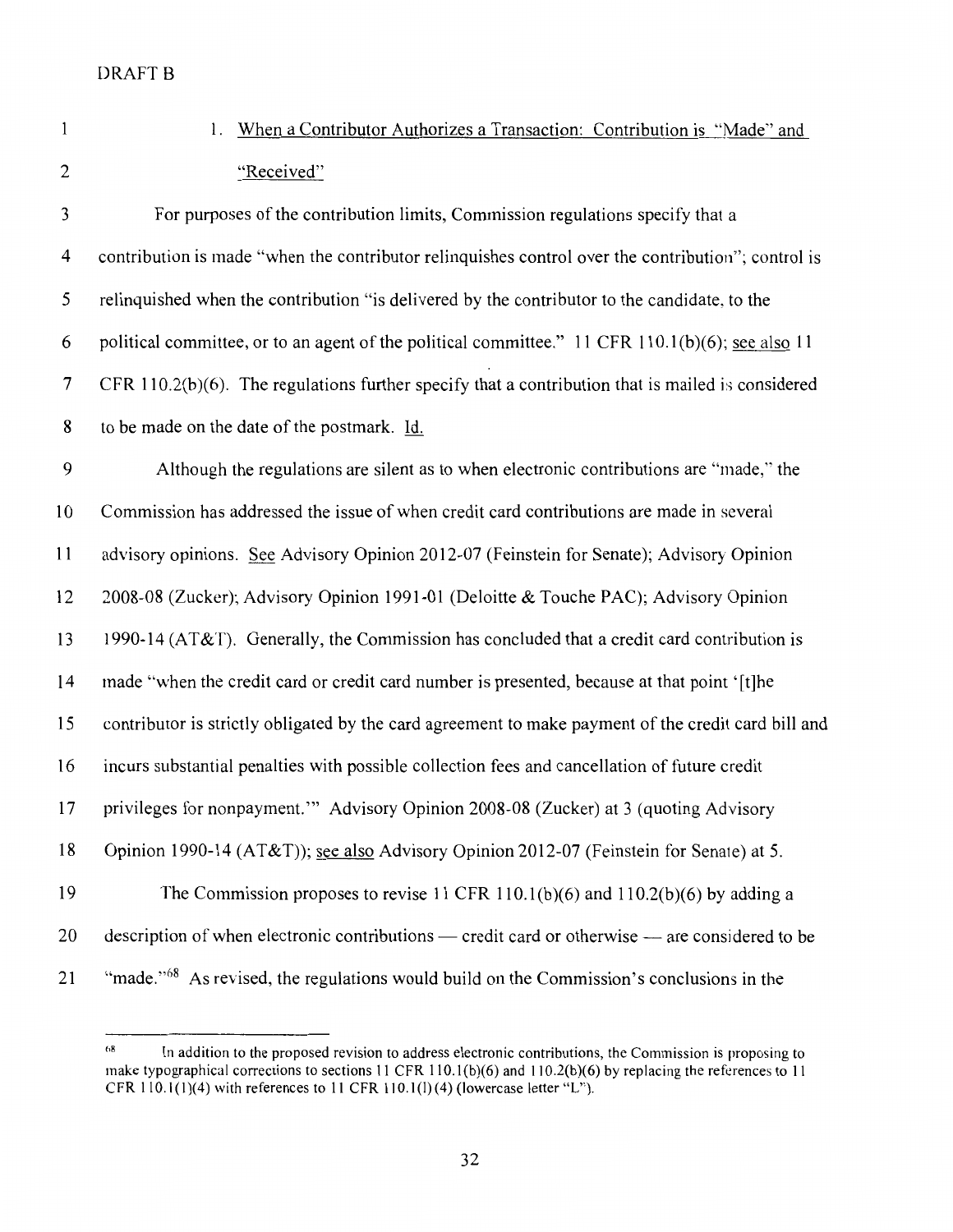| $\mathbf{l}$             | above-referenced advisory opinions by providing that a contribution made in an electronic                         |
|--------------------------|-------------------------------------------------------------------------------------------------------------------|
| $\overline{c}$           | transaction "is considered to be made when the contributor authorizes the transaction." Does this                 |
| $\mathfrak{Z}$           | description provide sufficient guidance? Should the regulations provide examples of specific                      |
| $\overline{4}$           | types of "electronic transactions," such as the physical presentation of a debit card; the entry of a             |
| 5                        | credit or prepaid card number in an online form, in person, or by telephone; the transfer of a                    |
| 6                        | bitcoin; or the sending of a text message? Are such examples necessary to distinguish between                     |
| $\overline{\mathcal{L}}$ | electronic and non-electronic transactions? Would examples tied to specific technologies be                       |
| 8                        | limiting or risk becoming rapidly obsolete? The Commission is not proposing to specify how the                    |
| $\boldsymbol{9}$         | new regulation would apply to electronic payments made long after they are authorized, such as                    |
| 10                       | those pursuant to recurring monthly payment authorizations. <sup>69</sup> Should the revised regulation           |
| 11                       | address this scenario?                                                                                            |
| 12                       | Like the existing regulations regarding when a contribution is "made," the regulations                            |
| 13                       | concerning when a contribution is "received" focus on possession. The regulations provide that                    |
| 14                       | the "date of receipt" of a contribution is the date a person "obtains possession of the                           |
| 15                       | contribution." 11 CFR 102.8(a); <u>see also</u> 11 CFR 102.8(b)(2) (same description of "receipt"). <sup>70</sup> |
| 16                       | In the context of credit card contributions, the Commission has stated that a contribution                        |
| 17                       | is received when the contributor's authorization to charge the credit card is received. "Inasmuch                 |
| 18                       | as such authorizations may be presented to [the recipient's] bank in order to credit [the                         |

<sup>69</sup> For example, Advisory Opinion 1991-01 (Deloitte & Touche PAC) concerned a political committee's proposal to obtain contributors' credit card authorizations several months before charging their credit cards for contributions. The Commission concluded that, "[i]n view of the contributor's ability to revoke the authorization" during this time period, each contributor would be deemed to relinquish control over a contribution, and thus to make the contribution, when the credit card was charged, rather than when the authorization occurred. Advisory Opinion 1991-01 (Deloitte & Touche PAC) at 4.

<sup>&</sup>lt;sup>70</sup> See also 11 CFR 102.17(c)(3)(iii) (providing that political committee receives contribution through joint fundraising committee on date contribution is received by committee's joint fundraising representative), 9034.8(c)(4)(iii) (same).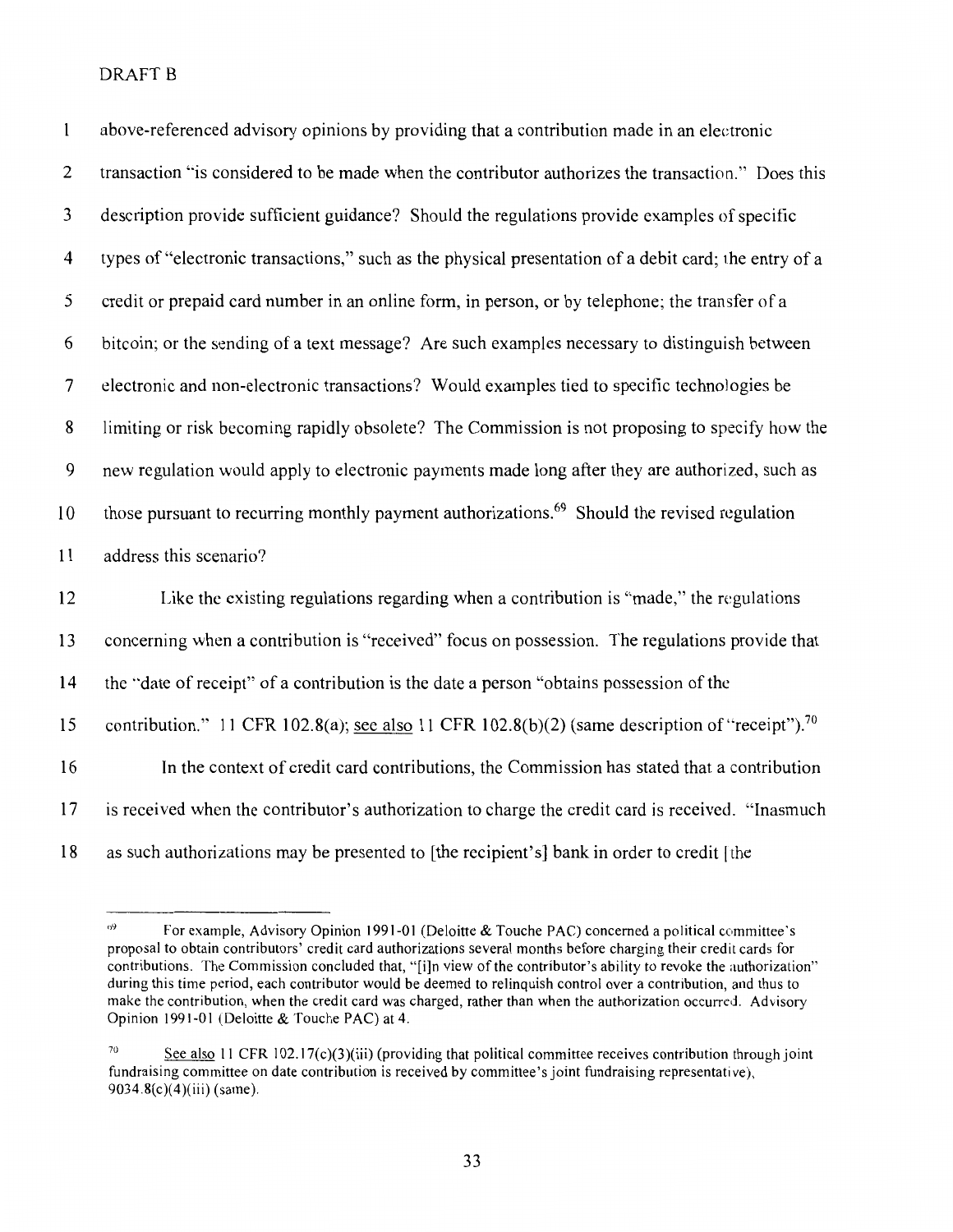| $\mathbf{1}$   | recipient's] account, the receipt of such an authorization is the equivalent of the receipt of a       |
|----------------|--------------------------------------------------------------------------------------------------------|
| $\overline{c}$ | check that may be deposited and, thus, the date this occurs is the date upon which [the recipient]     |
| $\mathfrak{Z}$ | obtains possession of the contribution." Advisory Opinion 1990-04 (American Veterinary                 |
| $\overline{4}$ | Medical Association PAC) at 2-3. <sup>71</sup> Because a commercial payment processor or the recipient |
| 5              | political committee may receive the contributor's authorization before obtaining actual                |
| 6              | possession of the contributor's funds, the Commission proposes to revise 11 CFR 102.8(a) and           |
| 7              | $(b)(2)$ to explicitly provide that the date of receipt is the date that a person either obtains       |
| 8              | possession of a contribution "or, for a contribution made in an electronic transaction in which the    |
| 9              | receipt of authorization precedes the receipt of funds, obtains the contributor's authorization of     |
| 10             | the transaction." Does this proposed language provide sufficient guidance? Should it include           |
| 11             | specific examples to show when a contribution is received in different types of electronic             |
| 12             | transactions, such as when a debit card is physically presented, a credit card number is entered in    |
| 13             | an online form or given over the telephone, or a text message is sent?                                 |
| 14             | 2. Commercial Payment Processors: Revisions to the Conduit and Forwarding                              |
| 15             | Rules                                                                                                  |
| 16             | Many contributions are first received not by the ultimate recipient political committees,              |
| 17             | but by commercial entities that process the payments. In several recent advisory opinions, the         |
| 18             | Commission has addressed the application of its regulations to the receipt of contributions via        |
| 19             | commercial entities that process contributions electronically — including entities that process        |

 $71$  See also Advisory Opinion 2012-35 (Global Transaction Services Group) (determining that contributions made by credit or debit card are received as of date credit or debit card holder authorizes card to be charged with contribution); Advisory Opinion 2012-17 (Red Blue T et al.) at 6 ("m-Qube !") ("Under m-Qube's proposed factoring arrangement, which is similar to how credit card contributions are handled, the Commission considers the contributions to be received at the time of the opt-in, as opposed to when the bill is paid."); FEC, Campaign Guide: Congressional Candidates and Committees 23, 74 (June 2014), available at www.fec.gov/pdf/candgui.pdf.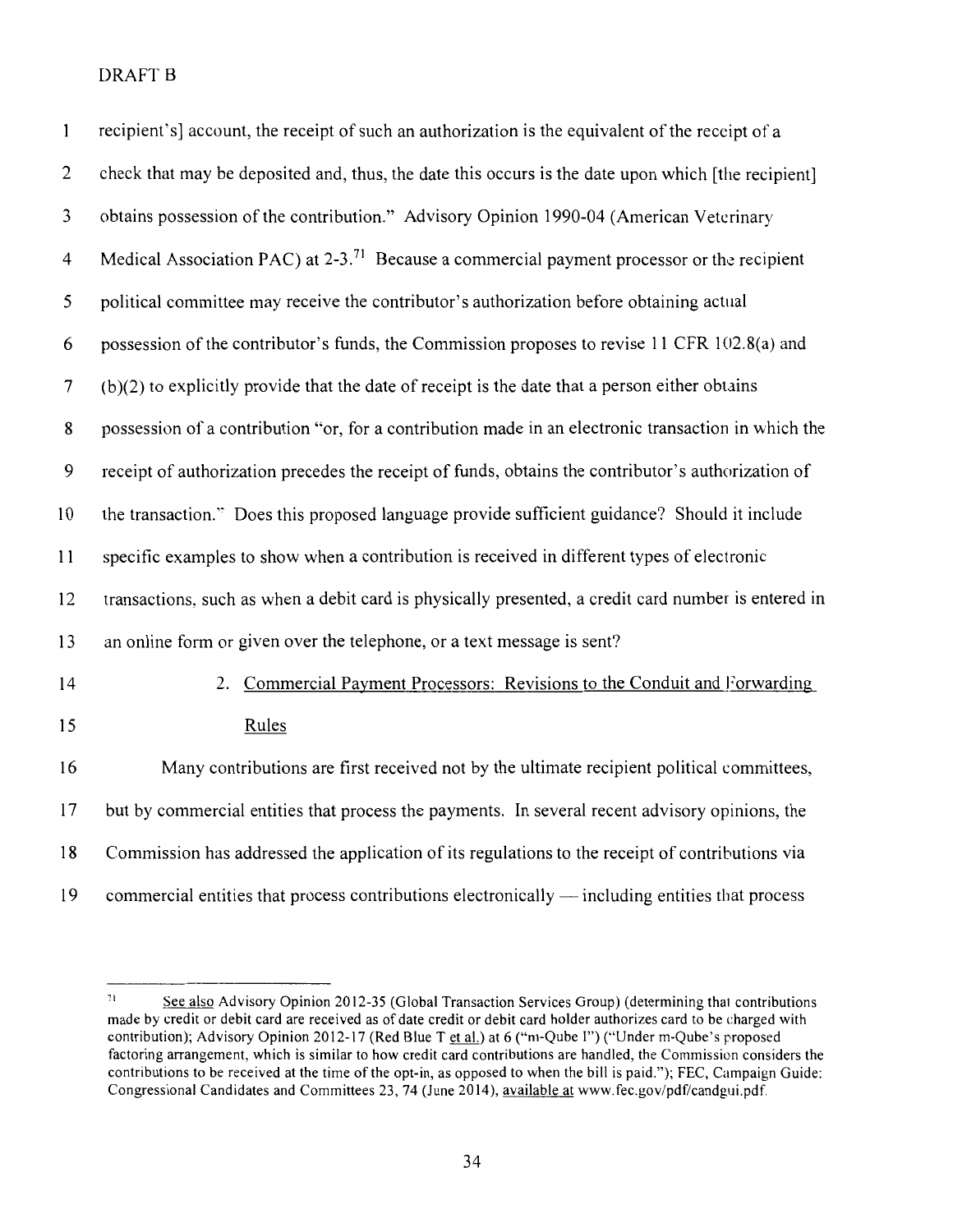| $\mathbf{1}$   | contributions made by text message <sup>72</sup> or via web-based platforms. <sup>73</sup> The Commission proposes |
|----------------|--------------------------------------------------------------------------------------------------------------------|
| 2              | to revise its forwarding regulations at 11 CFR 102.8 and its earmarking regulations at 11 CFR                      |
| 3              | 110.6 to codify some of the conclusions of these advisory opinions.                                                |
| $\overline{4}$ | a. Proposed Revisions to Forwarding Rule, 11 CFR 102.8                                                             |
| 5              | Section 102.8 implements FECA's requirement that "[e]very person who receives a                                    |
| 6              | contribution" for a political committee must forward the contribution and information about the                    |
| $\tau$         | contributor to the recipient political committee within either 10 or 30 days, depending on                         |
| 8              | whether the recipient is an authorized or unauthorized committee and the amount of the                             |
| 9              | contribution. 52 U.S.C. 30102(b)(2). Under the proposed revisions to the definition of "receipt,"                  |
| 10             | discussed above, this forwarding requirement would be triggered when a commercial payment                          |
| 11             | processor receives a contributor's authorization to make a contribution, even if the payment                       |
| 12             | processor has not yet received the contributor's funds.                                                            |
| 13             | Because this scenario occurs frequently in modern electronic transactions, <sup>74</sup> the                       |
| 14             | Commission proposes to add a new paragraph (d) to 11 CFR 102.8 to make clear that payment                          |
| 15             | processors must satisfy FECA's forwarding requirement within 10 or 30 days of receiving a                          |
| 16             | contributor's authorization of a contribution, even if the processor has not yet received the                      |

*<sup>&</sup>quot; <sup>2</sup>*See, e.g., Advisory Opinion 2012-30 (Revolution Messaging); Advisory Opinion 2012-28 (CTIA- The Wireless Association) ("CTIA II"); Advisory Opinion 2012-26 (Cooper for Congress Committee et al.) ("m-Qube II"); Advisory Opinion 2012-17 (m-Qube I); Advisory Opinion 2010-23 (CTIA - The Wireless Association) ("CTIA I'").

<sup>&</sup>lt;sup>73</sup> See, e.g., Advisory Opinion 2014-07 (Crowdpac); Advisory Opinion 2012-35 (Global Transaction Services Group); Advisory Opinion 2012-22 (skimmerhat); Advisory Opinion 2012-09 (Points for Politics); Advisory Opinion 2011-19 (GivingSphere); Advisory Opinion 2011-06 (Democracy Engine et al.); Advisory Opinion 2007- 04 (Atlatl); Advisory Opinion 2006-08 (Brooks).

 $74$  For example, when a credit card holder uses a credit card to purchase goods or services from a merchant, the merchant often receives payment for the goods and services before the credit card holder is even billed. See How a Visa Transaction Works, Visa, usa.visa.com/merchants/become-a-merchant/how-a-visa-transactionworks.jsp (last visited Aug. 14, 2015); What We Do, Mastercard,

mastercard.com/us/company/en/whatwedo/processing\_behind\_transaction.html (Aug. 14, 2015). Similarly, in certain text message transactions, payment processors transmit funds to merchants before the mobile phone users pay bills with associated charges. See Advisory Opinion 2010-23 (CTIA I); Advisory Opinion 2012-17 (m-Qube 1).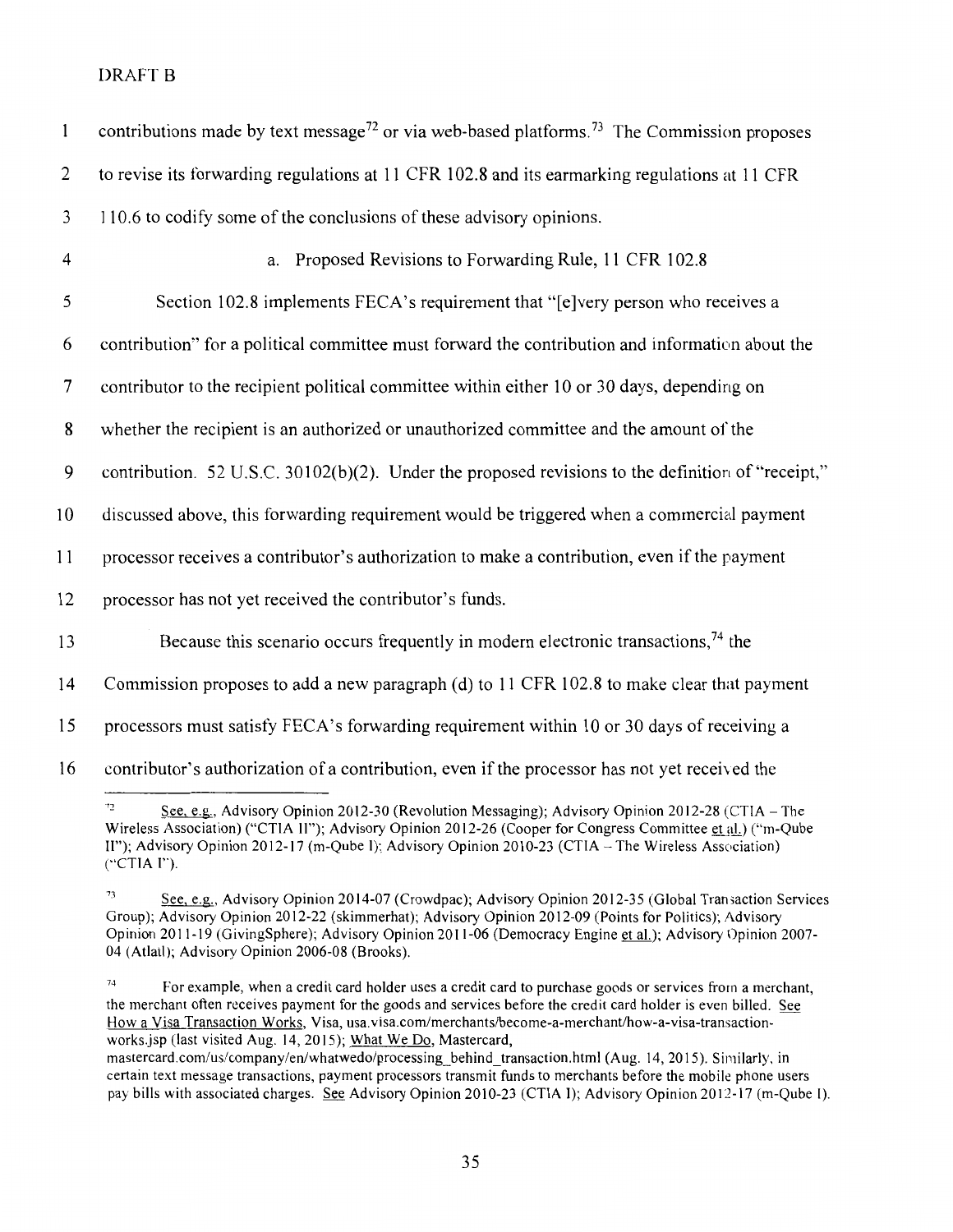| $\mathbf{1}$   | contributor's funds. Under proposed paragraph (d), a payment processor will satisfy the                  |
|----------------|----------------------------------------------------------------------------------------------------------|
| $\overline{c}$ | forwarding requirements of 52 U.S.C. 30102(b) if it transmits funds and contributor information          |
| 3              | to a recipient political committee within 10 or 30 days, as applicable, of the contributor's             |
| 4              | authorization of the transaction. To ensure that a payment processor does not make contributions         |
| 5              | to candidates and committees by transmitting the funds, the payment processor must meet this             |
| 6              | forwarding requirement in its ordinary course of business. See, e.g., 11 CFR 116.3; Advisory             |
| $\tau$         | Opinion 2012-26 (m-Qube II); Advisory Opinion 2012-31 (AT&T).                                            |
| $\bf 8$        | The proposal would thus reflect how modern transactions are conducted and ensures that                   |
| 9              | FECA's forwarding requirement is satisfied when contributors and political committees make               |
| 10             | and receive contributions electronically. <sup>75</sup> See Advisory Opinion 2012-35 (Global Transaction |
| 11             | Services Group) at 4 (approving proposal where processor transmitted contributions to political          |
| 12             | committees within ten days); Advisory Opinion 2010-23 (CTIA I) at 6-7 (rejecting proposal to             |
| 13             | process contributions by text message because, in part, contributions would not be forwarded to          |
| 14             | recipient committees within timeframe required by 52 U.S.C. 30102(b) and 11 CFR 102.8).                  |
| 15             | Should the Commission adopt this approach? Is it consistent with how electronic                          |
| 16             | transactions are conducted? The Commission is not proposing regulatory language to define                |
| 17             | "ordinary course of business" but expects that the term would be construed consistently with the         |
| 18             | definition of the same term in 11 CFR 116.3(c), which looks to the vendor's past practices, as           |

<sup>&</sup>lt;sup>75</sup> In Advisory Opinion 2012-17 (m-Qube 1), the Commission approved a proposal to process contributions made by text message, even though the processor would provide funds to the recipient political committees before the contributors had paid their mobile phone bills. *Id.* at 10. The Commission explained that the transmitted funds were extensions of credit in the ordinary course of business, "not contributions that [the processor] received and forwarded." Id. at 7, 10. And because the forwarding requirements of 52 U.S.C. 30102(b) and 11 CFR 102.8 are triggered only upon the receipt of a contribution — not when a vendor extends credit — the payments "did not implicate the forwarding requirements." *Id.* at 10. The Commission's rationale in that advisory opinion applied the existing regulations, which the Commission here proposes to revise.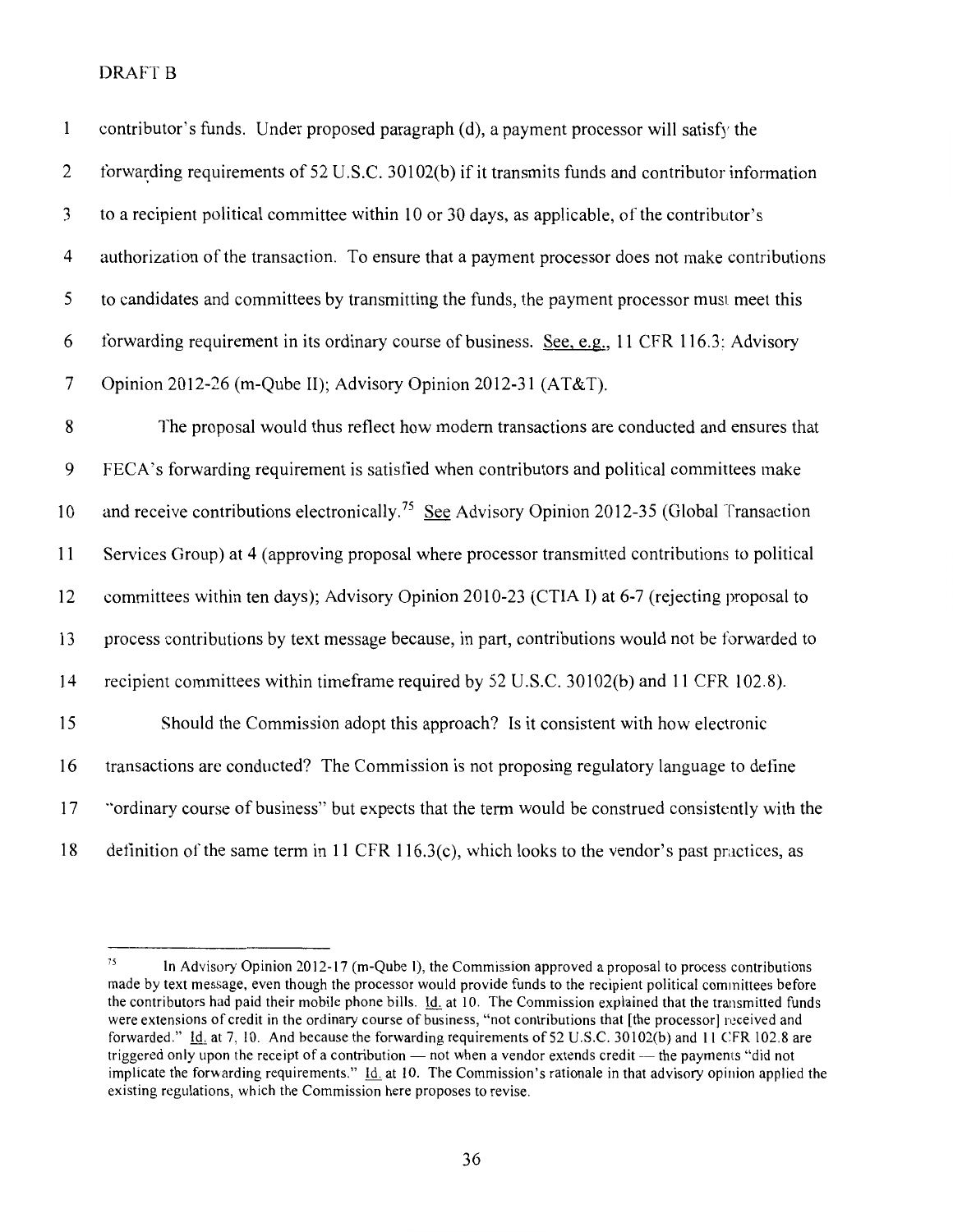| $\mathbf{1}$   | well as industry custom, to determine whether the vendor acted in the ordinary course of               |
|----------------|--------------------------------------------------------------------------------------------------------|
| $\overline{c}$ | business. Should the Commission revise the proposed rule to reflect this expectation?                  |
| 3              | b. Proposed Revisions to Earmarking Rule, 11 CFR 110.6                                                 |
| 4              | FECA provides that, for purposes of the contribution limitations, "all contributions made              |
| 5              | by a person, either directly or indirectly , including contributions which are in any way              |
| 6              | earmarked or otherwise directed through an intermediary or conduit to such candidate, shall be         |
| $\overline{7}$ | treated as contributions from such person to such candidate." <sup>76</sup> 52 U.S.C. 30116(a)(8). The |
| 8              | Commission defines "earmarked" to mean "a designation, instruction, or encumbrance, whether            |
| 9              | direct or indirect, express or implied, oral or written, which results in all or any part of a         |
| 10             | contribution being made to a clearly identified candidate." 11 CFR 110.6(b)(1).                        |
| 11             | Whether a person is a "conduit or intermediary" turns on whether the person "receives"                 |
| 12             | and forwards an earmarked contribution to a candidate." 11 CFR 110.6(b)(2). Persons                    |
| 13             | prohibited from making contributions and expenditures, however, are also prohibited from being         |
| 14             | conduits or intermediaries. 11 CFR 110.6(b)(2)(ii). Thus, because FECA prohibits corporations          |
| 15             | from making contributions to candidate committees, see 52 U.S.C. 30118, a corporation                  |
| 16             | generally may not "receive[] and forward[]" earmarked contributions.                                   |
| 17             | The Commission's regulations provide for certain exceptions to this rule, see 11 CFR                   |
| 18             | $110.6(b)(2)(i)$ , but these exceptions do not squarely apply to the kinds of payment processors that  |
| 19             | the Commission has addressed in its recent advisory opinions regarding electronic contributions.       |
| 20             | In some of these opinions, the Commission concluded that the transactions were permissible             |
| 21             | because the corporations that processed the contributions were acting as commercial vendors to         |

<sup>&</sup>lt;sup>76</sup>Thus, earmarked contributions are "subject to the original contributors' limits on contributions to the candidate." Affiliated Committees, Transfers, Prohibited Contributions, Annual Contribution Limitations and Earmarked Contributions, 54 FR 34098, 34105 (Aug. 17, 1989).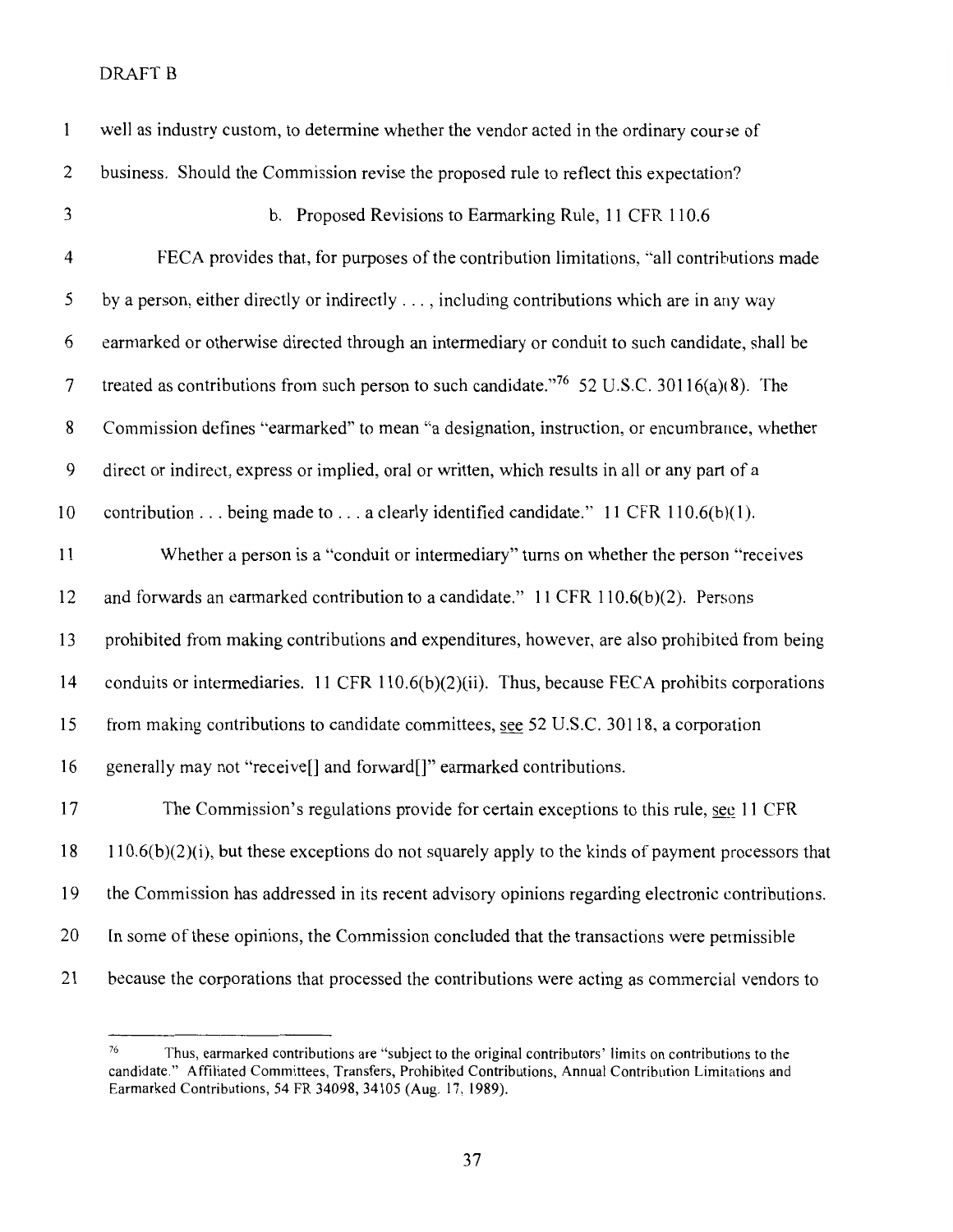| $\mathbf{1}$     | the political committee. <sup>77</sup> In other opinions, the Commission approved the transactions under the |
|------------------|--------------------------------------------------------------------------------------------------------------|
| $\overline{2}$   | rationale that the corporations were providing services to the contributors. <sup>78</sup> And in Advisory   |
| 3                | Opinion 2012-22 (skimmerhat), the Commission determined expressly that a for-profit                          |
| $\overline{4}$   | corporation that processed customers' contributions to candidates via the corporation's website              |
| 5                | was not a conduit. Advisory Opinion 2012-22 (skimmerhat) at 5-6. The Commission explained                    |
| 6                | that "certain electronic transactional services do not run afoul of the prohibition on                       |
| 7                | corporations acting as a conduit or intermediary for earmarked contributions because certain                 |
| 8                | electronic transactional services are so essential to the flow of modern commerce that they are              |
| $\boldsymbol{9}$ | akin to 'delivery services, bill-paying services, or check writing services." Id. (citing Advisory           |
| 10               | Opinion 2011-06 (Democracy Engine)); see also Advisory Opinion 2014-07 (Crowdpac)                            |
| 11               | (approving commercial processor's transmission of contributions to candidates); ActBlue,                     |
| 12               | Comment at 5 (June 3, 2013), sers.fec.gov/fosers/showpdf.htm?docid=297360 (stating that                      |
| 13               | without electronic payment processors, "committees would not be able to raise campaign funds                 |
| 14               | on the Internet or by credit card at all").                                                                  |
| 15               | The Commission now proposes to revise section 110.6 to clarify the regulatory status of                      |
| 16               | electronic payment processors and bring the rule into line with the role of "certain electronic              |
| 17               | transactional services [that] are so essential to the flow of modern commerce." Advisory                     |
| 18               | Opinion 2012-22 (skimmerhat) at 10. The Commission proposes to do so by exempting                            |
| 19               | commercial payment processors from the definition of "conduit or intermediary" in a proposed                 |
| 20               | new paragraph (F) of 11 CFR 110.6(b)(2)(i). The Commission is proposing two alternative                      |

<sup>&</sup>lt;sup>77</sup>See Advisory Opinion 2007-04 (Atlatl); Advisory Opinion 2004-19 (DollarVote.org); see also Advisory Opinion 2012-09 (Points for Politics).

<sup>&</sup>lt;sup>78</sup> See Advisory Opinion 2011-19 (GivingSphere); Advisory Opinion 2011-06 (Democracy Engine); Advisory Opinion 2006-08 (Brooks).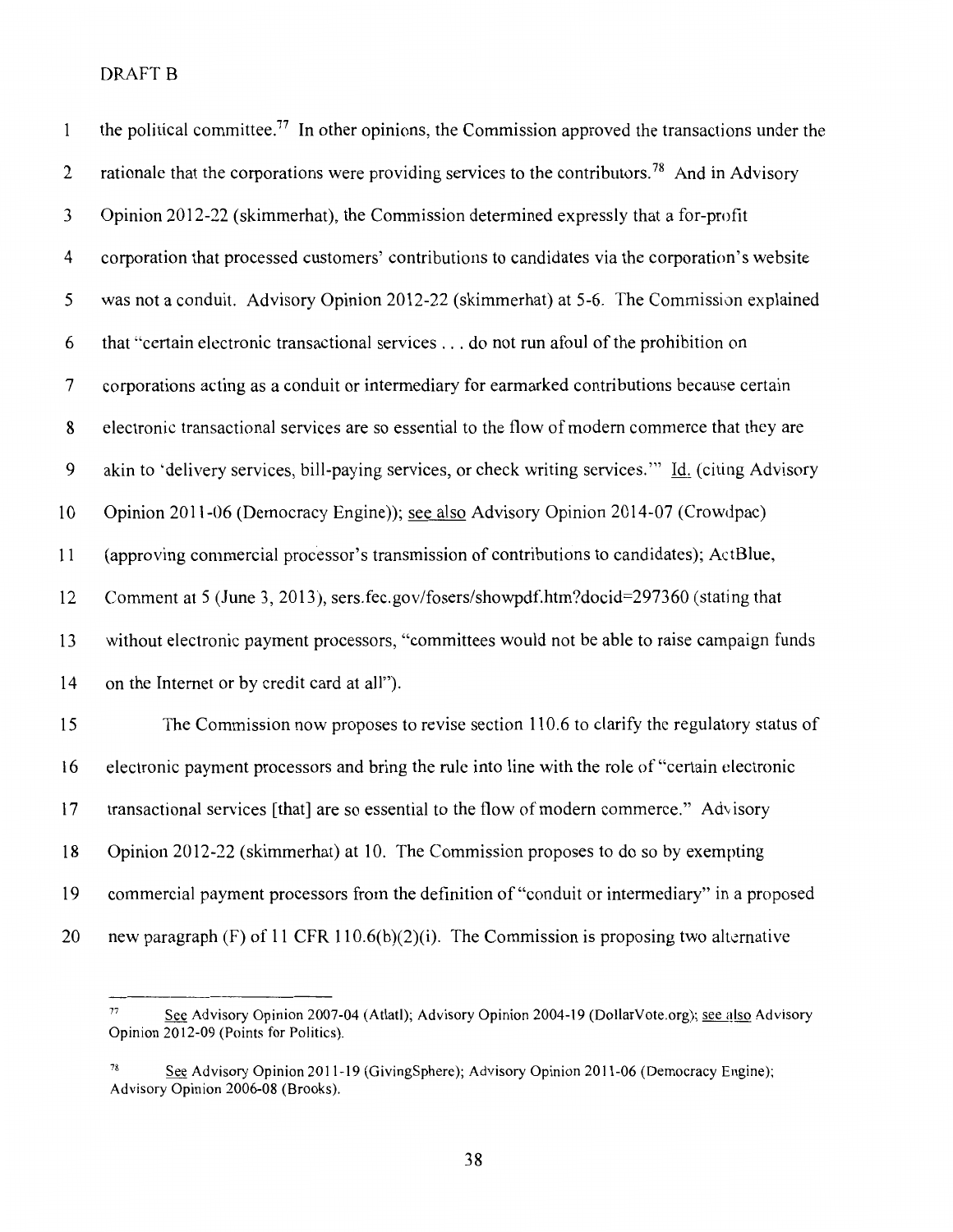$\mathbf{1}$ versions of new paragraph (F). Alternative A of proposed paragraph  $110.6(b)(2)(i)$ (F) would 2 provide that a commercial payment processor is any person whose usual and normal business is 3 to process payments and who processes payments to candidates and authorized committees in the 4 ordinary course of business. Alternative B of proposed paragraph  $110.6(b)(2)(i)(F)$  would differ 5 only in that Alternative B would also expressly state that a commercial payment processor does 6 not exercise direction or control over the choice of the recipient candidate or authorized 7 committee.

8 The Commission seeks comment on the alternatives. Specifically, does Alternative A 9 accurately reflect and codify Commission determinations that, for example, "where a 10 commercial vendor provides contribution processing services to contributors, the contributions II made through the platform ... are ... direct contributions to the candidate ... made via a I2 commercial processing service" and not earmarked contributions through a conduit or I3 intermediary? Advisory Opinion 20I7-08 (eBundler.com) at 8. Would the reference to I4 ""direction or control" in Alternative B cause confusion within the public given that none of the I5 other exemptions to the definition of conduit or intermediary include such a reference, and that 16 "direction or control," as used at 11 CFR 110.6(d), reflects actions taken by conduits and 17 intermediaries?

I8 The Commission anticipates that specific applications of the exemption, regardless of I9 which Alternative is selected, will be informed by its prior advisory opinions and refined through 20 future advisory opinions. The proposed term "commercial payment processors" would not 2I distinguish between persons who process contributions as a service to contributors and those 22 who process contributions as a service to candidates and authorized committees. Thus, the term 23 would encompass processors that transmit funds from wireless service providers to recipient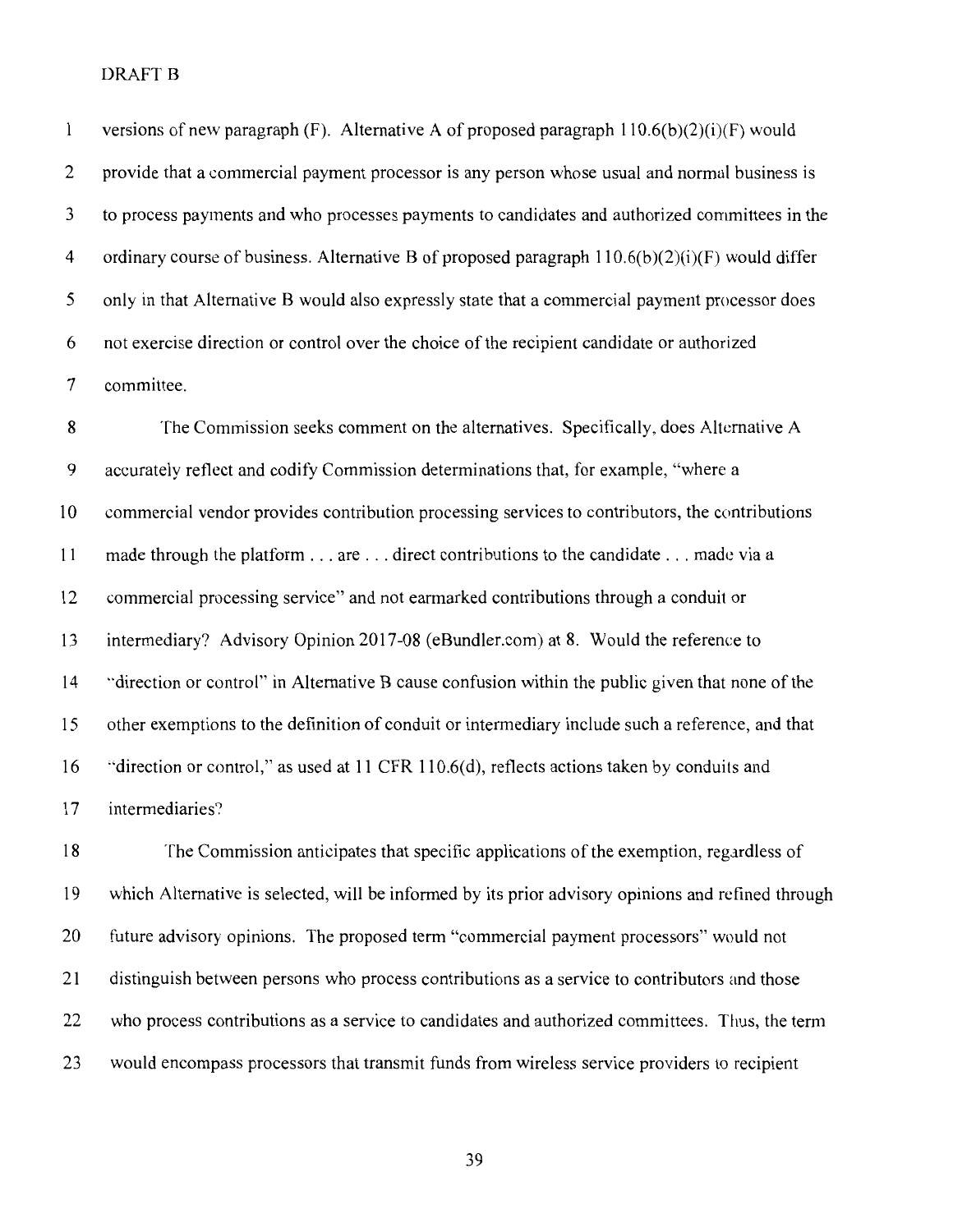| 1              | committees, as well as online payment systems such as eBay and Square, and the requestors in            |
|----------------|---------------------------------------------------------------------------------------------------------|
| $\overline{2}$ | the advisory opinions in which the Commission has approved electronic payment processing. <sup>79</sup> |
| 3              | The Commission anticipates, however, that the distinction will remain relevant to determine             |
| 4              | whether fees associated with contributions made through commercial payment processors are               |
| 5              | considered part of the contributed amount. As the Commission has explained in several advisory          |
| 6              | opinions, where a contributor's payment of a fee would "relieve the recipient political                 |
| 7              | committee[] of a financial burden [it] would otherwise have had to pay," the fee would be               |
| 8              | considered a contribution. See, e.g., Advisory Opinion 2015-15 (WeSupportThat.com) at 5                 |
| 9              | (quoting Advisory Opinion 2014-07 (Crowdpac) and Advisory Opinion 2011-06 (Democracy                    |
| 10             | Engine)).                                                                                               |
| 11             | The Commission intends the proposed revision to 11 CFR 110.6(b)(2)(i) to clarify and                    |
| 12             | codify its existing guidance on the issue, and thus to encourage the use of evolving and emerging       |
| 13             | technological innovations to process contributions electronically. Does the proposal provide            |
| 14             | sufficient guidance and clarity to the regulated community as to which persons are not                  |
| 15             | considered conduits and intermediaries? Should the Commission bring section 110.6 in line with          |
| 16             | the flow of modern commerce by revising the definition of "earmarked" at 11 CFR 110.6(b)(1)             |
| 17             | rather than revising the definition of "conduit or intermediary" at 11 CFR 110.6(b)(2)? For             |
| 18             | example, should the Commission clarify that the definition of earmark does not generally include        |
| 19             | a contributor's authorization to initiate an electronic transaction? Additionally, is existing          |
| 20             | guidance sufficient with respect to how political committees should report contributions received       |
| 21             | via commercial payment processors?                                                                      |

<sup>&</sup>lt;sup>79</sup> Because the proposed clarification also does not turn on the incorporation status of a payment processor, a limited liability company that opts to be treated like a partnership for tax purposes could process contributions to candidates in the ordinary course of business without being considered a conduit or intermediary.  $\frac{Sce}{2}$  Advisory Opinion 2012-09 (Points for Politics).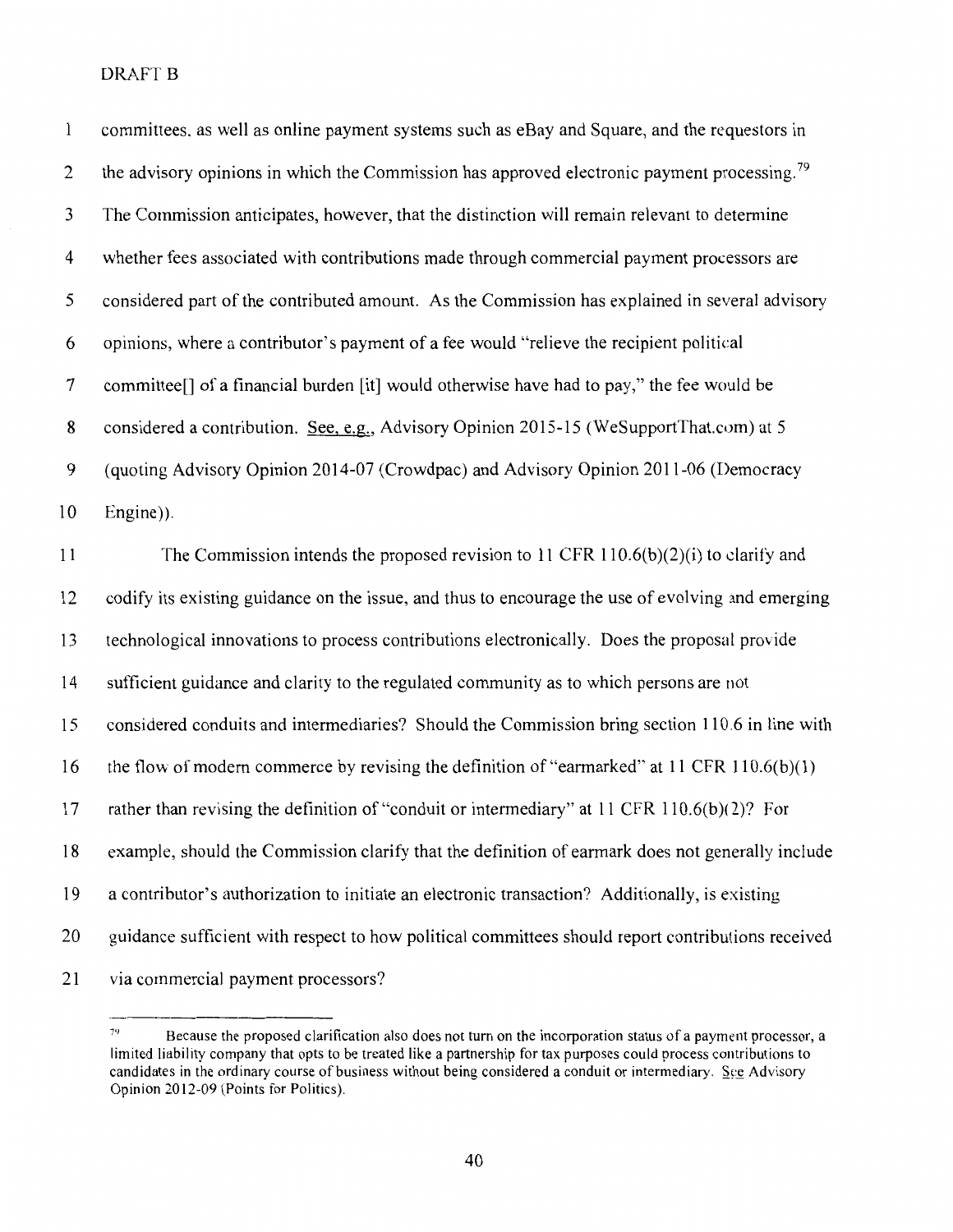| 1              | Furthermore, in addition to concluding that commercial payment processors are not                  |
|----------------|----------------------------------------------------------------------------------------------------|
| $\overline{c}$ | conduits under 11 CFR 110.6, the Commission has also determined that where a commercial            |
| $\mathfrak{Z}$ | payment processor provides its services to its customers, as opposed to the political committees   |
| 4              | that receive the customers' contributions, the processor itself would not make contributions to    |
| 5              | the recipient political committees. See, e.g., Advisory Opinion 2015-15 (WeSupportThat.com)        |
| 6              | at 4 ("Identifying candidates whose activities are of interest to its users, and processing users' |
| $\tau$         | contributions to those candidates, are services that the requestor may permissibly provide to its  |
| 8              | users."); Advisory Opinion 2015-08 (Repledge) at 6 ("As long as Repledge transmits funds to        |
| 9              | the opposing candidates, as requested by its members Repledge's reasonable commercial              |
| 10             | decision to limit its universe of candidate recipients does not render its proposal                |
| 11             | impermissible."); Advisory Opinion 2014-07 (Crowdpac) at 6 ("Accordingly, Crowdpac's               |
| 12             | proposal to match users with candidates and utilize the  platform to process and forward           |
| 13             | users' contributions to candidates would not result in impermissible contributions by Crowdpac     |
| 14             | to federal candidate committees."). The Commission seeks comment as to whether it should           |
| 15             | promulgate regulatory language that codifies these determinations, and if so, where in its         |
| 16             | regulations.                                                                                       |
| 17             | 3. When a Political Committee Deposits the Contribution: Campaign                                  |
| 18             | Depositories, Merchant Accounts, Recordkeeping, and Internet-Based                                 |
| 19             | <b>Alternative Mediums of Exchange</b>                                                             |
| 20             | Once a political committee has received a contribution, it must deposit that receipt in an         |
| 21             | account at a campaign depository within ten days. 52 U.S.C. 30102(h)(1); 11 CFR 103.3(a).          |
| 22             | The campaign depository must be a state bank, federally chartered depository institution, or       |
| 23             | depository institution with accounts insured by certain federal agencies. See 52 U.S.C.            |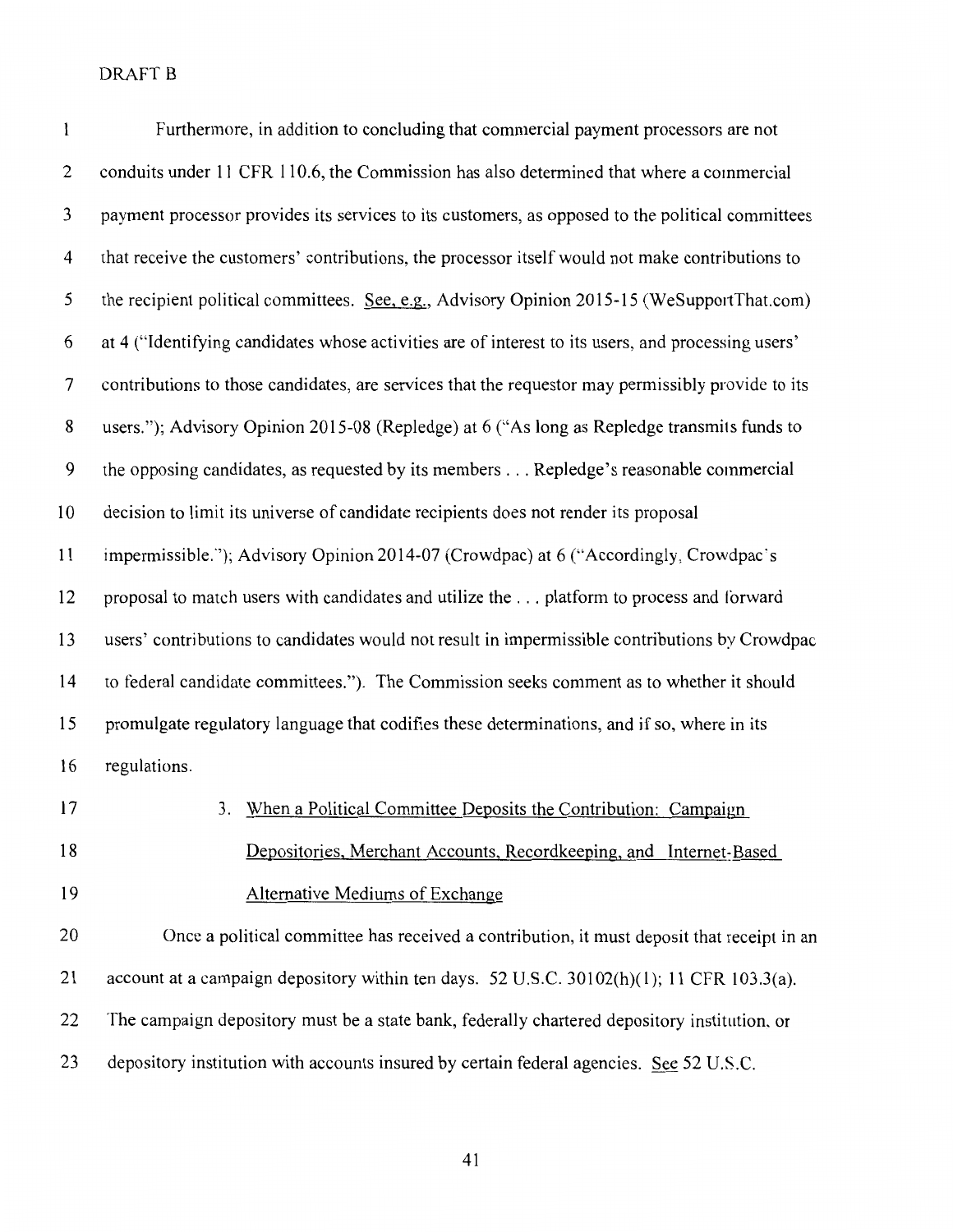$\mathbf{1}$ 30102(h)(l); 11 CFR 103.2; see also 11 CFR 102.2(a)(1)(vi) (disclosure of campaign 2 depositories).

3 The Commission is proposing to revise several regulations to address issues related to the 4 deposit into campaign depositories of contributions made electronically. First, the Commission 5 proposes to revise 11 CFR 103.3(a) to clarify the campaign depository requirements with respect 6 to joint merchant accounts. Second, the Commission proposes to revise 11 CFR  $102.9(a)(4)(ii)$ 7 to address recordkeeping related to the electronic transfer of contributions from a payment 8 processor to a political committee's campaign depository. Finally, the Commission is 9 considering whether to revise 11 CFR 103.3(a) and 102.10 to address how the requirements for 10 deposits to and disbursements from campaign depositories apply to contributions of Internet-11 based alternative mediums of exchange, such as bitcoin. 12 a. Proposed Changes Regarding Campaign Depositories for Joint 13 Merchant Accounts — 11 CFR 103.3 14 Many political committees and payment processors use merchant accounts to process 15 contributions. As one commenter noted in response to the ANPRM: "In order to accept credit 16 card contributions, the committee must have a merchant account with the payment processor 17 which is connected to the website on the contribution end and to a specific bank account on the 18 processing end." ActBlue, Comment at 2 (June 3, 2013), 19 sers.fec.gov/fosers/showpdf.htm?docid=297360. The commenter characterized the merchant 20 account system that is used for payment transfers as "nothing but an accounting tool which 21 operates purely as a pass-through." ld. at 4. 22 Merchant accounts operated and controlled by a payment processor may contain 23 contributions for several different political committees. See Advisory Opinion 1995-34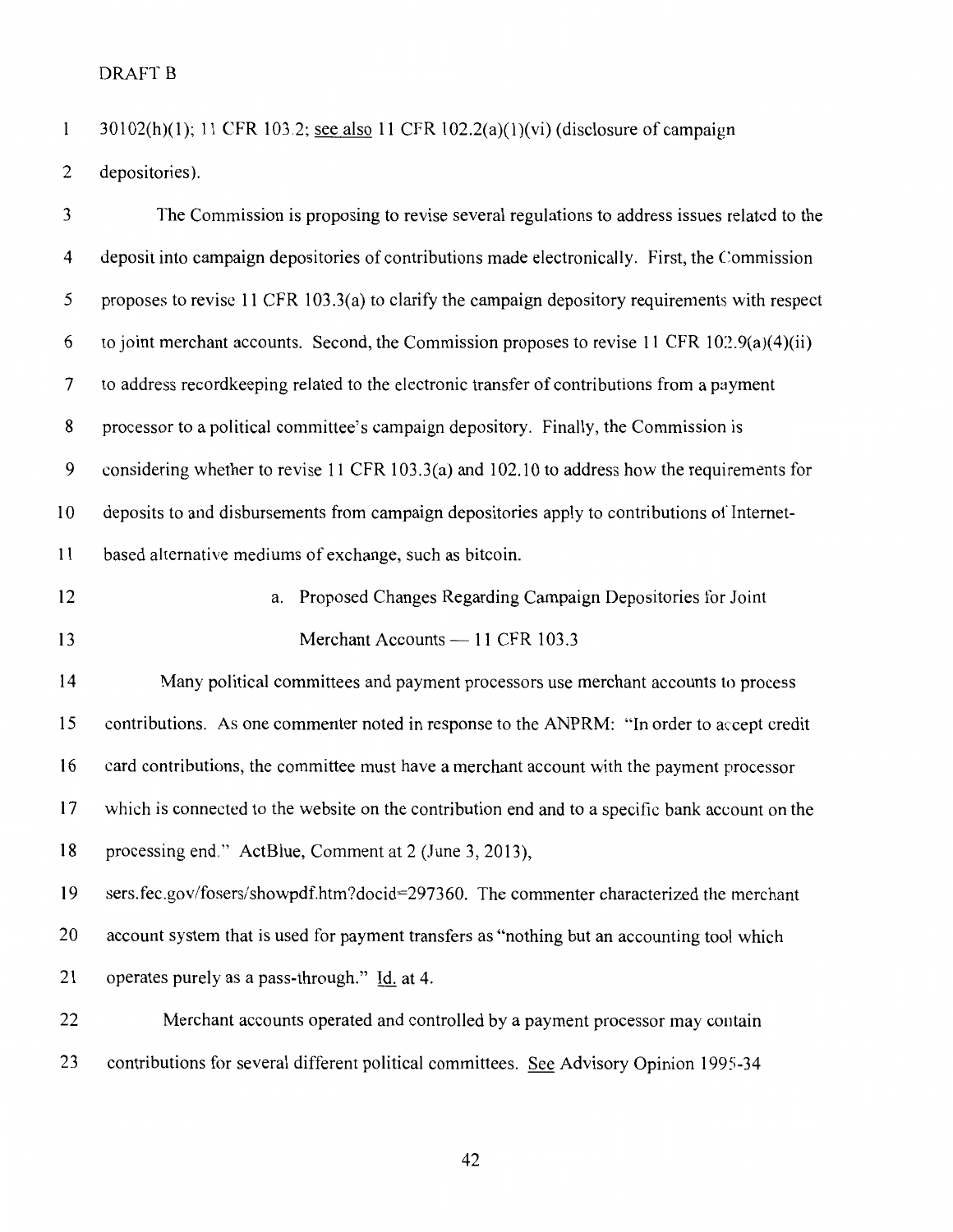| $\mathbf{1}$   | (Politechs) n.6 (describing processing of contributions for multiple committees through one       |
|----------------|---------------------------------------------------------------------------------------------------|
| $\overline{2}$ | merchant account). The Commission has indicated that a political committee receiving funds        |
| 3              | through one of these merchant accounts should report and treat the merchant account as a          |
| 4              | campaign depository account. Id.; see also Advisory Opinion 1999-22 (Aristotle Publishing)        |
| 5              | (approving proposal under which recipient political committees would report payment               |
| 6              | processor's FDIC-insured merchant account through which their contributions flowed as             |
| $\overline{7}$ | campaign depository accounts); Advisory Opinion 2012-07 (Feinstein for Senate) at 5 n.9           |
| 8              | (reaffirming that "joint merchant account" of type described in Advisory Opinion 1999-22          |
| 9              | (Aristotle Publishing) is campaign depository).                                                   |
| 10             | The Commission is now reconsidering its earlier requirement that political committees             |
| 11             | should report the joint merchant accounts through which their contributions flow as their own     |
| 12             | campaign depository accounts. The Commission is not convinced of the disclosure or                |
| 13             | compliance value of reporting a third party's pass-through account, which the recipient political |
| 14             | committee does not own, operate, or control, as the committee's own account. See ActBlue,         |
| 15             | Comment at 4 (June 3, 2013), sers.fec.gov/fosers/showpdf.htm?docid=297360 (noting that            |
| 16             | merchant accounts are standard aspect of credit card processing and arguing that therefore "there |
| 17             | is no need to treat merchant accounts as campaign depositories which must be registered with the  |
| 18             | Commission").                                                                                     |
| 19             | The Commission proposes to amend 11 CFR 103.3(a), which governs the deposit of                    |
|                |                                                                                                   |

20 receipts in campaign depositories, to provide that contributions deposited in the ordinary course 21 of business in the merchant account of a person whose usual and normal business involves the 22 electronic processing and transmission of payments are not "receipts" of the recipient political 23 committee, but are, instead, contributions to be forwarded by the processor under 11 CFR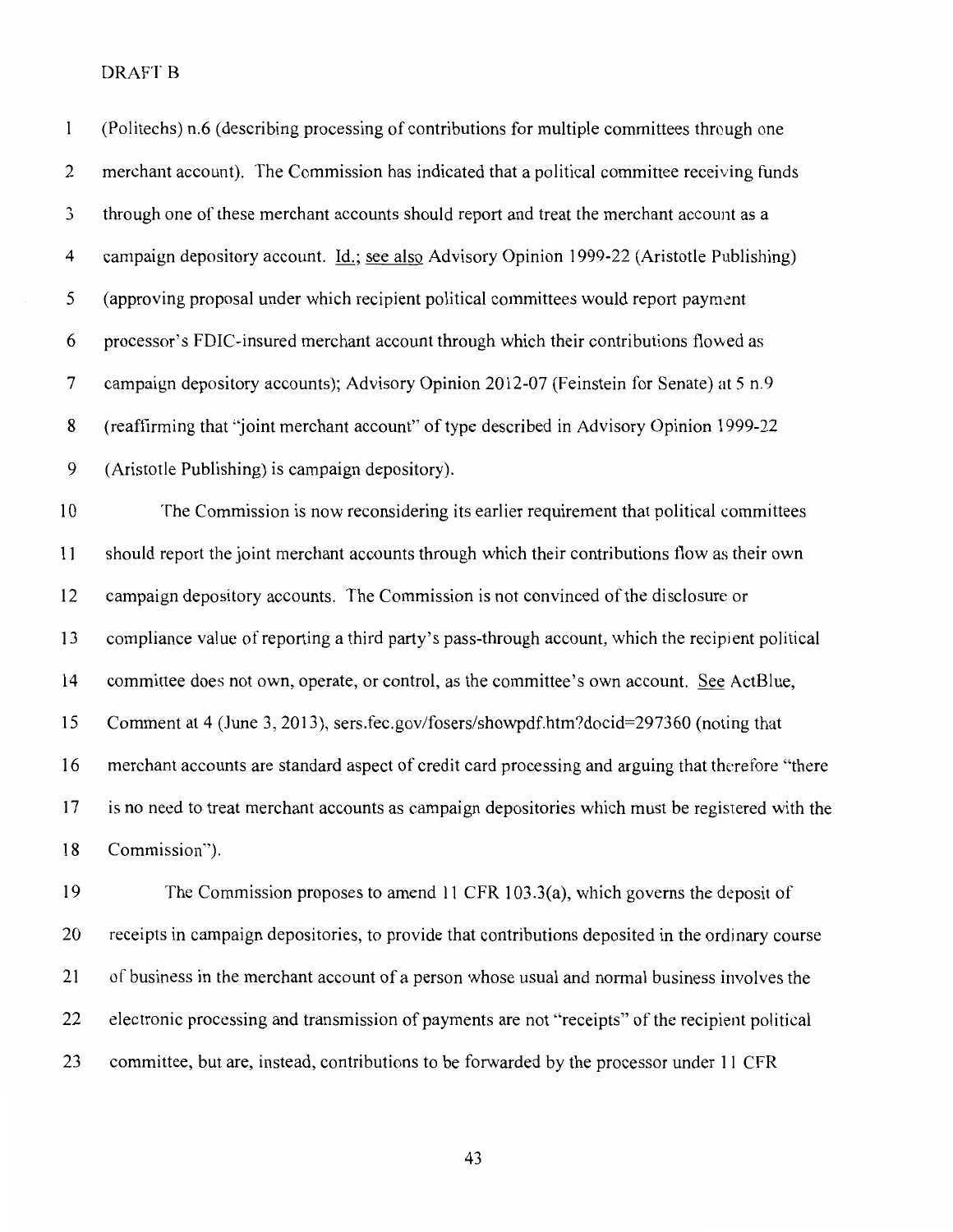| $\mathbf{1}$             | $102.880$ Together with the revisions to section 102.8 discussed above, this proposed amendment    |
|--------------------------|----------------------------------------------------------------------------------------------------|
| 2                        | would ensure that electronic payments passing through merchant accounts comply with the            |
| 3                        | FECA's forwarding requirements, while also adapting the campaign-depository rule to account        |
| 4                        | for the ways in which electronic payments differ from the cash and check contributions that        |
| 5                        | predominated when those requirements were enacted.                                                 |
| 6                        | This proposed change is not intended to apply to merchant accounts over which a                    |
| $\overline{\mathcal{L}}$ | recipient political committee exercises control. Should the Commission make this limitation        |
| 8                        | explicit, or does the reference to a payment processor's "ordinary course of business" suffice?    |
| 9                        | Alternatively, should the Commission update its campaign-depository rules by revising 11 CFR       |
| 10                       | 103.2, which defines the term "campaign depository," instead of 11 CFR 103.3(a)? Under either      |
| 11                       | approach, should the Commission expressly supersede Advisory Opinion 1995-34 (Politechs),          |
| 12                       | Advisory Opinion 1999-22 (Aristotle Publishing), and Advisory Opinion 2012-07 (Feinstein for       |
| 13                       | Senate), to the extent that these advisory opinions can be read as requiring political committees  |
| 14                       | to treat joint merchant accounts as their own campaign depository accounts?                        |
| 15                       | b. Proposed Changes to Recordkeeping $-11$ CFR 102.9(a)(4) and                                     |
| 16                       | 9036.1(b)(4)                                                                                       |
| 17                       | As noted above, FECA and Commission regulations require any person who receives a                  |
| 18                       | contribution for or on behalf of a political committee to forward the contribution and information |
| 19                       | about the contributor to the political committee within a certain period of time. 52 U.S.C.        |
| 20                       | $30102(b)(2)$ ; 11 CFR 102.8(a). The Commission has seen, through its auditing function, that      |
| 21                       | committees often receive contributions separately from contributors' information; that is,         |
| 22                       | payment processors often forward contributions as an aggregated amount but forward                 |

 $x<sup>80</sup>$  For ease of reading, the Commission also proposes to divide section 103.3(a) into two subparts to address the two distinct issues (receipts and disbursements) addressed therein.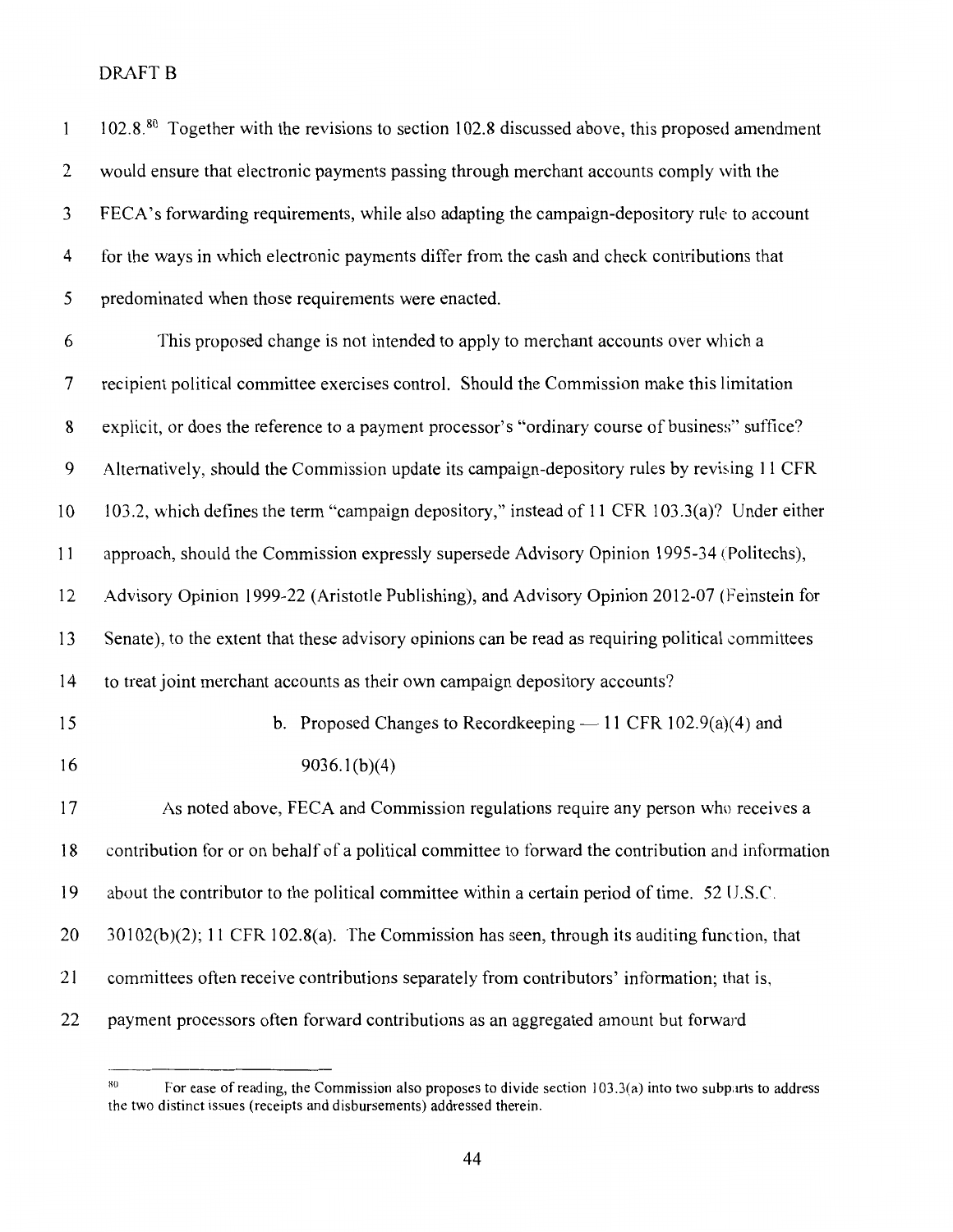$\mathbf{l}$ information about each individual contributor separately. Because of this, marrying individual 2 contributor information with the recipient political committee's records of receipts and deposits 3 can be a challenge when committees are audited.

4 To address these challenges, the Commission proposes to revise 11 CFR 102.9(a)(4). 5 Section 102.9(a)(4) currently requires political committees to maintain, for each contribution that 6 they receive in excess of \$50, either (i) a full-size photocopy of the check or written instrument, 7 or (ii) a digital image of the check or written instrument. As revised, paragraphs (4)(i) and (4)(ii) 8 would be replaced with a new paragraph (4), which would require political committees to 9 maintain a "record" of each contribution received. For checks or written instruments in excess of 10 \$50, the revised rule would still require treasurers to maintain an image of the instrument. For 11 all contributions, the revised rule would add a requirement that a record of the receipt must 12 include sufficient information associating that contribution with its deposit in the political 13 committee's campaign depository, such as a batch number. The revised rule would also remove 14 the requirement that committees provide the Commission with the electronic means to read such 15 records because that requirement would appear in the proposed new definition of"record"' 16 discussed above.

17 The Commission proposes a similar revision to the recordkeeping provision at 11 CFR 18 9036.1 (b)( 4 ), which applies to bank documentation of deposits of publicly matched 19 contributions. Section 9036.1(b)(4) requires a candidate to submit "bank documentation, such as 20 bank-validated deposit slips or unvalidated deposit slips accompanied by the relevant bank 21 statements, which indicate that the contributions were deposited into a designated campaign 22 depository.'' The Commission proposes to add, after "relevant bank statements," language that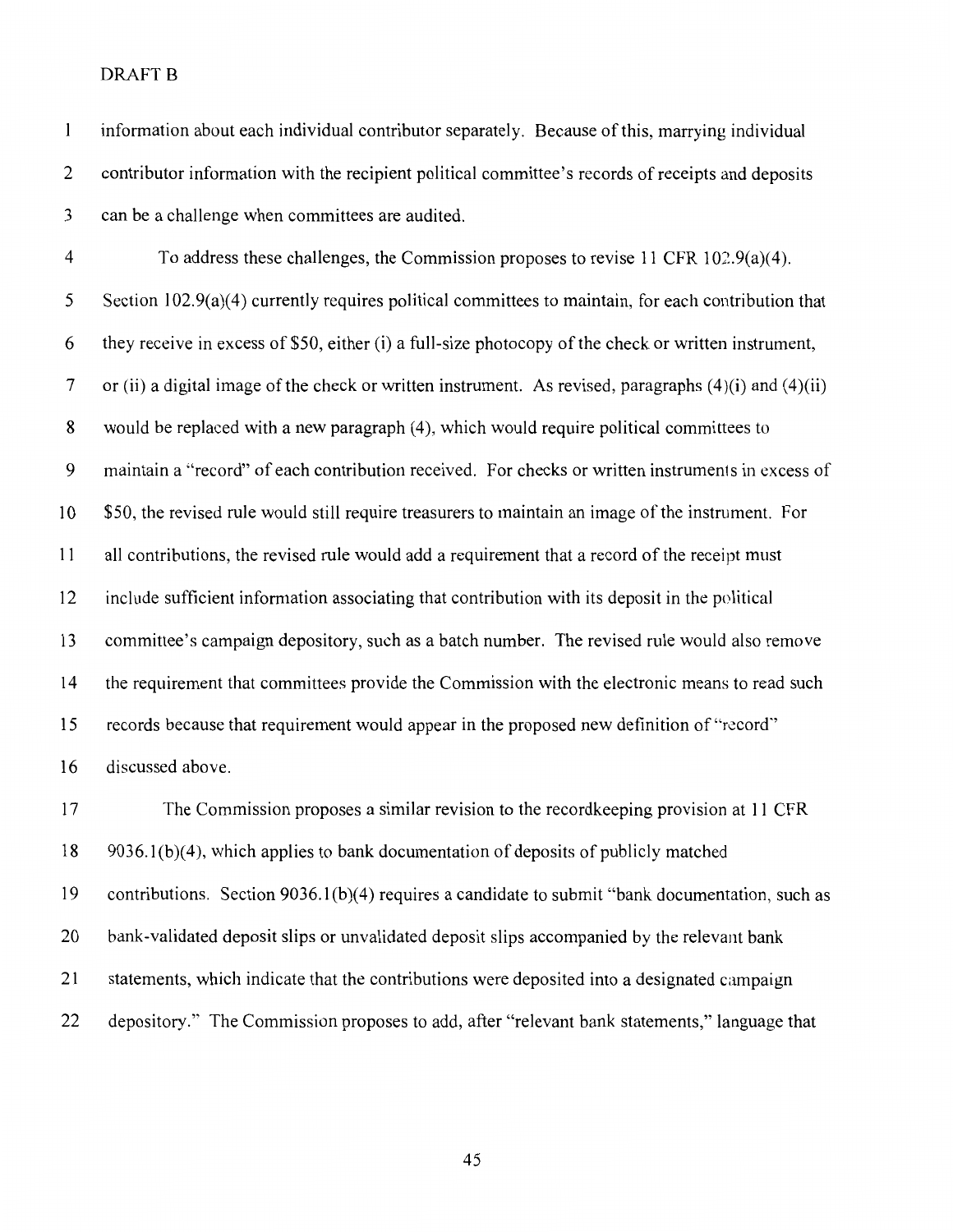| $\mathbf{1}$   | would apply to electronic deposits: "or, for deposits made electronically, information associating          |
|----------------|-------------------------------------------------------------------------------------------------------------|
| $\overline{c}$ | contributions to their deposit in the designated campaign depository, such as a batch number."              |
| $\mathfrak{Z}$ | The Commission invites comment on whether the proposed rule provides sufficient                             |
| 4              | guidance to enable information about specific contributions and contributors to be matched to               |
| 5              | political committees' aggregated receipt and deposit of contributions. If so, is the proposed rule          |
| 6              | flexible enough to accommodate evolving methods of electronic transfers? The Commission is                  |
| 7              | also interested in comment addressing whether the specificity required of records of checks and             |
| 8              | written instruments is still necessary in light of the new definition of "record," discussed above.         |
| $\mathbf{9}$   | Contributions of Internet-Based Alternative Mediums of Exchange —<br>$c_{\cdot}$                            |
| 10             | 11 CFR 102.10 and 103.3                                                                                     |
| 11             | The Commission is considering whether to revise its rules regarding the receipt of                          |
| 12             | contributions in the form of bitcoin and other Internet-based alternative mediums of exchange               |
| 13             | that cannot currently be deposited in campaign depositories. In Advisory Opinion 2014-02                    |
| 14             | (Make Your Laws PAC), the Commission determined that a political committee could accept                     |
| 15             | \$100 worth of bitcoin contributions per contributor per election. Bitcoin is a privately issued            |
| 16             | alternative medium of exchange that exists "only as a long string of numbers and letters in a               |
| 17             | user's computer file." <sup>81</sup> Users receive transfers of bitcoin into their online bitcoin "wallets" |
| 18             | (essentially, encrypted computer files) and can transfer bitcoin from those "wallets" to other              |
| 19             | users, to merchants to purchase goods or services, or to exchanges to convert into government-              |
| 20             | issued currency. <sup>82</sup> At this time, the Commission is aware of no institution that meets the       |

<sup>81</sup> U.S. Gov't Accountability Office, GAO-13-516, Virtual Economies and Currencies 5 (2013), available at gao.gov/assets/660/654620.pdf.

 $\frac{d}{dx}$  ld.; see also Francois R. Velde, Fed. Reserve of Chi., No. 317, Bitcoin: A Primer 2 (2013), available at chicagofed.org/digital\_assets/publications/chicago\_fed \_letter/20 13/cfldecember20 13 \_317.pdf (describing bitcoin wallet).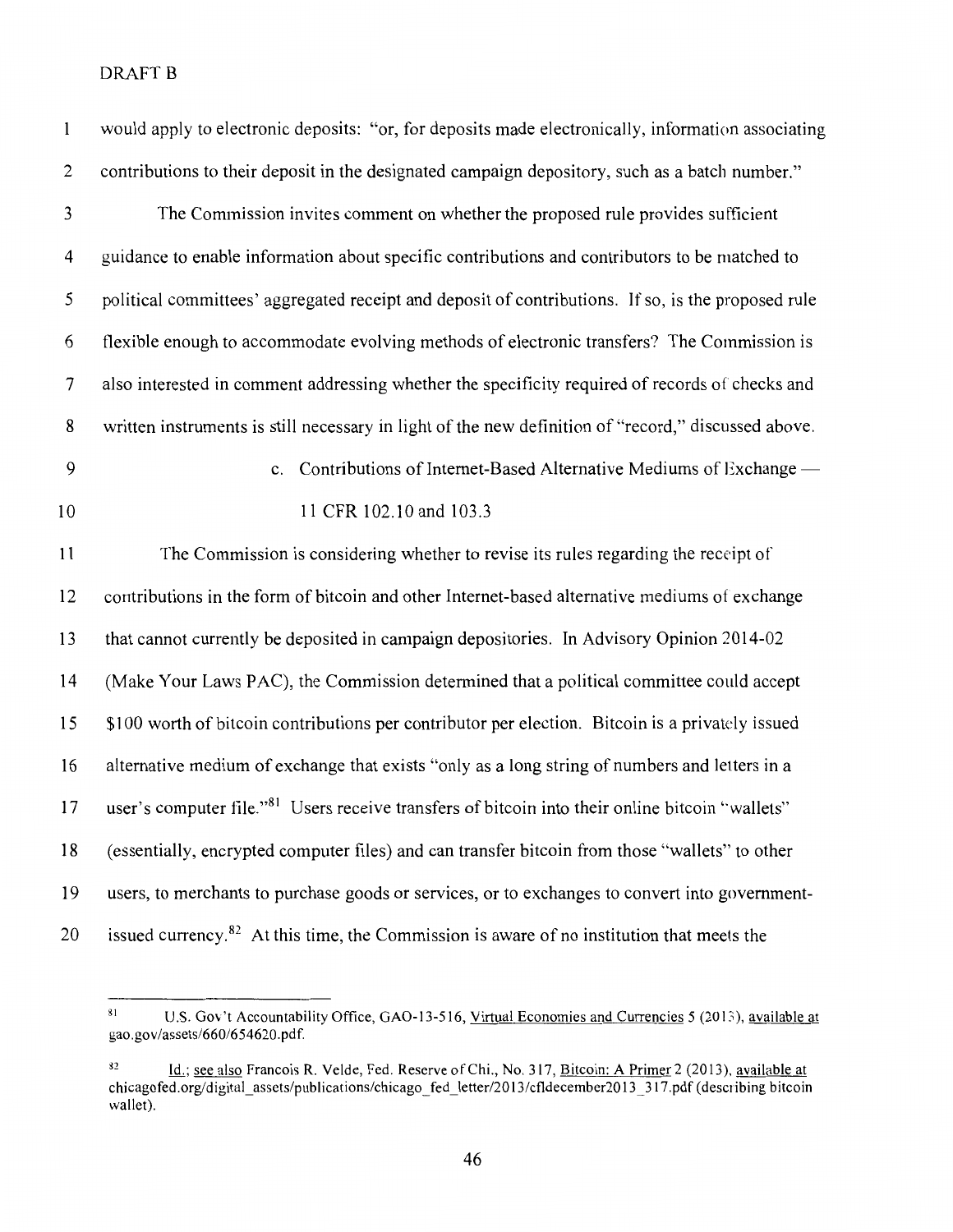| $\mathbf{1}$   | statutory criteria of a campaign depository, see 52 U.S.C. 30102(h), and that maintains bitcoin |
|----------------|-------------------------------------------------------------------------------------------------|
| $\overline{2}$ | wallet "accounts" for its customers. The Commission seeks comment as to whether the unique      |
| 3              | nature of bitcoin and other Internet-based alternative mediums of exchange pose any potential   |
| 4              | challenges under FECA that necessitates regulatory amendment.                                   |
| 5              | Current Commission regulations establish procedures for political committees to receive         |
| 6              | and report in-kind contributions of "stocks, bonds, art objects, and other similar items to be  |
| 7              | liquidated." 11 CFR 104.13(b). Under this provision, political committees may accept such       |
| 8              | items as in-kind contributions and hold them as investments outside of their campaign           |
| 9              | depositories until later sale, without being subject to the 10-day deposit requirement. See     |
| 10             | Advisory Opinion 2000-30 (pac.com) at 8 (citing Advisory Opinion 1989-06 (Friends of            |
| 11             | Sherwood Boehlert) and Advisory Opinion 1980-125 (Cogswell for Senate Committee 1980)).         |
| 12             | The Commission is interested in comment on whether the inability to deposit bitcoin and         |
| 13             | other alternative mediums of exchange in a campaign depository necessitates treating            |
| 14             | contributions of such alternative mediums of exchange as in-kind contributions rather than      |
| 15             | contributions of money. Should the Commission revise 11 CFR 103.3 to clarify that all receipts  |
| 16             | by a political committee must be deposited in campaign depositories, except for in-kind         |
| 17             | contributions that cannot be deposited? The Commission seeks comment on how best to             |
| 18             | reconcile an interpretation allowing in-kind contributions to not be deposited in a campaign    |
| 19             | depository with FECA's requirement that "all receipts shall be deposited" in an account at a    |
| 20             | campaign depository. See 52 U.S.C. 30102(h)(1).                                                 |
| 21             | Related to the question of whether in-kind receipts must be deposited in a campaign             |
|                |                                                                                                 |

23 made from a campaign depository. The Commission has reached differing conclusions in

22 depository is the question of how to interpret the statutory requirement that all disbursements be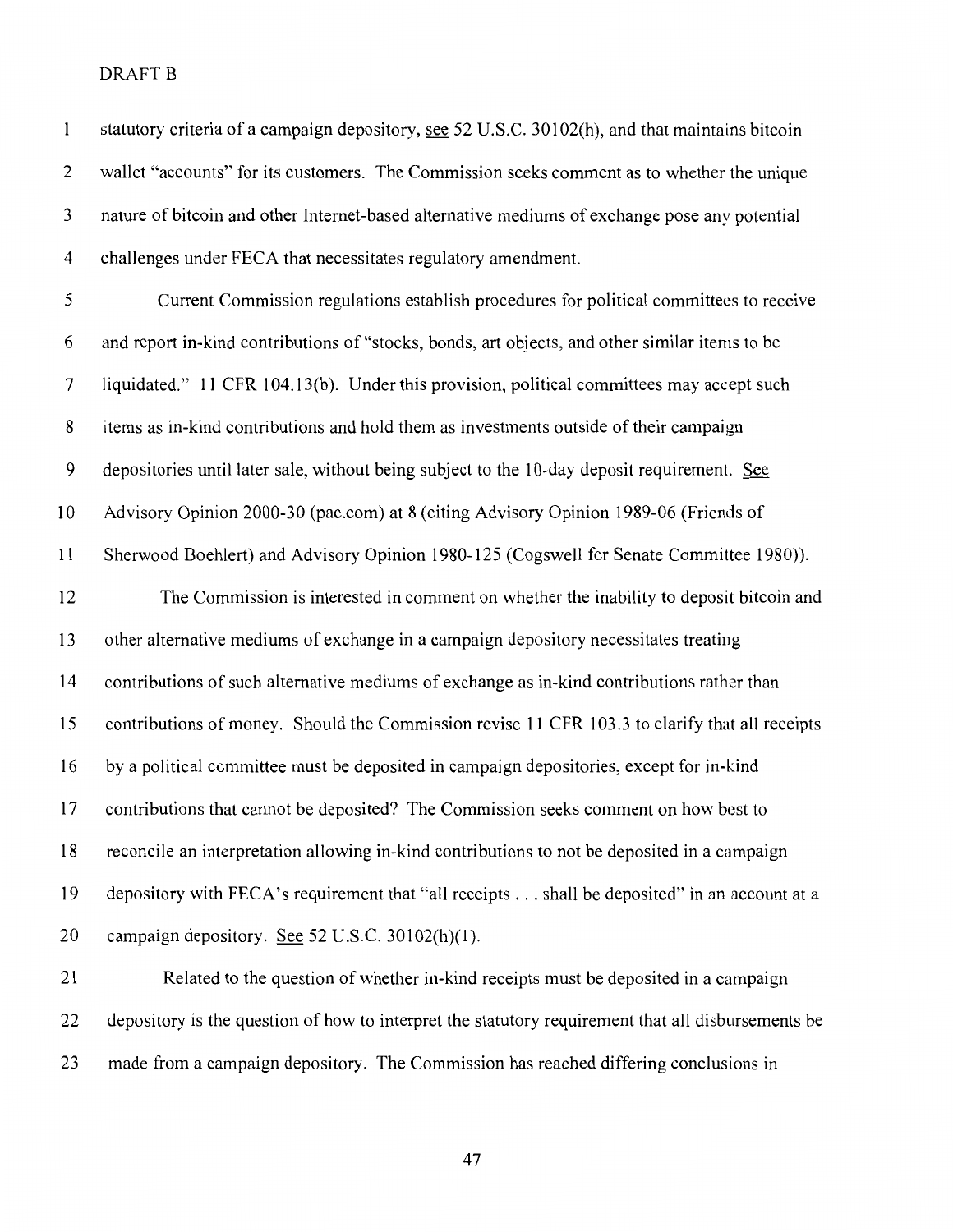| $\mathbf{1}$   | advisory opinions on whether in-kind contributions received and held outside of a campaign                  |
|----------------|-------------------------------------------------------------------------------------------------------------|
| $\overline{2}$ | depository may be disbursed from outside of that depository or whether they must first be                   |
| $\mathfrak{Z}$ | liquidated and deposited in a campaign depository prior to disbursement. <sup>83</sup> Should the           |
| 4              | Commission revise 11 CFR 102.10 to specify that a disbursement need not be made from a                      |
| 5              | campaign depository if the asset being disbursed was not required to be deposited into a                    |
| 6              | campaign depository? The Commission seeks comment on how best to reconcile an                               |
| 7              | interpretation allowing the disbursement of assets held outside campaign depositories with the              |
| 8              | statutory requirement that "[n]o disbursements may be made except by check drawn" on an                     |
| 9              | account at a campaign depository. See 52 U.S.C. 30102(h)(1).                                                |
| 10             | E. Other Considerations in Electronic Contributions and Disbursements                                       |
| 11             | The Commission is considering revisions to other regulations to modernize requirements                      |
| 12             | concerning the receipt of "currency" and "cash"; the receipt, disbursement, and transfer of funds;          |
| 13             | the records of contributions eligible for public matching funds; and the designation and                    |
| 14             | attribution of contributions in light of electronic transactions and records.                               |
| 15             | 1. "Currency" and "Cash" $-$ 11 CFR 110.4                                                                   |
| 16             | The term "contribution" includes gifts, advances, and deposits of "money" by any person                     |
| 17             | for the purpose of influencing a federal election. <sup>84</sup> The term "money" includes "currency of the |
| 18             | United States or of any foreign nation," as well as checks, money orders, and any other                     |
| 19             | negotiable instrument payable on demand. <sup>85</sup>                                                      |

<sup>&</sup>lt;sup>83</sup> Compare Advisory Opinion 1982-08 (Barter PAC) (allowing disbursement of "credit units" in that form), with Advisory Opinion 2000-30 (pac.com) (requiring liquidation and deposit prior to disbursement).

a 4 52 U.S.C. 30101(8)(A)(i); II CFR 100.52(a); see also 52 U.S.C. 30101(9)(A)(i); II CFR IOO.lll(a) (corresponding provisions for the term "expenditure").

<sup>&</sup>lt;sup>85</sup> 11 CFR 100.52(c); <u>see also</u> 11 CFR 100.111(d) (corresponding provision for expenditures).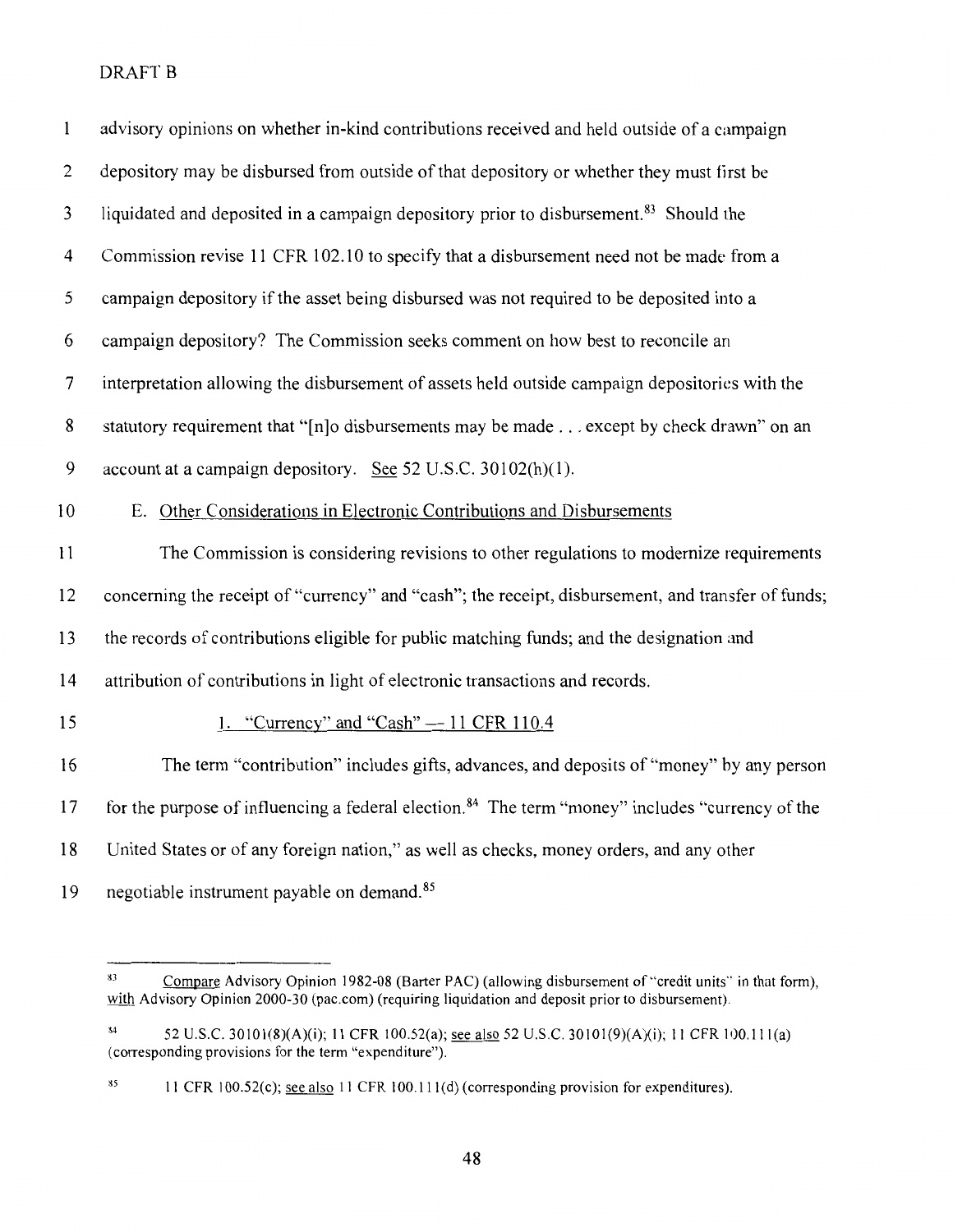| $\mathbf{1}$   | The legislative history of FECA indicates that Congress was particularly concerned about                      |
|----------------|---------------------------------------------------------------------------------------------------------------|
| 2              | the role of cash in federal elections. As one legislator noted, "cash offers too facile a medium for          |
| 3              | unethical and illegal activities"; its "untraceability" and "easy transferability" were of particular         |
| $\overline{4}$ | concern. 120 Cong. Rec. H7832 (daily ed. Aug. 7, 1974) (statement of Rep. Boland). Thus,                      |
| 5              | Congress limited contributions of currency to \$100. 52 U.S.C. 30123.86 Commission                            |
| 6              | regulations also prohibit the use in federal elections of any portion of an anonymous "cash"                  |
| $\overline{7}$ | contribution that exceeds \$50.87                                                                             |
| 8              | Some non-cash electronic payment methods — particularly prepaid cards and Internet-                           |
| 9              | based alternative mediums of exchange - have characteristics very similar to cash. Like                       |
| 10             | currency, prepaid cards and some Internet-based alternative mediums of exchange are easily                    |
| 11             | transferable and relatively untraceable. They are not associated with a depository institution and            |
| 12             | thus are not subject to those institutions' "know-your-customer" obligations under federal law. <sup>88</sup> |
| 13             | All that a person needs to acquire and use prepaid cards in amounts within FECA's contribution                |
| 14             | limits is sufficient cash to purchase the cards. Similarly, "all that is needed to complete a                 |
| 15             | [bitcoin] transaction is a bitcoin address, which does not contain any personal identifying                   |
| 16             | information."                                                                                                 |
| 17             | Because prepaid cards present the same concerns as those noted by Congress when it                            |

17 Because prepaid cards present the same concerns as those noted by Congress when it 18 limited contributions of currency to \$100, the Commission proposes to update its rules to apply 19 the limitations on contributions of cash or currency at 11 CFR 110.4(c) to contributions made by

<sup>&</sup>lt;sup>86</sup> See also 11 CFR 110.4(c) (also referring to such contributions as "cash"); 11 CFR 9034.3(j) (disallowing matching funds for contributions of currency of United States or foreign country).

<sup>87 11</sup> CFR 110.4(c)(3); see also 52 U.S.C. 30102(c)(2) (requiring name and address of contributors for contributions over \$50).

<sup>88</sup> See 31 CFR 103.121(b) (setting forth customer identification programs for banks, credit unions, and other depository institutions, including through records of customer names and addresses).